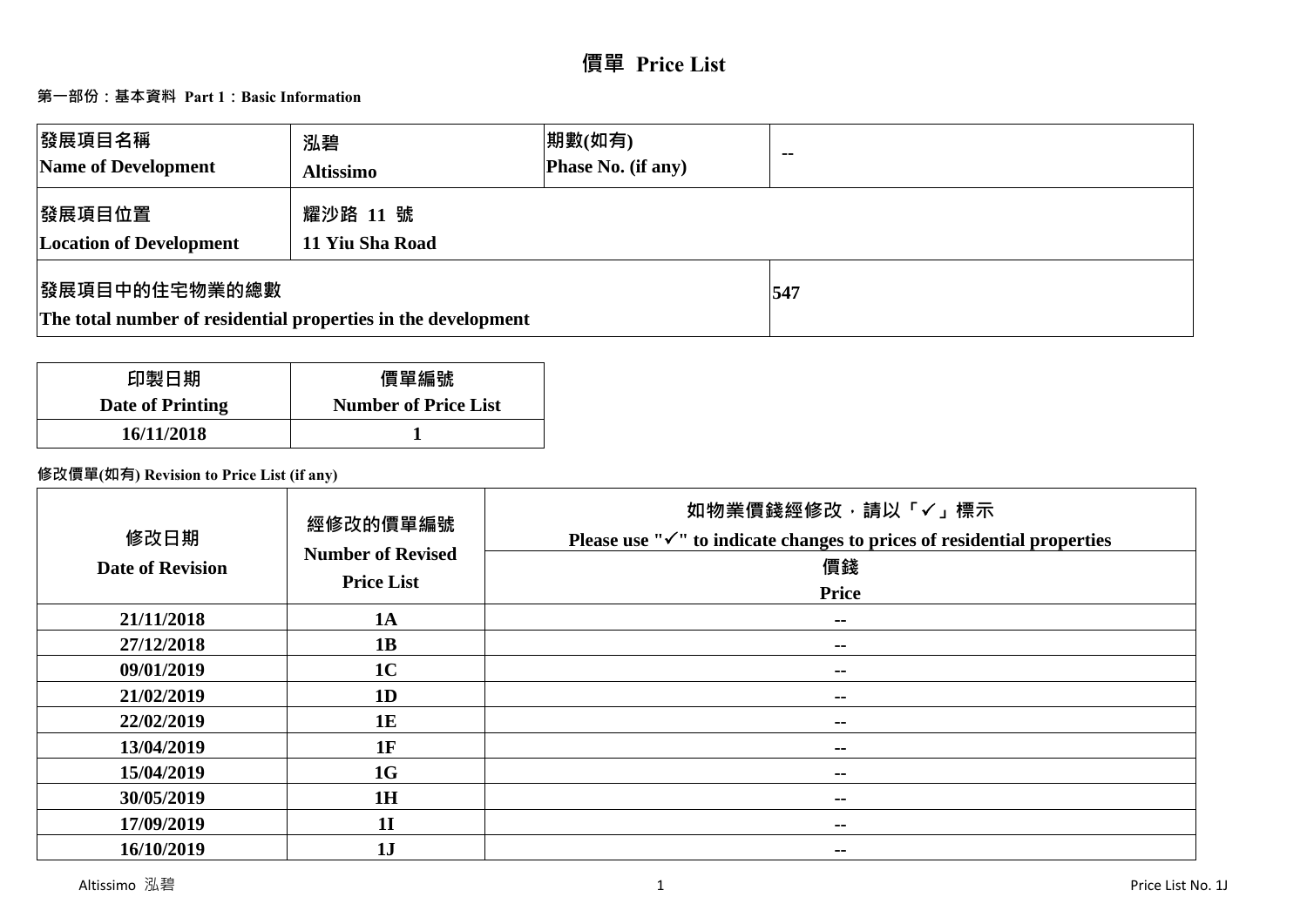# 第二部份:面積及售價資料

|  | Part 2: Information on Area and Price |  |  |
|--|---------------------------------------|--|--|
|--|---------------------------------------|--|--|

| 物業的描述<br>Description of<br><b>Residential Property</b><br>大廈 | 實用面積<br>(包括露台,工作平台及陽台 如有)<br>平方米(平方呎)<br>Saleable Area | 售價(元)         | 實用面積<br>每平方米/呎售價<br>元·每平方米<br>(元·每平方呎)                                               | 其他指明項目的面積(不計算入實用面積)<br>Area of other specified items (Not included in the Saleable Area)<br>平方米(平方呎)<br>sq. metre (sq. ft.) |                                                                       |                                            |                     |                          |    |              |                         |            |                 |               |            |
|--------------------------------------------------------------|--------------------------------------------------------|---------------|--------------------------------------------------------------------------------------|-----------------------------------------------------------------------------------------------------------------------------|-----------------------------------------------------------------------|--------------------------------------------|---------------------|--------------------------|----|--------------|-------------------------|------------|-----------------|---------------|------------|
| 名稱<br>Block<br>Name                                          | 樓層<br>Floor                                            | 單位<br>Unit    | (including balcony, utility platform and<br>verandah, if any)<br>sq. metre (sq. ft.) | Price $(\$)$                                                                                                                | Unit Rate of Saleable<br>Area<br>\$ per sq. metre<br>$$$ per sq. ft.) | 空調機房<br>Air-<br>Conditioning<br>plant room | 窗台<br>Bay<br>window | 閣樓<br>Cockloft Flat roof | 平台 | 花園<br>Garden | 停車位<br>Parking<br>space | 天台<br>Roof | 梯屋<br>Stairhood | 前庭<br>Terrace | 庭院<br>Yard |
| T <sub>2</sub>                                               | $\mathbf{1}$                                           | A             | 81.620 (879)<br>露台 Balcony: 2.931 (32);<br>工作平台 Utility Platform: 1.500 (16)         | 15,224,000                                                                                                                  | 186,523 (17,320)                                                      |                                            |                     |                          |    |              |                         |            |                 |               |            |
| T <sub>2</sub>                                               | $\overline{1}$                                         | B             | 44.638 (480)<br>露台 Balcony: 2.000 (22);<br>工作平台 Utility Platform: 1.500 (16)         | 8,534,000                                                                                                                   | 191,182 (17,779)                                                      |                                            |                     |                          |    |              |                         |            |                 |               |            |
| T <sub>2</sub>                                               | $\mathbf{1}$                                           | $\mathcal{C}$ | 43.631 (470)<br>露台 Balcony: 2.000 (22);<br>工作平台 Utility Platform: 1.500 (16)         | 7,776,000                                                                                                                   | 178,222 (16,545)                                                      |                                            |                     |                          |    |              |                         |            |                 |               |            |
| T2                                                           | $\overline{1}$                                         | D             | 81.399 (876)<br>露台 Balcony: 2.954 (32);<br>工作平台 Utility Platform: 1.500 (16)         | 14,146,000                                                                                                                  | 173,786 (16,148)                                                      |                                            |                     |                          |    |              |                         |            |                 |               |            |
| T <sub>2</sub>                                               | $\mathbf{1}$                                           | E             | 49.000 (527)<br>露台 Balcony: 2.000 (22);<br>工作平台 Utility Platform: $0.000(0)$         | 9,248,000                                                                                                                   | 188,735 (17,548)                                                      |                                            |                     |                          |    |              |                         |            |                 |               |            |
| T2                                                           | $\overline{1}$                                         | H             | 29.346 (316)<br>露台 Balcony: 2.000 (22);<br>工作平台 Utility Platform: 0.000 (0)          | 6,183,000                                                                                                                   | 210,693 (19,566)                                                      |                                            |                     |                          |    |              |                         |            |                 |               |            |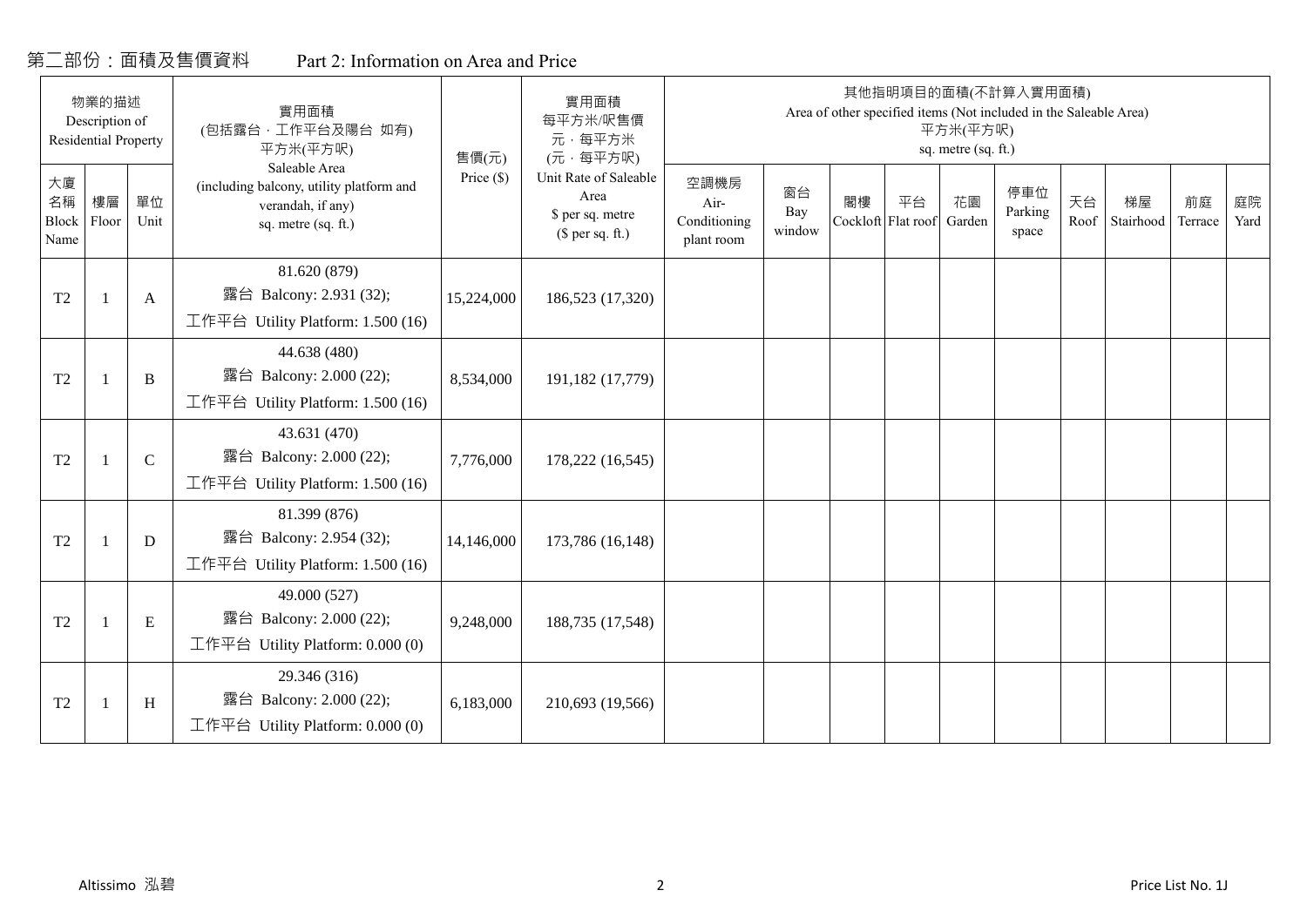|                           | 物業的描述<br>Description of<br><b>Residential Property</b> |               | 實用面積<br>(包括露台,工作平台及陽台 如有)<br>平方米(平方呎)                                                                 | 售價(元)        | 實用面積<br>每平方米/呎售價<br>元·每平方米                                                     |                                            |                     |    | 其他指明項目的面積(不計算入實用面積)      | 平方米(平方呎)<br>sq. metre (sq. ft.) |                         |            | Area of other specified items (Not included in the Saleable Area) |               |            |
|---------------------------|--------------------------------------------------------|---------------|-------------------------------------------------------------------------------------------------------|--------------|--------------------------------------------------------------------------------|--------------------------------------------|---------------------|----|--------------------------|---------------------------------|-------------------------|------------|-------------------------------------------------------------------|---------------|------------|
| 大廈<br>名稱<br>Block<br>Name | 樓層<br>Floor                                            | 單位<br>Unit    | Saleable Area<br>(including balcony, utility platform and<br>verandah, if any)<br>sq. metre (sq. ft.) | Price $(\$)$ | (元·每平方呎)<br>Unit Rate of Saleable Area<br>\$ per sq. metre<br>$$$ per sq. ft.) | 空調機房<br>Air-<br>Conditioning<br>plant room | 窗台<br>Bay<br>window | 閣樓 | 平台<br>Cockloft Flat roof | 花園<br>Garden                    | 停車位<br>Parking<br>space | 天台<br>Roof | 梯屋<br>Stairhood                                                   | 前庭<br>Terrace | 庭院<br>Yard |
| T <sub>2</sub>            | $\overline{2}$                                         | $\mathbf{A}$  | 81.620 (879)<br>露台 Balcony: 2.931 (32);<br>工作平台 Utility Platform: 1.500 (16)                          | 15,254,000   | 186,890 (17,354)                                                               |                                            |                     |    |                          |                                 |                         |            |                                                                   |               |            |
| T <sub>2</sub>            | $\overline{2}$                                         | B             | 44.638 (480)<br>露台 Balcony: 2.000 (22);<br>工作平台 Utility Platform: 1.500 (16)                          | 8,551,000    | 191,563 (17,815)                                                               |                                            |                     |    |                          |                                 |                         |            |                                                                   |               |            |
| T <sub>2</sub>            | $\overline{2}$                                         | $\mathcal{C}$ | 43.631 (470)<br>露台 Balcony: 2.000 (22);<br>工作平台 Utility Platform: $1.500(16)$                         | 7,933,000    | 181,820 (16,879)                                                               |                                            |                     |    |                          |                                 |                         |            |                                                                   |               |            |
| T <sub>2</sub>            | $\overline{2}$                                         | D             | 81.399 (876)<br>露台 Balcony: 2.954 (32);<br>工作平台 Utility Platform: $1.500(16)$                         | 15,032,000   | 184,671 (17,160)                                                               |                                            |                     |    |                          |                                 |                         |            |                                                                   |               |            |
| T <sub>2</sub>            | $\overline{2}$                                         | $\mathbf E$   | 49.000 (527)<br>露台 Balcony: 2.000 (22);<br>工作平台 Utility Platform: $0.000(0)$                          | 9,266,000    | 189, 102 (17, 583)                                                             |                                            |                     |    |                          |                                 |                         |            |                                                                   |               |            |
| T <sub>2</sub>            | $\overline{2}$                                         | H             | 29.346 (316)<br>露台 Balcony: 2.000 (22);<br>工作平台 Utility Platform: $0.000(0)$                          | 6,195,000    | 211,102 (19,604)                                                               |                                            |                     |    |                          |                                 |                         |            |                                                                   |               |            |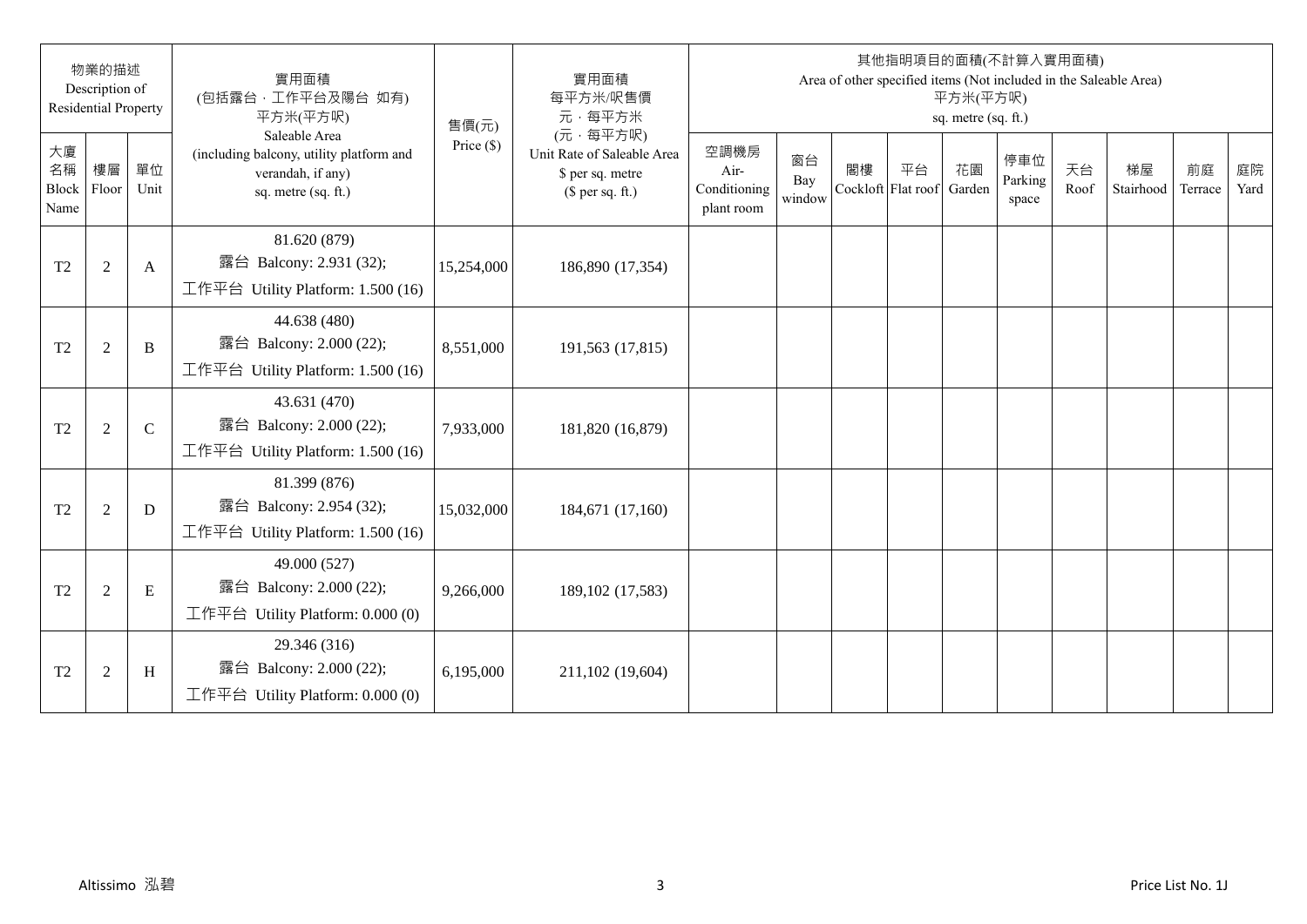|                           | 物業的描述<br>Description of<br><b>Residential Property</b> |              | 實用面積<br>(包括露台,工作平台及陽台 如有)<br>平方米(平方呎)                                                                 | 售價(元)        | 實用面積<br>每平方米/呎售價<br>元·每平方米                                                     |                                            |                     |    | 其他指明項目的面積(不計算入實用面積)      | 平方米(平方呎)<br>sq. metre (sq. ft.) |                         |            | Area of other specified items (Not included in the Saleable Area) |               |            |
|---------------------------|--------------------------------------------------------|--------------|-------------------------------------------------------------------------------------------------------|--------------|--------------------------------------------------------------------------------|--------------------------------------------|---------------------|----|--------------------------|---------------------------------|-------------------------|------------|-------------------------------------------------------------------|---------------|------------|
| 大廈<br>名稱<br>Block<br>Name | 樓層<br>Floor                                            | 單位<br>Unit   | Saleable Area<br>(including balcony, utility platform and<br>verandah, if any)<br>sq. metre (sq. ft.) | Price $(\$)$ | (元·每平方呎)<br>Unit Rate of Saleable Area<br>\$ per sq. metre<br>$$$ per sq. ft.) | 空調機房<br>Air-<br>Conditioning<br>plant room | 窗台<br>Bay<br>window | 閣樓 | 平台<br>Cockloft Flat roof | 花園<br>Garden                    | 停車位<br>Parking<br>space | 天台<br>Roof | 梯屋<br>Stairhood                                                   | 前庭<br>Terrace | 庭院<br>Yard |
| T <sub>2</sub>            | 3                                                      | B            | 44.638 (480)<br>露台 Balcony: 2.000 (22);<br>工作平台 Utility Platform: 1.500 (16)                          | 8,568,000    | 191,944 (17,850)                                                               |                                            |                     |    |                          |                                 |                         |            |                                                                   |               |            |
| T <sub>2</sub>            | 3                                                      | $\mathsf{C}$ | 43.631 (470)<br>露台 Balcony: 2.000 (22);<br>工作平台 Utility Platform: 1.500 (16)                          | 7,949,000    | 182,187 (16,913)                                                               |                                            |                     |    |                          |                                 |                         |            |                                                                   |               |            |
| T <sub>2</sub>            | 3                                                      | D            | 81.399 (876)<br>露台 Balcony: 2.954 (32);<br>工作平台 Utility Platform: $1.500(16)$                         | 15,062,000   | 185,039 (17,194)                                                               |                                            |                     |    |                          |                                 |                         |            |                                                                   |               |            |
| T <sub>2</sub>            | 3                                                      | $\mathbf E$  | 49.000 (527)<br>露台 Balcony: 2.000 (22);<br>工作平台 Utility Platform: $0.000(0)$                          | 9,285,000    | 189,490 (17,619)                                                               |                                            |                     |    |                          |                                 |                         |            |                                                                   |               |            |
| T <sub>2</sub>            | 3                                                      | H            | 29.346 (316)<br>露台 Balcony: 2.000 (22);<br>工作平台 Utility Platform: $0.000(0)$                          | 6,238,000    | 212,567 (19,741)                                                               |                                            |                     |    |                          |                                 |                         |            |                                                                   |               |            |
| T <sub>2</sub>            | 5                                                      | B            | 44.638 (480)<br>露台 Balcony: 2.000 (22);<br>工作平台 Utility Platform: 1.500 (16)                          | 8,585,000    | 192,325 (17,885)                                                               |                                            |                     |    |                          |                                 |                         |            |                                                                   |               |            |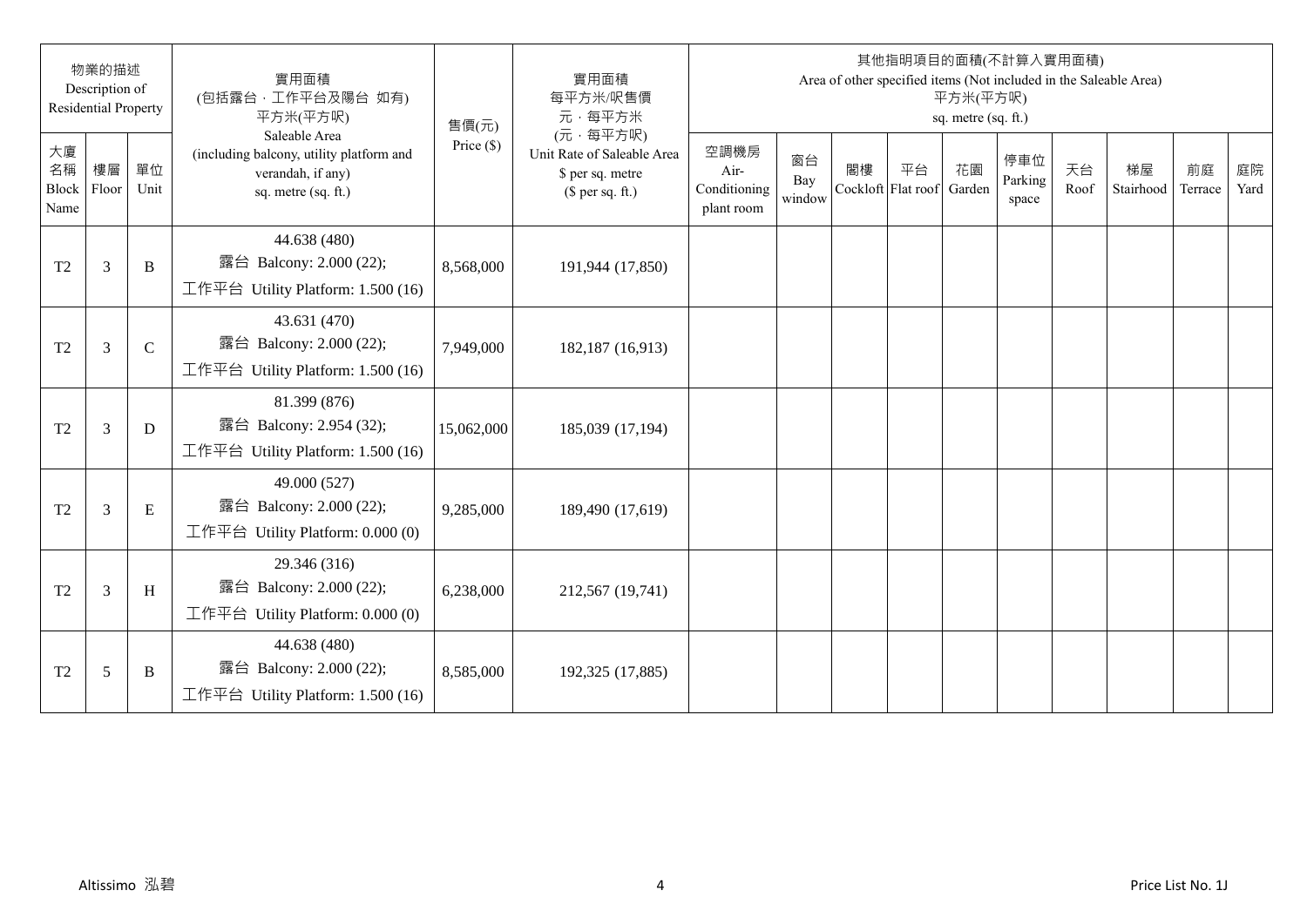|                           | 物業的描述<br>Description of<br><b>Residential Property</b> |               | 實用面積<br>(包括露台,工作平台及陽台 如有)<br>平方米(平方呎)                                                                 | 售價(元)        | 實用面積<br>每平方米/呎售價<br>元·每平方米                                                     |                                            |                     |    | 其他指明項目的面積(不計算入實用面積)<br>Area of other specified items (Not included in the Saleable Area) | 平方米(平方呎)<br>sq. metre (sq. ft.) |                         |            |                 |               |            |
|---------------------------|--------------------------------------------------------|---------------|-------------------------------------------------------------------------------------------------------|--------------|--------------------------------------------------------------------------------|--------------------------------------------|---------------------|----|------------------------------------------------------------------------------------------|---------------------------------|-------------------------|------------|-----------------|---------------|------------|
| 大廈<br>名稱<br>Block<br>Name | 樓層<br>Floor                                            | 單位<br>Unit    | Saleable Area<br>(including balcony, utility platform and<br>verandah, if any)<br>sq. metre (sq. ft.) | Price $(\$)$ | (元·每平方呎)<br>Unit Rate of Saleable Area<br>\$ per sq. metre<br>$$$ per sq. ft.) | 空調機房<br>Air-<br>Conditioning<br>plant room | 窗台<br>Bay<br>window | 閣樓 | 平台<br>Cockloft Flat roof                                                                 | 花園<br>Garden                    | 停車位<br>Parking<br>space | 天台<br>Roof | 梯屋<br>Stairhood | 前庭<br>Terrace | 庭院<br>Yard |
| T <sub>2</sub>            | 5                                                      | $\mathcal{C}$ | 43.631 (470)<br>露台 Balcony: 2.000 (22);<br>工作平台 Utility Platform: 1.500 (16)                          | 7,964,000    | 182,531 (16,945)                                                               |                                            |                     |    |                                                                                          |                                 |                         |            |                 |               |            |
| T <sub>2</sub>            | 5                                                      | D             | 81.399 (876)<br>露台 Balcony: 2.954 (32);<br>工作平台 Utility Platform: 1.500 (16)                          | 15,409,000   | 189,302 (17,590)                                                               |                                            |                     |    |                                                                                          |                                 |                         |            |                 |               |            |
| T <sub>2</sub>            | 5                                                      | $\mathbf E$   | 49.000 (527)<br>露台 Balcony: 2.000 (22);<br>工作平台 Utility Platform: $0.000(0)$                          | 9,303,000    | 189,857 (17,653)                                                               |                                            |                     |    |                                                                                          |                                 |                         |            |                 |               |            |
| T <sub>2</sub>            | 5                                                      | H             | 29.346 (316)<br>露台 Balcony: 2.000 (22);<br>工作平台 Utility Platform: 0.000 (0)                           | 6,281,000    | 214,033 (19,877)                                                               |                                            |                     |    |                                                                                          |                                 |                         |            |                 |               |            |
| T <sub>2</sub>            | 6                                                      | B             | 44.638 (480)<br>露台 Balcony: 2.000 (22);<br>工作平台 Utility Platform: 1.500 (16)                          | 8,620,000    | 193,109 (17,958)                                                               |                                            |                     |    |                                                                                          |                                 |                         |            |                 |               |            |
| T <sub>2</sub>            | 6                                                      | $\mathsf{C}$  | 43.631 (470)<br>露台 Balcony: 2.000 (22);<br>工作平台 Utility Platform: $1.500(16)$                         | 7,996,000    | 183,264 (17,013)                                                               |                                            |                     |    |                                                                                          |                                 |                         |            |                 |               |            |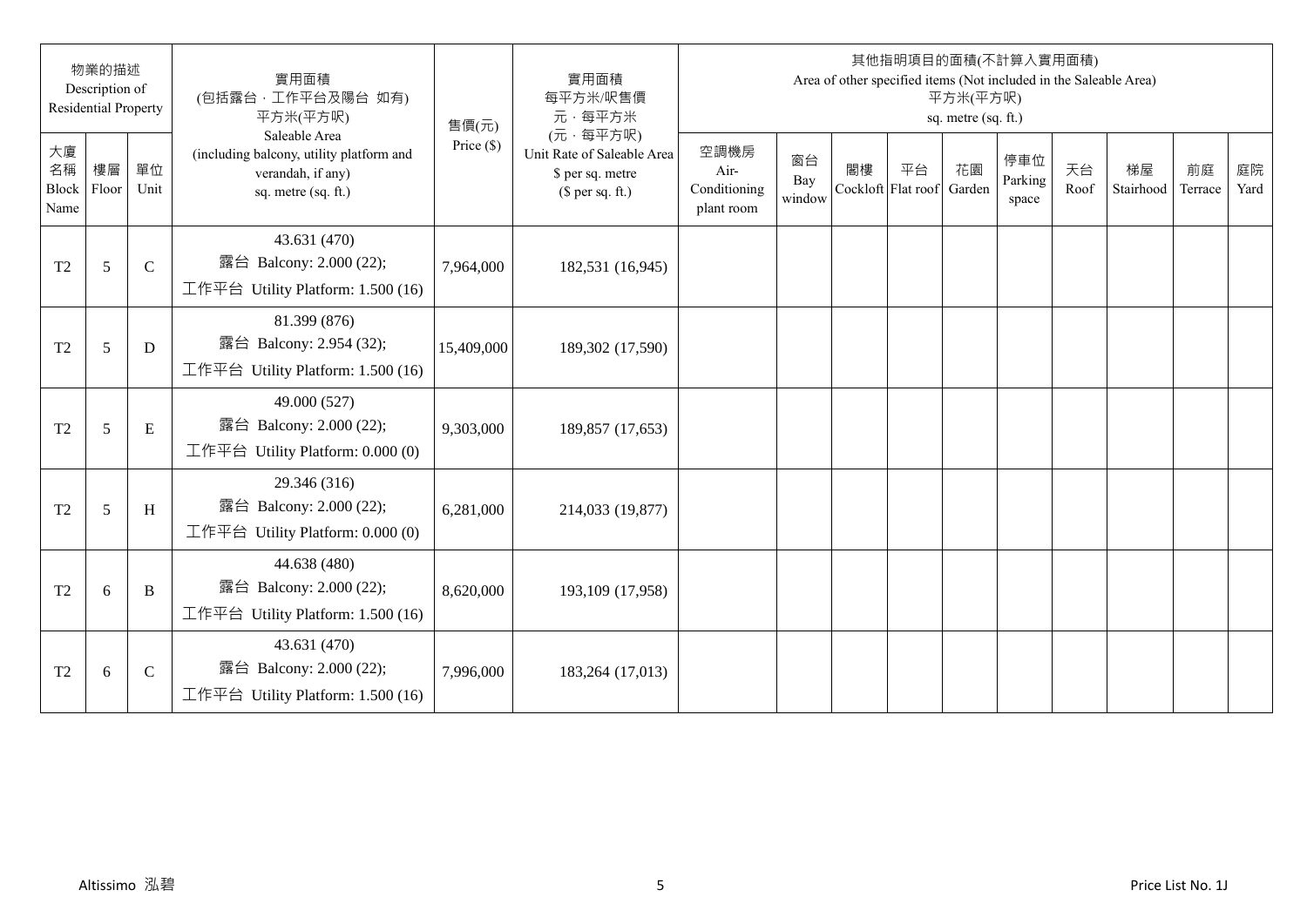|                           | 物業的描述<br>Description of<br><b>Residential Property</b> |              | 實用面積<br>(包括露台,工作平台及陽台 如有)<br>平方米(平方呎)                                                                 | 售價(元)        | 實用面積<br>每平方米/呎售價<br>元·每平方米                                                     |                                            |                     |    | 其他指明項目的面積(不計算入實用面積)      | 平方米(平方呎)<br>sq. metre (sq. ft.) |                         |            | Area of other specified items (Not included in the Saleable Area) |               |            |
|---------------------------|--------------------------------------------------------|--------------|-------------------------------------------------------------------------------------------------------|--------------|--------------------------------------------------------------------------------|--------------------------------------------|---------------------|----|--------------------------|---------------------------------|-------------------------|------------|-------------------------------------------------------------------|---------------|------------|
| 大廈<br>名稱<br>Block<br>Name | 樓層<br>Floor                                            | 單位<br>Unit   | Saleable Area<br>(including balcony, utility platform and<br>verandah, if any)<br>sq. metre (sq. ft.) | Price $(\$)$ | (元·每平方呎)<br>Unit Rate of Saleable Area<br>\$ per sq. metre<br>$$$ per sq. ft.) | 空調機房<br>Air-<br>Conditioning<br>plant room | 窗台<br>Bay<br>window | 閣樓 | 平台<br>Cockloft Flat roof | 花園<br>Garden                    | 停車位<br>Parking<br>space | 天台<br>Roof | 梯屋<br>Stairhood                                                   | 前庭<br>Terrace | 庭院<br>Yard |
| T <sub>2</sub>            | 6                                                      | D            | 81.399 (876)<br>露台 Balcony: 2.954 (32);<br>工作平台 Utility Platform: 1.500 (16)                          | 15,470,000   | 190,051 (17,660)                                                               |                                            |                     |    |                          |                                 |                         |            |                                                                   |               |            |
| T <sub>2</sub>            | 6                                                      | $\mathbf E$  | 49.000 (527)<br>露台 Balcony: 2.000 (22);<br>工作平台 Utility Platform: 0.000 (0)                           | 9,340,000    | 190,612 (17,723)                                                               |                                            |                     |    |                          |                                 |                         |            |                                                                   |               |            |
| T <sub>2</sub>            | 6                                                      | H            | 29.346 (316)<br>露台 Balcony: 2.000 (22);<br>工作平台 Utility Platform: 0.000 (0)                           | 6,337,000    | 215,941 (20,054)                                                               |                                            |                     |    |                          |                                 |                         |            |                                                                   |               |            |
| T <sub>2</sub>            | $\overline{7}$                                         | B            | 44.638 (480)<br>露台 Balcony: 2.000 (22);<br>工作平台 Utility Platform: 1.500 (16)                          | 9,434,000    | 211,345 (19,654)                                                               |                                            |                     |    |                          |                                 |                         |            |                                                                   |               |            |
| T <sub>2</sub>            | $\overline{7}$                                         | $\mathsf{C}$ | 43.631 (470)<br>露台 Balcony: 2.000 (22);<br>工作平台 Utility Platform: $1.500(16)$                         | 8,062,000    | 184,777 (17,153)                                                               |                                            |                     |    |                          |                                 |                         |            |                                                                   |               |            |
| T <sub>2</sub>            | $\overline{7}$                                         | D            | 81.399 (876)<br>露台 Balcony: 2.954 (32);<br>工作平台 Utility Platform: 1.500 (16)                          | 15,516,000   | 190,617 (17,712)                                                               |                                            |                     |    |                          |                                 |                         |            |                                                                   |               |            |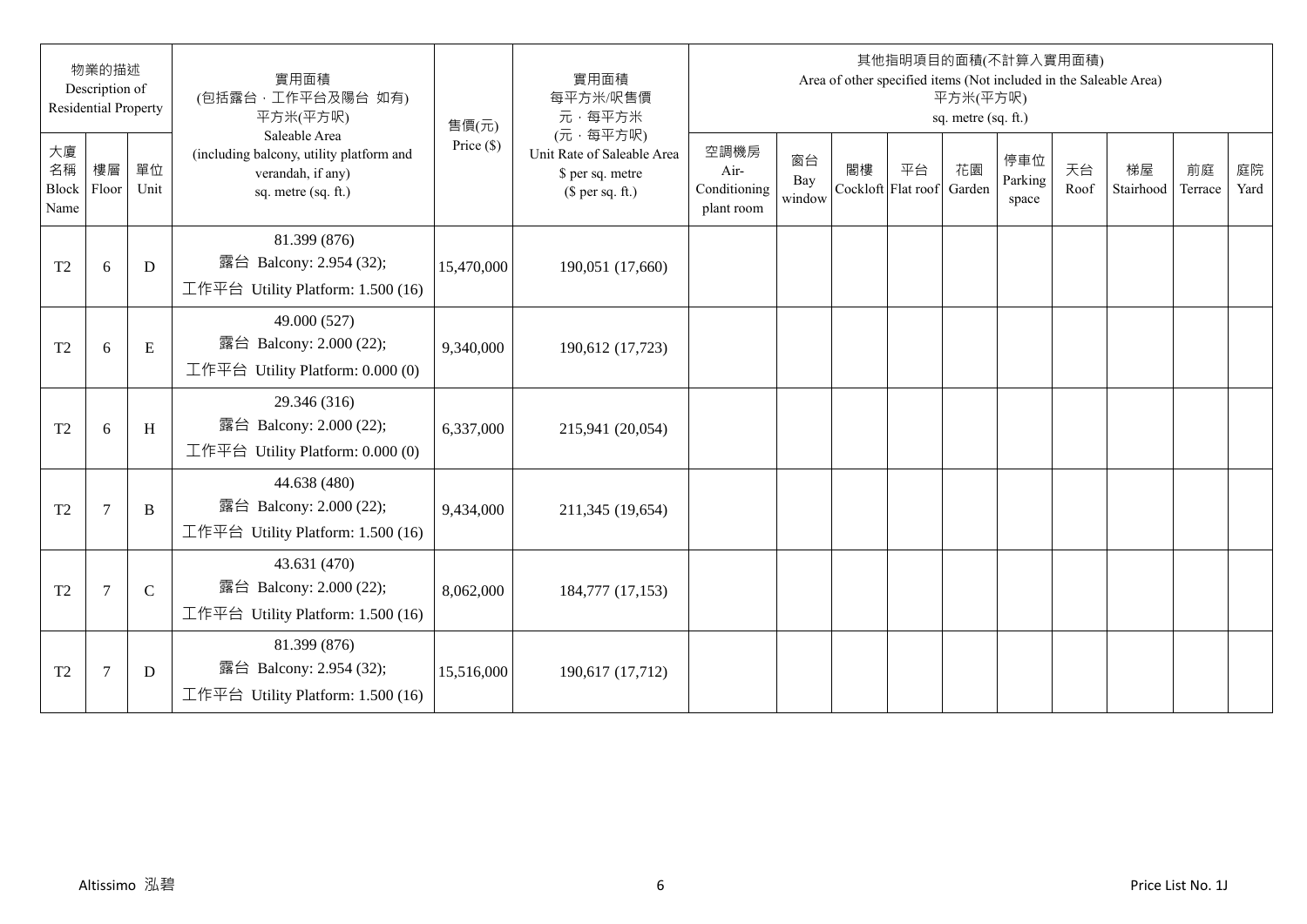|                           | 物業的描述<br>Description of<br><b>Residential Property</b> |              | 實用面積<br>(包括露台,工作平台及陽台 如有)<br>平方米(平方呎)                                                                 | 售價(元)        | 實用面積<br>每平方米/呎售價<br>元·每平方米                                                     |                                            |                     |    | 其他指明項目的面積(不計算入實用面積)      | 平方米(平方呎)<br>sq. metre (sq. ft.) |                         |            | Area of other specified items (Not included in the Saleable Area) |               |            |
|---------------------------|--------------------------------------------------------|--------------|-------------------------------------------------------------------------------------------------------|--------------|--------------------------------------------------------------------------------|--------------------------------------------|---------------------|----|--------------------------|---------------------------------|-------------------------|------------|-------------------------------------------------------------------|---------------|------------|
| 大廈<br>名稱<br>Block<br>Name | 樓層<br>Floor                                            | 單位<br>Unit   | Saleable Area<br>(including balcony, utility platform and<br>verandah, if any)<br>sq. metre (sq. ft.) | Price $(\$)$ | (元·每平方呎)<br>Unit Rate of Saleable Area<br>\$ per sq. metre<br>$$$ per sq. ft.) | 空調機房<br>Air-<br>Conditioning<br>plant room | 窗台<br>Bay<br>window | 閣樓 | 平台<br>Cockloft Flat roof | 花園<br>Garden                    | 停車位<br>Parking<br>space | 天台<br>Roof | 梯屋<br>Stairhood                                                   | 前庭<br>Terrace | 庭院<br>Yard |
| T <sub>2</sub>            | $\tau$                                                 | E            | 49.000 (527)<br>露台 Balcony: 2.000 (22);<br>工作平台 Utility Platform: 0.000 (0)                           | 9,368,000    | 191,184 (17,776)                                                               |                                            |                     |    |                          |                                 |                         |            |                                                                   |               |            |
| T <sub>2</sub>            | $\overline{7}$                                         | H            | 29.346 (316)<br>露台 Balcony: 2.000 (22);<br>工作平台 Utility Platform: 0.000 (0)                           | 7,089,000    | 241,566 (22,434)                                                               |                                            |                     |    |                          |                                 |                         |            |                                                                   |               |            |
| T <sub>2</sub>            | 8                                                      | B            | 44.638 (480)<br>露台 Balcony: 2.000 (22);<br>工作平台 Utility Platform: 1.500 (16)                          | 9,486,000    | 212,510 (19,763)                                                               |                                            |                     |    |                          |                                 |                         |            |                                                                   |               |            |
| T <sub>2</sub>            | 8                                                      | $\mathsf{C}$ | 43.631 (470)<br>露台 Balcony: 2.000 (22);<br>工作平台 Utility Platform: $1.500(16)$                         | 8,181,000    | 187,504 (17,406)                                                               |                                            |                     |    |                          |                                 |                         |            |                                                                   |               |            |
| T <sub>2</sub>            | 8                                                      | D            | 81.399 (876)<br>露台 Balcony: 2.954 (32);<br>工作平台 Utility Platform: $1.500(16)$                         | 17,265,000   | 212,103 (19,709)                                                               |                                            |                     |    |                          |                                 |                         |            |                                                                   |               |            |
| T <sub>2</sub>            | 8                                                      | E            | 49.000 (527)<br>露台 Balcony: 2.000 (22);<br>工作平台 Utility Platform: $0.000(0)$                          | 9,506,000    | 194,000 (18,038)                                                               |                                            |                     |    |                          |                                 |                         |            |                                                                   |               |            |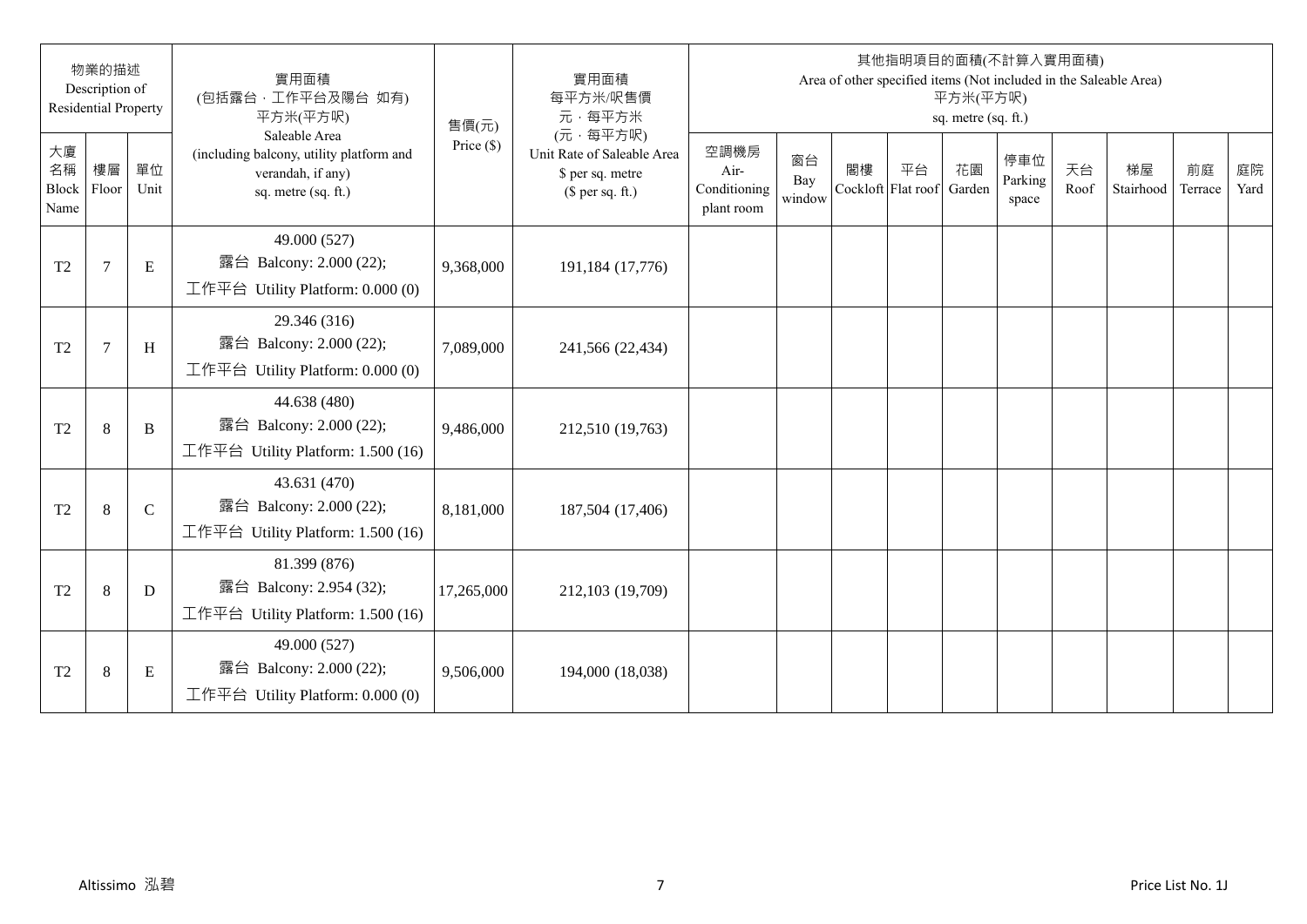|                           | 物業的描述<br>Description of<br><b>Residential Property</b> |              | 實用面積<br>(包括露台,工作平台及陽台 如有)<br>平方米(平方呎)                                                                 | 售價(元)        | 實用面積<br>每平方米/呎售價<br>元·每平方米                                                     |                                            |                     |                          | 其他指明項目的面積(不計算入實用面積) | 平方米(平方呎)<br>sq. metre (sq. ft.) |                         |            | Area of other specified items (Not included in the Saleable Area) |               |            |
|---------------------------|--------------------------------------------------------|--------------|-------------------------------------------------------------------------------------------------------|--------------|--------------------------------------------------------------------------------|--------------------------------------------|---------------------|--------------------------|---------------------|---------------------------------|-------------------------|------------|-------------------------------------------------------------------|---------------|------------|
| 大廈<br>名稱<br>Block<br>Name | 樓層<br>Floor                                            | 單位<br>Unit   | Saleable Area<br>(including balcony, utility platform and<br>verandah, if any)<br>sq. metre (sq. ft.) | Price $(\$)$ | (元·每平方呎)<br>Unit Rate of Saleable Area<br>\$ per sq. metre<br>$$$ per sq. ft.) | 空調機房<br>Air-<br>Conditioning<br>plant room | 窗台<br>Bay<br>window | 閣樓<br>Cockloft Flat roof | 平台                  | 花園<br>Garden                    | 停車位<br>Parking<br>space | 天台<br>Roof | 梯屋<br>Stairhood                                                   | 前庭<br>Terrace | 庭院<br>Yard |
| T <sub>2</sub>            | 8                                                      | H            | 29.346 (316)<br>露台 Balcony: 2.000 (22);<br>工作平台 Utility Platform: $0.000(0)$                          | 7,194,000    | 245,144 (22,766)                                                               |                                            |                     |                          |                     |                                 |                         |            |                                                                   |               |            |
| T <sub>2</sub>            | 9                                                      | A            | 81.620 (879)<br>露台 Balcony: 2.931 (32);<br>工作平台 Utility Platform: 1.500 (16)                          | 18,311,000   | 224,345 (20,832)                                                               |                                            |                     |                          |                     |                                 |                         |            |                                                                   |               |            |
| T <sub>2</sub>            | 9                                                      | B            | 44.638 (480)<br>露台 Balcony: 2.000 (22);<br>工作平台 Utility Platform: $1.500(16)$                         | 9,486,000    | 212,510 (19,763)                                                               |                                            |                     |                          |                     |                                 |                         |            |                                                                   |               |            |
| T <sub>2</sub>            | 9                                                      | $\mathsf{C}$ | 43.631 (470)<br>露台 Balcony: 2.000 (22);<br>工作平台 Utility Platform: 1.500 (16)                          | 8,181,000    | 187,504 (17,406)                                                               |                                            |                     |                          |                     |                                 |                         |            |                                                                   |               |            |
| T <sub>2</sub>            | 9                                                      | D            | 81.399 (876)<br>露台 Balcony: 2.954 (32);<br>工作平台 Utility Platform: 1.500 (16)                          | 17,265,000   | 212,103 (19,709)                                                               |                                            |                     |                          |                     |                                 |                         |            |                                                                   |               |            |
| T <sub>2</sub>            | 9                                                      | E            | 49.000 (527)<br>露台 Balcony: 2.000 (22);<br>工作平台 Utility Platform: $0.000(0)$                          | 9,506,000    | 194,000 (18,038)                                                               |                                            |                     |                          |                     |                                 |                         |            |                                                                   |               |            |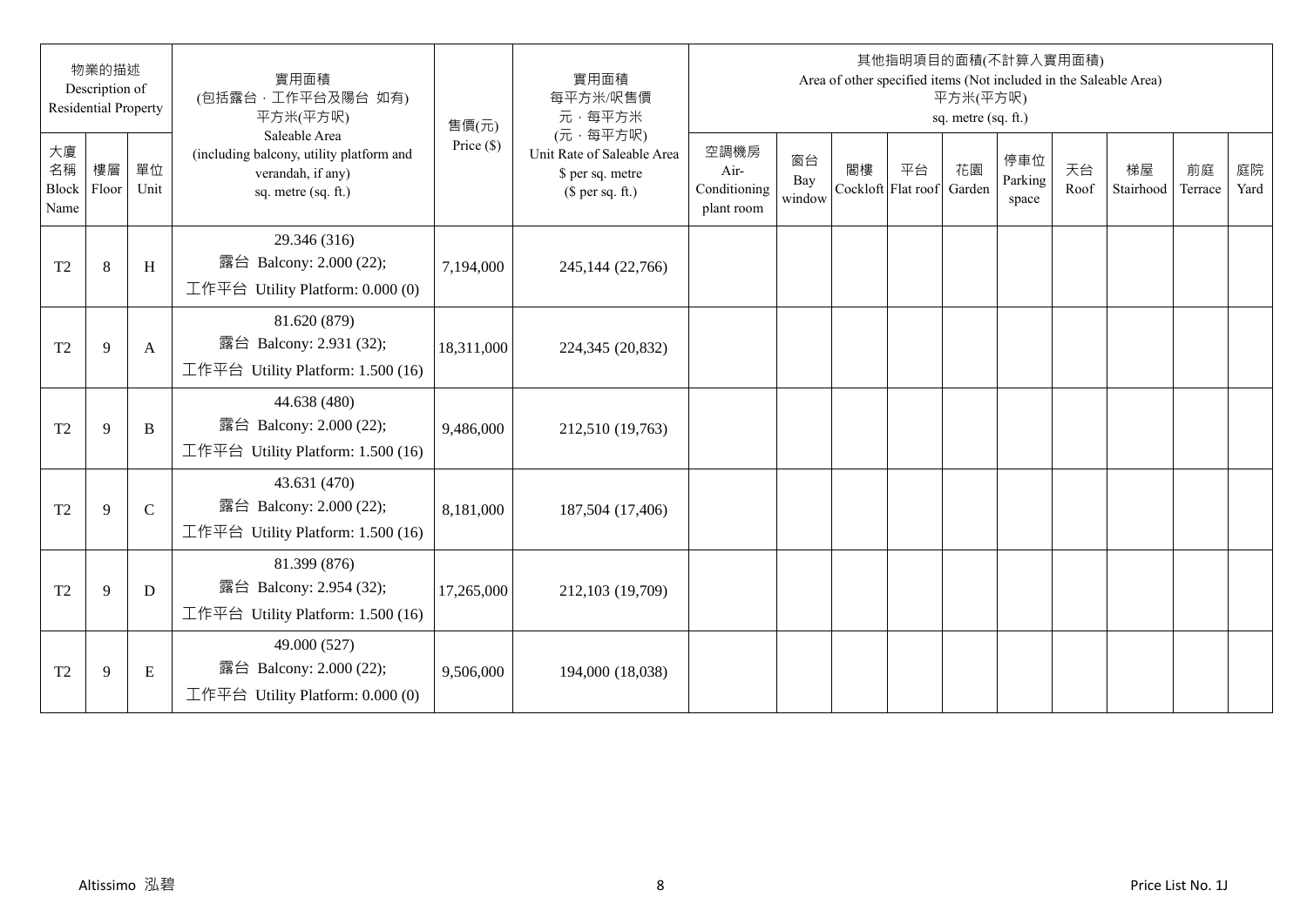|                           | 物業的描述<br>Description of<br><b>Residential Property</b> |              | 實用面積<br>(包括露台,工作平台及陽台 如有)<br>平方米(平方呎)                                                                 | 售價(元)        | 實用面積<br>每平方米/呎售價<br>元·每平方米                                                     |                                            |                     |                          | 其他指明項目的面積(不計算入實用面積) | 平方米(平方呎)<br>sq. metre (sq. ft.) |                         |            | Area of other specified items (Not included in the Saleable Area) |               |            |
|---------------------------|--------------------------------------------------------|--------------|-------------------------------------------------------------------------------------------------------|--------------|--------------------------------------------------------------------------------|--------------------------------------------|---------------------|--------------------------|---------------------|---------------------------------|-------------------------|------------|-------------------------------------------------------------------|---------------|------------|
| 大廈<br>名稱<br>Block<br>Name | 樓層<br>Floor                                            | 單位<br>Unit   | Saleable Area<br>(including balcony, utility platform and<br>verandah, if any)<br>sq. metre (sq. ft.) | Price $(\$)$ | (元·每平方呎)<br>Unit Rate of Saleable Area<br>\$ per sq. metre<br>$$$ per sq. ft.) | 空調機房<br>Air-<br>Conditioning<br>plant room | 窗台<br>Bay<br>window | 閣樓<br>Cockloft Flat roof | 平台                  | 花園<br>Garden                    | 停車位<br>Parking<br>space | 天台<br>Roof | 梯屋<br>Stairhood                                                   | 前庭<br>Terrace | 庭院<br>Yard |
| T <sub>2</sub>            | 10                                                     | $\mathbf{A}$ | 81.620 (879)<br>露台 Balcony: 2.931 (32);<br>工作平台 Utility Platform: 1.500 (16)                          | 18,489,000   | 226,525 (21,034)                                                               |                                            |                     |                          |                     |                                 |                         |            |                                                                   |               |            |
| T <sub>2</sub>            | 10                                                     | B            | 44.638 (480)<br>露台 Balcony: 2.000 (22);<br>工作平台 Utility Platform: 1.500 (16)                          | 9,578,000    | 214,571 (19,954)                                                               |                                            |                     |                          |                     |                                 |                         |            |                                                                   |               |            |
| T <sub>2</sub>            | 10                                                     | $\mathsf{C}$ | 43.631 (470)<br>露台 Balcony: 2.000 (22);<br>工作平台 Utility Platform: $1.500(16)$                         | 8,260,000    | 189,315 (17,574)                                                               |                                            |                     |                          |                     |                                 |                         |            |                                                                   |               |            |
| T <sub>2</sub>            | 10                                                     | D            | 81.399 (876)<br>露台 Balcony: 2.954 (32);<br>工作平台 Utility Platform: 1.500 (16)                          | 17,433,000   | 214,167 (19,901)                                                               |                                            |                     |                          |                     |                                 |                         |            |                                                                   |               |            |
| T <sub>2</sub>            | 10                                                     | ${\bf E}$    | 49.000 (527)<br>露台 Balcony: 2.000 (22);<br>工作平台 Utility Platform: $0.000(0)$                          | 9,550,000    | 194,898 (18,121)                                                               |                                            |                     |                          |                     |                                 |                         |            |                                                                   |               |            |
| T <sub>2</sub>            | 11                                                     | A            | 81.620 (879)<br>露台 Balcony: 2.931 (32);<br>工作平台 Utility Platform: $1.500(16)$                         | 18,755,000   | 229,784 (21,337)                                                               |                                            |                     |                          |                     |                                 |                         |            |                                                                   |               |            |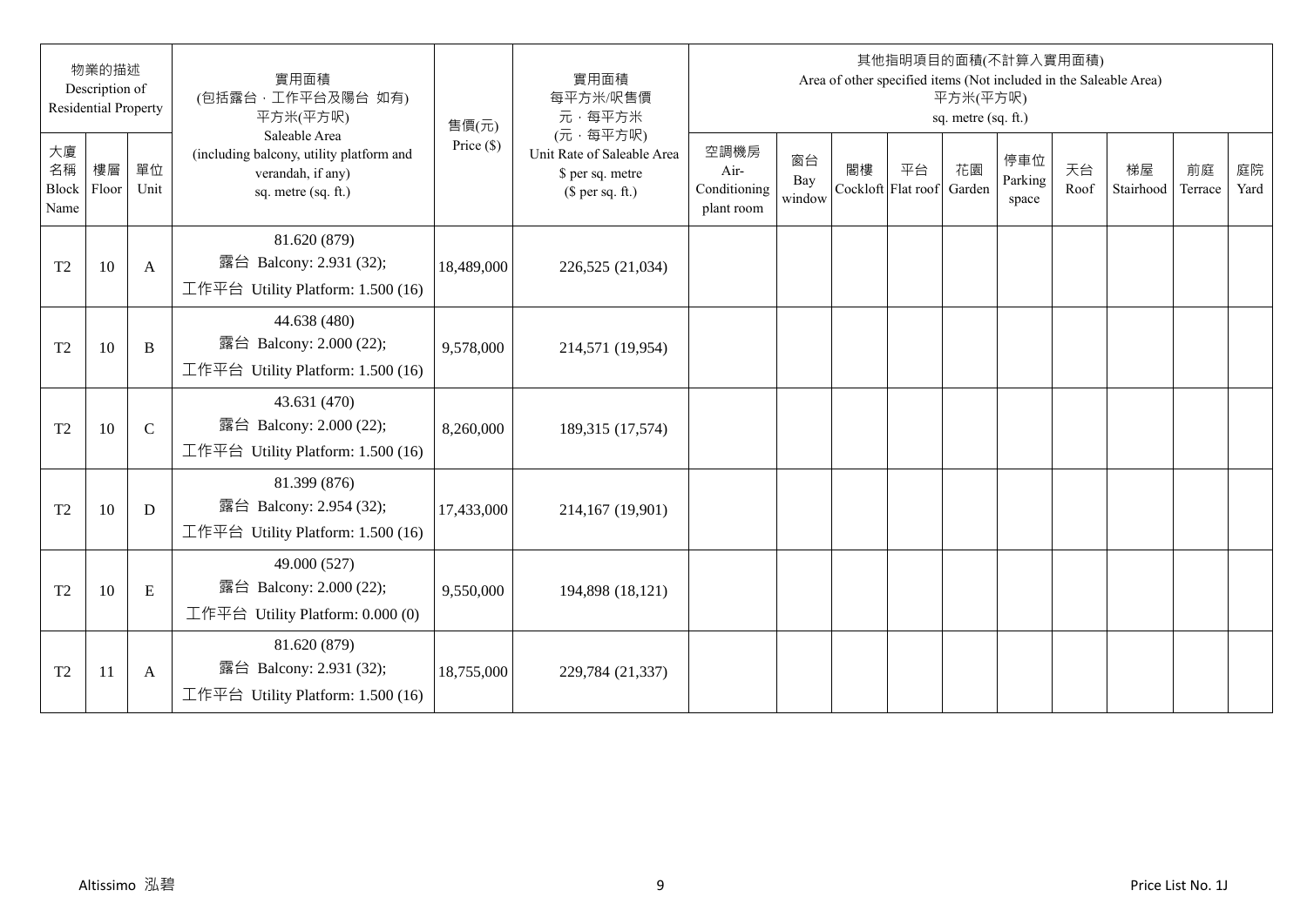|                           | 物業的描述<br>Description of<br><b>Residential Property</b> |              | 實用面積<br>(包括露台,工作平台及陽台 如有)<br>平方米(平方呎)                                                                 | 售價(元)        | 實用面積<br>每平方米/呎售價<br>元·每平方米                                                     |                                            |                     |                          | 其他指明項目的面積(不計算入實用面積) | 平方米(平方呎)<br>sq. metre (sq. ft.) |                         |            | Area of other specified items (Not included in the Saleable Area) |               |            |
|---------------------------|--------------------------------------------------------|--------------|-------------------------------------------------------------------------------------------------------|--------------|--------------------------------------------------------------------------------|--------------------------------------------|---------------------|--------------------------|---------------------|---------------------------------|-------------------------|------------|-------------------------------------------------------------------|---------------|------------|
| 大廈<br>名稱<br>Block<br>Name | 樓層<br>Floor                                            | 單位<br>Unit   | Saleable Area<br>(including balcony, utility platform and<br>verandah, if any)<br>sq. metre (sq. ft.) | Price $(\$)$ | (元·每平方呎)<br>Unit Rate of Saleable Area<br>\$ per sq. metre<br>$$$ per sq. ft.) | 空調機房<br>Air-<br>Conditioning<br>plant room | 窗台<br>Bay<br>window | 閣樓<br>Cockloft Flat roof | 平台                  | 花園<br>Garden                    | 停車位<br>Parking<br>space | 天台<br>Roof | 梯屋<br>Stairhood                                                   | 前庭<br>Terrace | 庭院<br>Yard |
| T <sub>2</sub>            | -11                                                    | B            | 44.638 (480)<br>露台 Balcony: 2.000 (22);<br>工作平台 Utility Platform: 1.500 (16)                          | 9,716,000    | 217,662 (20,242)                                                               |                                            |                     |                          |                     |                                 |                         |            |                                                                   |               |            |
| T <sub>2</sub>            | 11                                                     | $\mathsf{C}$ | 43.631 (470)<br>露台 Balcony: 2.000 (22);<br>工作平台 Utility Platform: 1.500 (16)                          | 8,379,000    | 192,042 (17,828)                                                               |                                            |                     |                          |                     |                                 |                         |            |                                                                   |               |            |
| T <sub>2</sub>            | 11                                                     | D            | 81.399 (876)<br>露台 Balcony: 2.954 (32);<br>工作平台 Utility Platform: $1.500(16)$                         | 17,684,000   | 217,251 (20,187)                                                               |                                            |                     |                          |                     |                                 |                         |            |                                                                   |               |            |
| T <sub>2</sub>            | 11                                                     | $\mathbf E$  | 49.000 (527)<br>露台 Balcony: 2.000 (22);<br>工作平台 Utility Platform: $0.000(0)$                          | 9,638,000    | 196,694 (18,288)                                                               |                                            |                     |                          |                     |                                 |                         |            |                                                                   |               |            |
| T <sub>2</sub>            | 12                                                     | A            | 81.620 (879)<br>露台 Balcony: 2.931 (32);<br>工作平台 Utility Platform: $1.500(16)$                         | 19,022,000   | 233,056 (21,641)                                                               |                                            |                     |                          |                     |                                 |                         |            |                                                                   |               |            |
| T <sub>2</sub>            | 12                                                     | B            | 44.638 (480)<br>露台 Balcony: 2.000 (22);<br>工作平台 Utility Platform: $1.500(16)$                         | 9,854,000    | 220,754 (20,529)                                                               |                                            |                     |                          |                     |                                 |                         |            |                                                                   |               |            |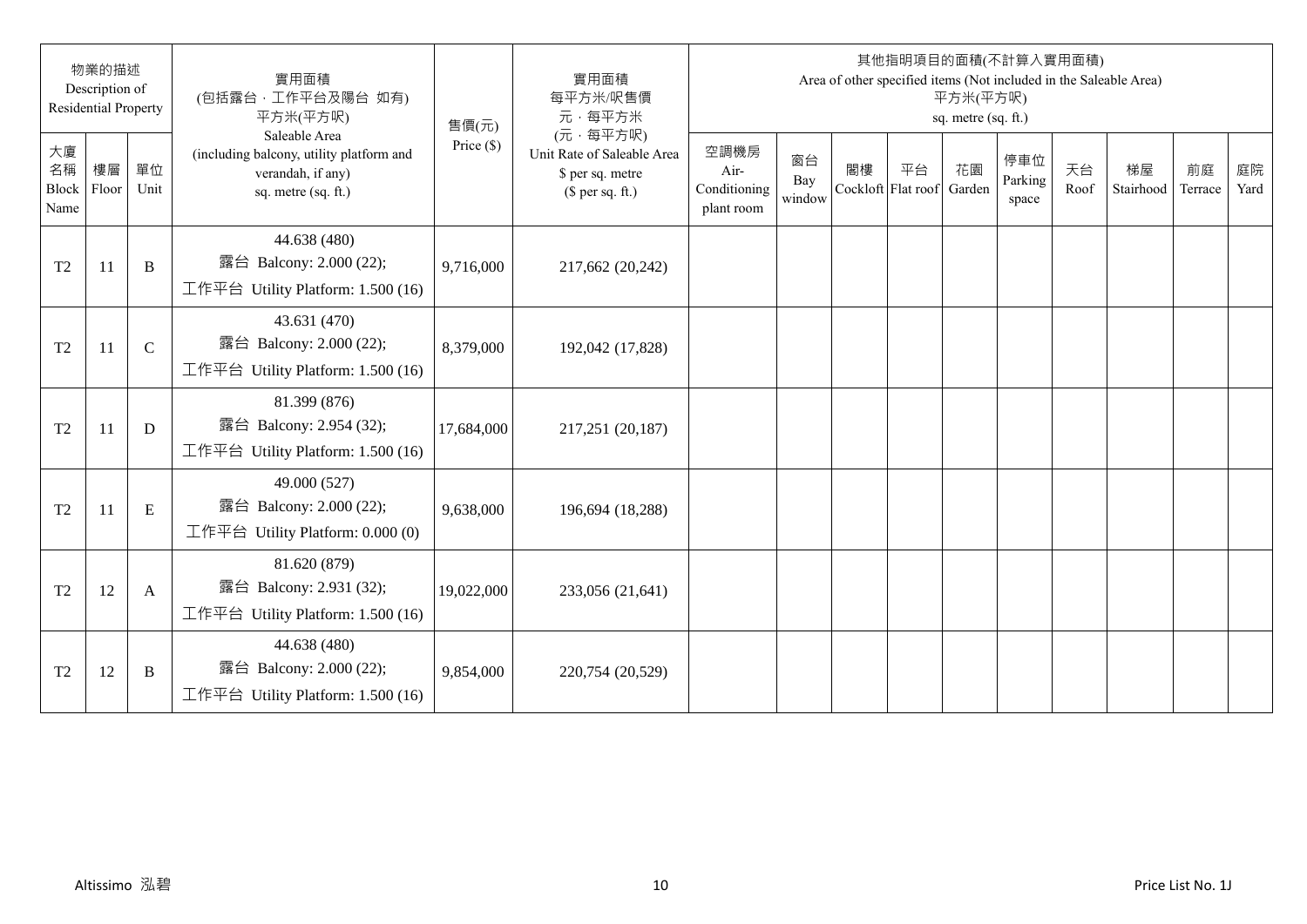|                           | 物業的描述<br>Description of<br><b>Residential Property</b> |              | 實用面積<br>(包括露台,工作平台及陽台 如有)<br>平方米(平方呎)                                                                 | 售價(元)        | 實用面積<br>每平方米/呎售價<br>元·每平方米                                                     |                                            |                     |                          |    | 平方米(平方呎)<br>sq. metre (sq. ft.) | 其他指明項目的面積(不計算入實用面積)     |            | Area of other specified items (Not included in the Saleable Area) |               |            |
|---------------------------|--------------------------------------------------------|--------------|-------------------------------------------------------------------------------------------------------|--------------|--------------------------------------------------------------------------------|--------------------------------------------|---------------------|--------------------------|----|---------------------------------|-------------------------|------------|-------------------------------------------------------------------|---------------|------------|
| 大廈<br>名稱<br>Block<br>Name | 樓層<br>Floor                                            | 單位<br>Unit   | Saleable Area<br>(including balcony, utility platform and<br>verandah, if any)<br>sq. metre (sq. ft.) | Price $(\$)$ | (元·每平方呎)<br>Unit Rate of Saleable Area<br>\$ per sq. metre<br>$$$ per sq. ft.) | 空調機房<br>Air-<br>Conditioning<br>plant room | 窗台<br>Bay<br>window | 閣樓<br>Cockloft Flat roof | 平台 | 花園<br>Garden                    | 停車位<br>Parking<br>space | 天台<br>Roof | 梯屋<br>Stairhood                                                   | 前庭<br>Terrace | 庭院<br>Yard |
| T <sub>2</sub>            | 12                                                     | $\mathsf{C}$ | 43.631 (470)<br>露台 Balcony: 2.000 (22);<br>工作平台 Utility Platform: 1.500 (16)                          | 8,498,000    | 194,770 (18,081)                                                               |                                            |                     |                          |    |                                 |                         |            |                                                                   |               |            |
| T <sub>2</sub>            | 12                                                     | D            | 81.399 (876)<br>露台 Balcony: 2.954 (32);<br>工作平台 Utility Platform: 1.500 (16)                          | 17,936,000   | 220,347 (20,475)                                                               |                                            |                     |                          |    |                                 |                         |            |                                                                   |               |            |
| T <sub>2</sub>            | 12                                                     | ${\bf E}$    | 49.000 (527)<br>露台 Balcony: 2.000 (22);<br>工作平台 Utility Platform: $0.000(0)$                          | 10,071,000   | 205,531 (19,110)                                                               |                                            |                     |                          |    |                                 |                         |            |                                                                   |               |            |
| T <sub>2</sub>            | 15                                                     | A            | 81.620 (879)<br>露台 Balcony: 2.931 (32);<br>工作平台 Utility Platform: 1.500 (16)                          | 19,378,000   | 237,417 (22,046)                                                               |                                            |                     |                          |    |                                 |                         |            |                                                                   |               |            |
| T <sub>2</sub>            | 15                                                     | B            | 44.638 (480)<br>露台 Balcony: 2.000 (22);<br>工作平台 Utility Platform: 1.500 (16)                          | 10,039,000   | 224,898 (20,915)                                                               |                                            |                     |                          |    |                                 |                         |            |                                                                   |               |            |
| T <sub>2</sub>            | 15                                                     | $\mathsf{C}$ | 43.631 (470)<br>露台 Balcony: 2.000 (22);<br>工作平台 Utility Platform: 1.500 (16)                          | 8,747,000    | 200,477 (18,611)                                                               |                                            |                     |                          |    |                                 |                         |            |                                                                   |               |            |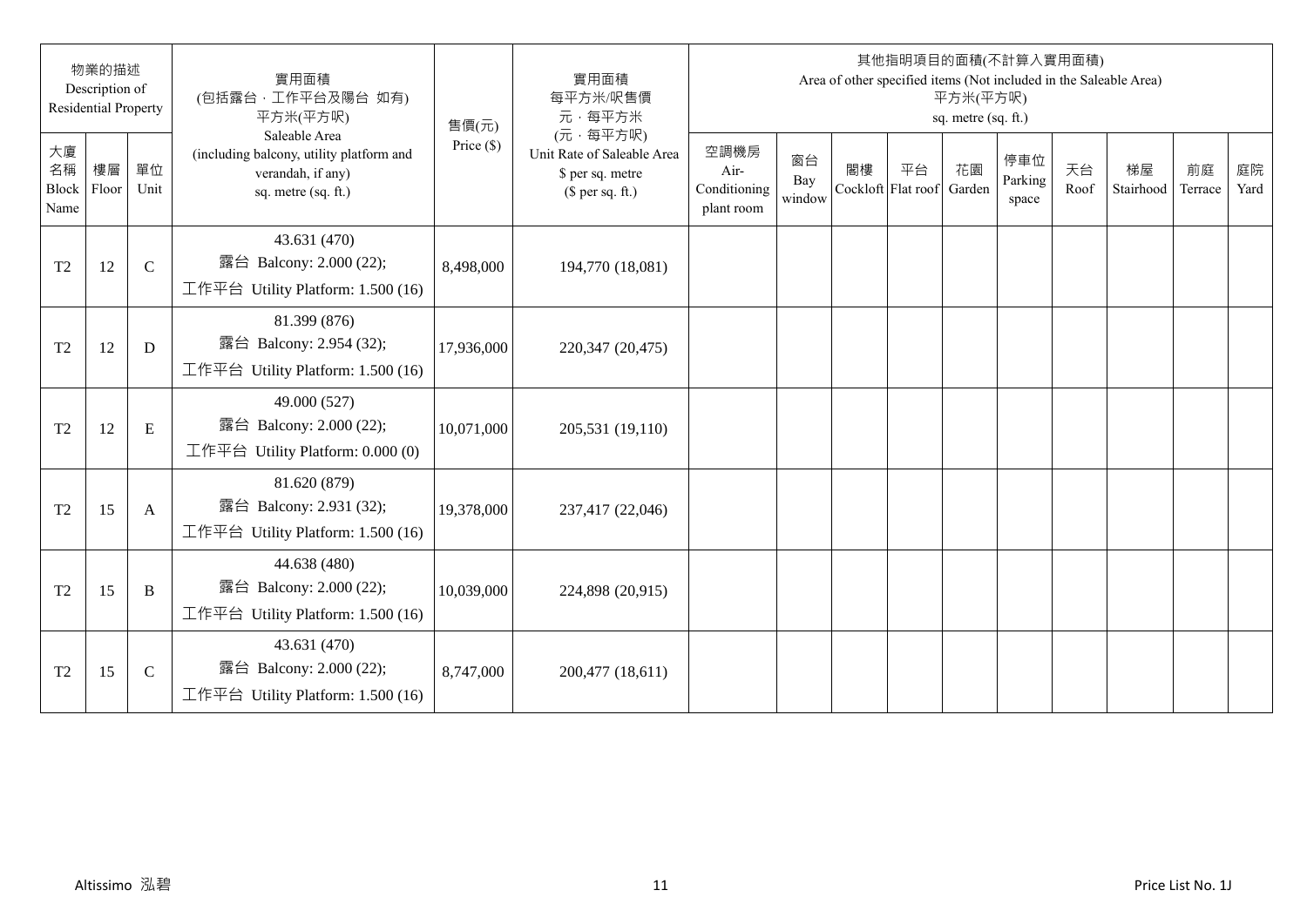|                           | 物業的描述<br>Description of<br><b>Residential Property</b> |              | 實用面積<br>(包括露台,工作平台及陽台 如有)<br>平方米(平方呎)                                                                 | 售價(元)        | 實用面積<br>每平方米/呎售價<br>元·每平方米                                                     |                                            |                     |                          | 其他指明項目的面積(不計算入實用面積) | 平方米(平方呎)<br>sq. metre (sq. ft.) |                         |            | Area of other specified items (Not included in the Saleable Area) |               |            |
|---------------------------|--------------------------------------------------------|--------------|-------------------------------------------------------------------------------------------------------|--------------|--------------------------------------------------------------------------------|--------------------------------------------|---------------------|--------------------------|---------------------|---------------------------------|-------------------------|------------|-------------------------------------------------------------------|---------------|------------|
| 大廈<br>名稱<br>Block<br>Name | 樓層<br>Floor                                            | 單位<br>Unit   | Saleable Area<br>(including balcony, utility platform and<br>verandah, if any)<br>sq. metre (sq. ft.) | Price $(\$)$ | (元·每平方呎)<br>Unit Rate of Saleable Area<br>\$ per sq. metre<br>$$$ per sq. ft.) | 空調機房<br>Air-<br>Conditioning<br>plant room | 窗台<br>Bay<br>window | 閣樓<br>Cockloft Flat roof | 平台                  | 花園<br>Garden                    | 停車位<br>Parking<br>space | 天台<br>Roof | 梯屋<br>Stairhood                                                   | 前庭<br>Terrace | 庭院<br>Yard |
| T <sub>2</sub>            | 15                                                     | D            | 81.399 (876)<br>露台 Balcony: 2.954 (32);<br>工作平台 Utility Platform: 1.500 (16)                          | 18,179,000   | 223,332 (20,752)                                                               |                                            |                     |                          |                     |                                 |                         |            |                                                                   |               |            |
| T <sub>2</sub>            | 15                                                     | $\mathbf E$  | 49.000 (527)<br>露台 Balcony: 2.000 (22);<br>工作平台 Utility Platform: 0.000 (0)                           | 10,259,000   | 209,367 (19,467)                                                               |                                            |                     |                          |                     |                                 |                         |            |                                                                   |               |            |
| T <sub>2</sub>            | 16                                                     | B            | 44.638 (480)<br>露台 Balcony: 2.000 (22);<br>工作平台 Utility Platform: $1.500(16)$                         | 10,223,000   | 229,020 (21,298)                                                               |                                            |                     |                          |                     |                                 |                         |            |                                                                   |               |            |
| T <sub>2</sub>            | 16                                                     | $\mathsf{C}$ | 43.631 (470)<br>露台 Balcony: 2.000 (22);<br>工作平台 Utility Platform: 1.500 (16)                          | 8,908,000    | 204,167 (18,953)                                                               |                                            |                     |                          |                     |                                 |                         |            |                                                                   |               |            |
| T <sub>2</sub>            | 16                                                     | D            | 81.399 (876)<br>露台 Balcony: 2.954 (32);<br>工作平台 Utility Platform: $1.500(16)$                         | 18,420,000   | 226,293 (21,027)                                                               |                                            |                     |                          |                     |                                 |                         |            |                                                                   |               |            |
| T <sub>2</sub>            | 16                                                     | E            | 49.000 (527)<br>露台 Balcony: 2.000 (22);<br>工作平台 Utility Platform: $0.000(0)$                          | 10,447,000   | 213,204 (19,824)                                                               |                                            |                     |                          |                     |                                 |                         |            |                                                                   |               |            |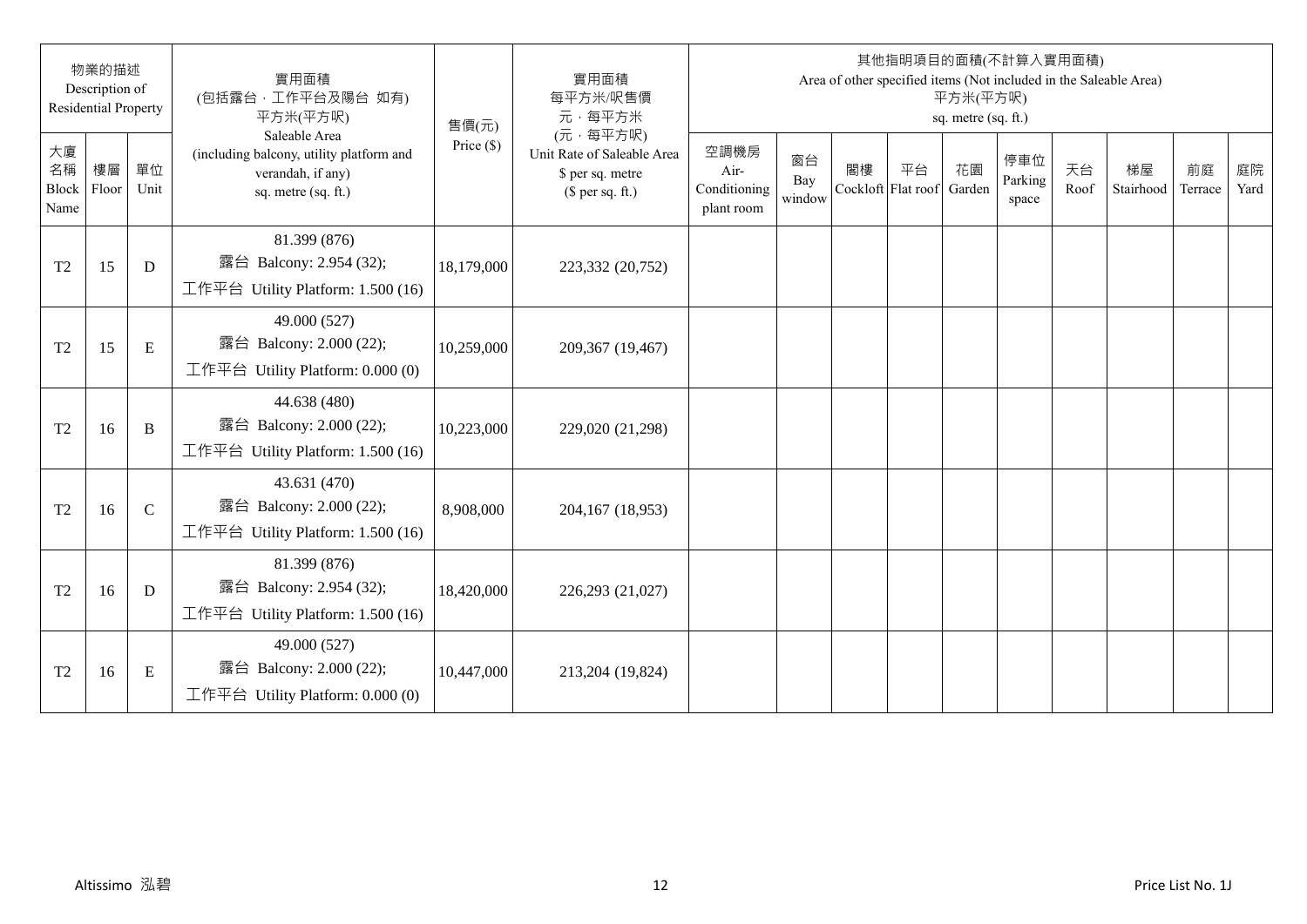|                           | 物業的描述<br>Description of<br><b>Residential Property</b> |              | 實用面積<br>(包括露台,工作平台及陽台 如有)<br>平方米(平方呎)                                                                 | 售價(元)        | 實用面積<br>每平方米/呎售價<br>元·每平方米                                                     |                                            |                     |                          | 其他指明項目的面積(不計算入實用面積) | 平方米(平方呎)<br>sq. metre (sq. ft.) |                         |            | Area of other specified items (Not included in the Saleable Area) |               |            |
|---------------------------|--------------------------------------------------------|--------------|-------------------------------------------------------------------------------------------------------|--------------|--------------------------------------------------------------------------------|--------------------------------------------|---------------------|--------------------------|---------------------|---------------------------------|-------------------------|------------|-------------------------------------------------------------------|---------------|------------|
| 大廈<br>名稱<br>Block<br>Name | 樓層<br>Floor                                            | 單位<br>Unit   | Saleable Area<br>(including balcony, utility platform and<br>verandah, if any)<br>sq. metre (sq. ft.) | Price $(\$)$ | (元·每平方呎)<br>Unit Rate of Saleable Area<br>\$ per sq. metre<br>$$$ per sq. ft.) | 空調機房<br>Air-<br>Conditioning<br>plant room | 窗台<br>Bay<br>window | 閣樓<br>Cockloft Flat roof | 平台                  | 花園<br>Garden                    | 停車位<br>Parking<br>space | 天台<br>Roof | 梯屋<br>Stairhood                                                   | 前庭<br>Terrace | 庭院<br>Yard |
| T <sub>5</sub>            |                                                        | $\mathsf{C}$ | 29.552 (318)<br>露台 Balcony: 2.000 (22);<br>工作平台 Utility Platform: $0.000(0)$                          | 6,160,000    | 208,446 (19,371)                                                               |                                            |                     |                          |                     |                                 |                         |            |                                                                   |               |            |
| T <sub>5</sub>            |                                                        | G            | 29.197 (314)<br>露台 Balcony: 2.000 (22);<br>工作平台 Utility Platform: 0.000 (0)                           | 5,962,000    | 204,199 (18,987)                                                               |                                            |                     |                          |                     |                                 |                         |            |                                                                   |               |            |
| T <sub>5</sub>            |                                                        | H            | 48.895 (526)<br>露台 Balcony: 2.000 (22);<br>工作平台 Utility Platform: $0.000(0)$                          | 9,279,000    | 189,774 (17,641)                                                               |                                            |                     |                          | 6.324<br>(68)       |                                 |                         |            |                                                                   |               |            |
| T <sub>5</sub>            |                                                        | $\bf K$      | 28.968 (312)<br>露台 Balcony: 2.000 (22);<br>工作平台 Utility Platform: $0.000(0)$                          | 5,800,000    | 200,221 (18,590)                                                               |                                            |                     |                          |                     |                                 |                         |            |                                                                   |               |            |
| T <sub>5</sub>            | $\overline{2}$                                         | $\mathbf C$  | 29.552 (318)<br>露台 Balcony: 2.000 (22);<br>工作平台 Utility Platform: $0.000(0)$                          | 6,203,000    | 209,901 (19,506)                                                               |                                            |                     |                          |                     |                                 |                         |            |                                                                   |               |            |
| T <sub>5</sub>            | $\overline{2}$                                         | G            | 29.197 (314)<br>露台 Balcony: 2.000 (22);<br>工作平台 Utility Platform: $0.000(0)$                          | 6,034,000    | 206,665 (19,217)                                                               |                                            |                     |                          |                     |                                 |                         |            |                                                                   |               |            |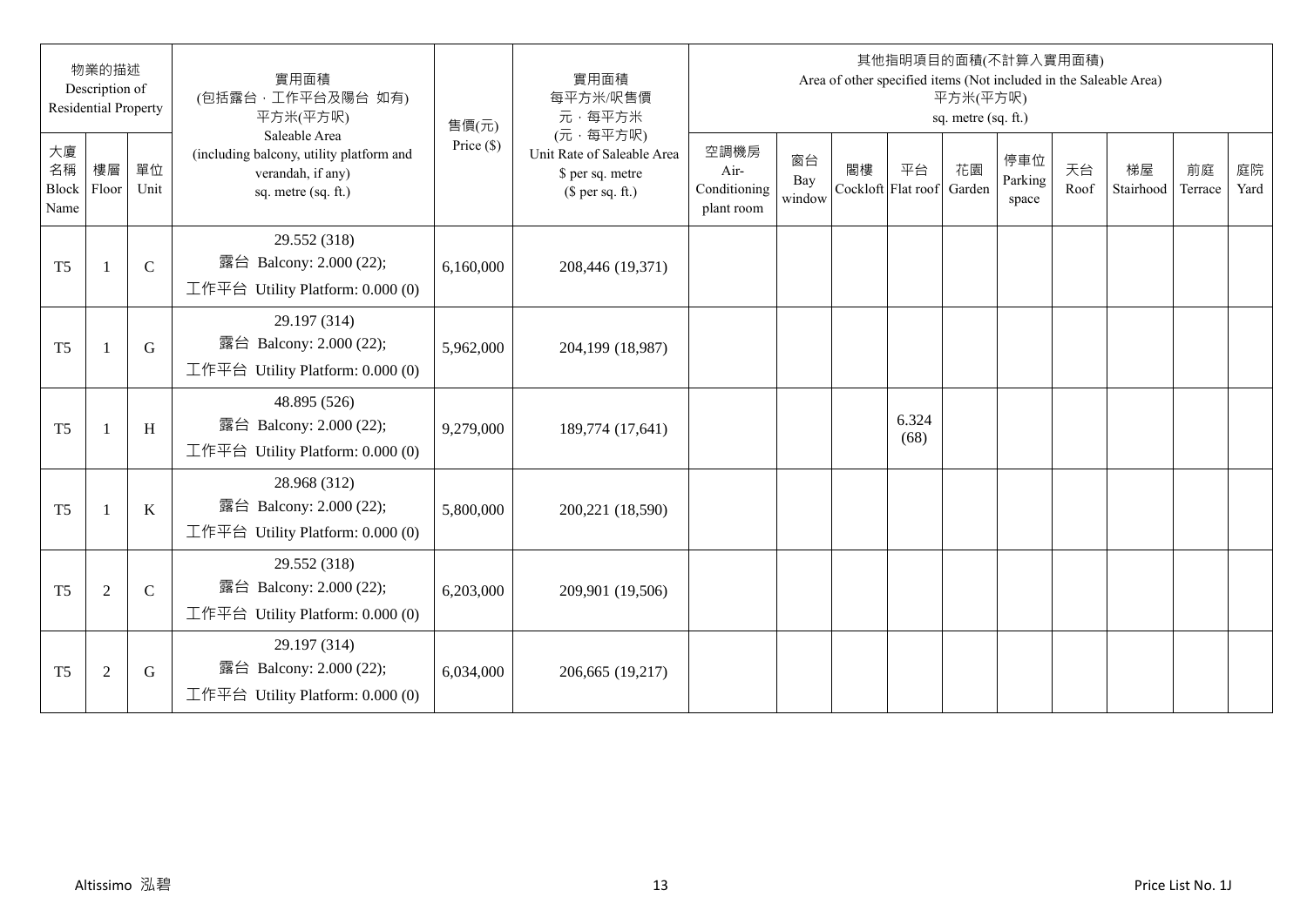|                           | 物業的描述<br>Description of<br><b>Residential Property</b> |              | 實用面積<br>(包括露台,工作平台及陽台 如有)<br>平方米(平方呎)                                                                 | 售價(元)        | 實用面積<br>每平方米/呎售價<br>元·每平方米                                                     |                                            |                     |                          | 其他指明項目的面積(不計算入實用面積) | 平方米(平方呎)<br>sq. metre (sq. ft.) |                         |            | Area of other specified items (Not included in the Saleable Area) |               |            |
|---------------------------|--------------------------------------------------------|--------------|-------------------------------------------------------------------------------------------------------|--------------|--------------------------------------------------------------------------------|--------------------------------------------|---------------------|--------------------------|---------------------|---------------------------------|-------------------------|------------|-------------------------------------------------------------------|---------------|------------|
| 大廈<br>名稱<br>Block<br>Name | 樓層<br>Floor                                            | 單位<br>Unit   | Saleable Area<br>(including balcony, utility platform and<br>verandah, if any)<br>sq. metre (sq. ft.) | Price $(\$)$ | (元·每平方呎)<br>Unit Rate of Saleable Area<br>\$ per sq. metre<br>$$$ per sq. ft.) | 空調機房<br>Air-<br>Conditioning<br>plant room | 窗台<br>Bay<br>window | 閣樓<br>Cockloft Flat roof | 平台                  | 花園<br>Garden                    | 停車位<br>Parking<br>space | 天台<br>Roof | 梯屋<br>Stairhood                                                   | 前庭<br>Terrace | 庭院<br>Yard |
| T <sub>5</sub>            | $\overline{2}$                                         | H            | 48.895 (526)<br>露台 Balcony: 2.000 (22);<br>工作平台 Utility Platform: $0.000(0)$                          | 9,298,000    | 190,163 (17,677)                                                               |                                            |                     |                          |                     |                                 |                         |            |                                                                   |               |            |
| T <sub>5</sub>            | $\overline{2}$                                         | $\bf K$      | 28.968 (312)<br>露台 Balcony: 2.000 (22);<br>工作平台 Utility Platform: 0.000 (0)                           | 6,086,000    | 210,094 (19,506)                                                               |                                            |                     |                          |                     |                                 |                         |            |                                                                   |               |            |
| T <sub>5</sub>            | 3                                                      | $\mathsf{C}$ | 29.552 (318)<br>露台 Balcony: 2.000 (22);<br>工作平台 Utility Platform: $0.000(0)$                          | 6,247,000    | 211,390 (19,645)                                                               |                                            |                     |                          |                     |                                 |                         |            |                                                                   |               |            |
| T <sub>5</sub>            | 3                                                      | G            | 29.197 (314)<br>露台 Balcony: 2.000 (22);<br>工作平台 Utility Platform: 0.000 (0)                           | 6,076,000    | 208,104 (19,350)                                                               |                                            |                     |                          |                     |                                 |                         |            |                                                                   |               |            |
| T <sub>5</sub>            | 3                                                      | H            | 48.895 (526)<br>露台 Balcony: 2.000 (22);<br>工作平台 Utility Platform: 0.000 (0)                           | 9,410,000    | 192,453 (17,890)                                                               |                                            |                     |                          |                     |                                 |                         |            |                                                                   |               |            |
| T <sub>5</sub>            | 3                                                      | K            | 28.968 (312)<br>露台 Balcony: 2.000 (22);<br>工作平台 Utility Platform: $0.000(0)$                          | 6,129,000    | 211,578 (19,644)                                                               |                                            |                     |                          |                     |                                 |                         |            |                                                                   |               |            |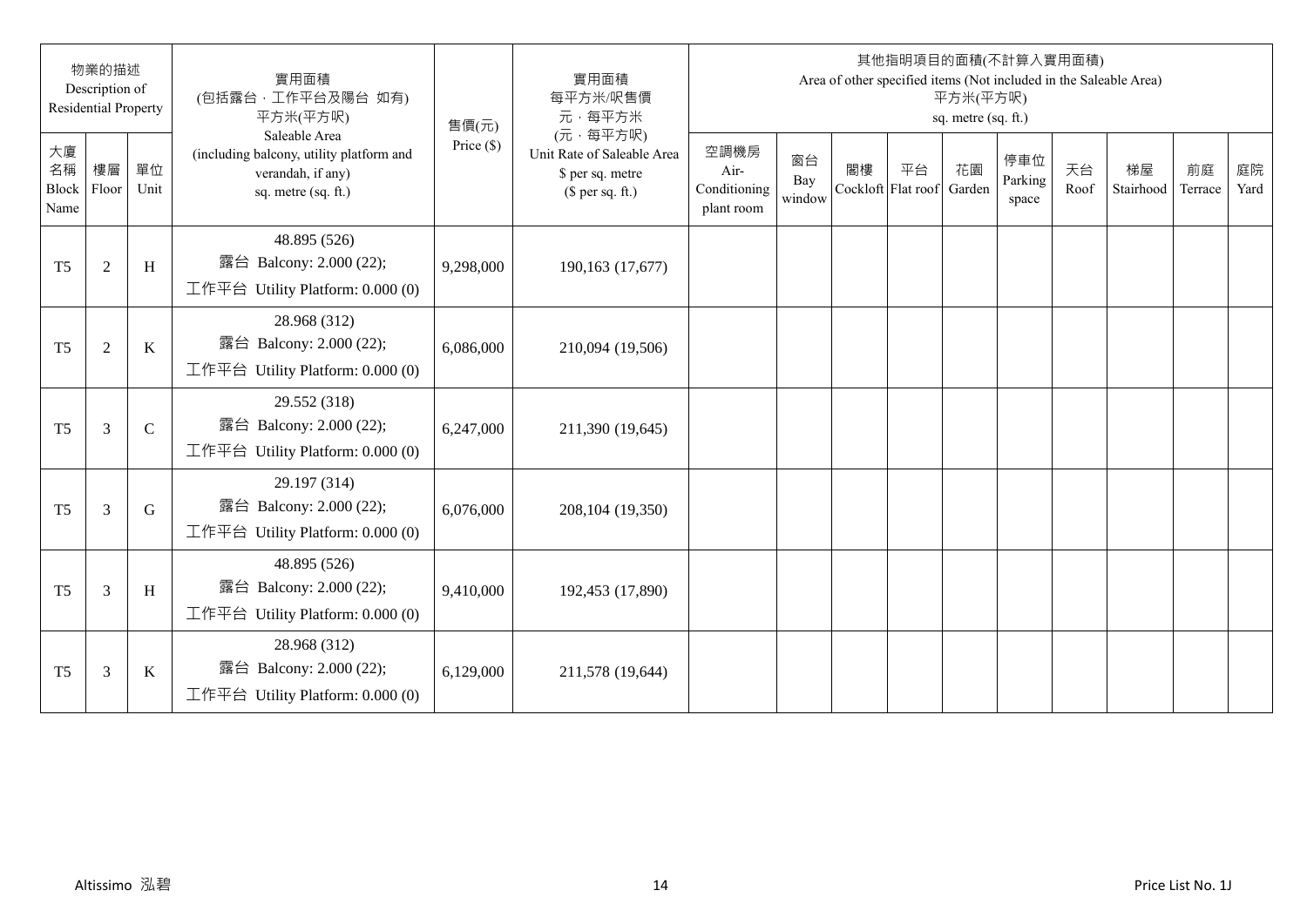|                           | 物業的描述<br>Description of<br><b>Residential Property</b> |              | 實用面積<br>(包括露台,工作平台及陽台 如有)<br>平方米(平方呎)                                                                 | 售價(元)        | 實用面積<br>每平方米/呎售價<br>元·每平方米                                                     |                                            |                     |                          | 其他指明項目的面積(不計算入實用面積) | 平方米(平方呎)<br>sq. metre (sq. ft.) |                         |            | Area of other specified items (Not included in the Saleable Area) |               |            |
|---------------------------|--------------------------------------------------------|--------------|-------------------------------------------------------------------------------------------------------|--------------|--------------------------------------------------------------------------------|--------------------------------------------|---------------------|--------------------------|---------------------|---------------------------------|-------------------------|------------|-------------------------------------------------------------------|---------------|------------|
| 大廈<br>名稱<br>Block<br>Name | 樓層<br>Floor                                            | 單位<br>Unit   | Saleable Area<br>(including balcony, utility platform and<br>verandah, if any)<br>sq. metre (sq. ft.) | Price $(\$)$ | (元·每平方呎)<br>Unit Rate of Saleable Area<br>\$ per sq. metre<br>$$$ per sq. ft.) | 空調機房<br>Air-<br>Conditioning<br>plant room | 窗台<br>Bay<br>window | 閣樓<br>Cockloft Flat roof | 平台                  | 花園<br>Garden                    | 停車位<br>Parking<br>space | 天台<br>Roof | 梯屋<br>Stairhood                                                   | 前庭<br>Terrace | 庭院<br>Yard |
| T <sub>5</sub>            | 5                                                      | $\mathsf{C}$ | 29.552 (318)<br>露台 Balcony: 2.000 (22);<br>工作平台 Utility Platform: $0.000(0)$                          | 6,290,000    | 212,845 (19,780)                                                               |                                            |                     |                          |                     |                                 |                         |            |                                                                   |               |            |
| T <sub>5</sub>            | 5                                                      | G            | 29.197 (314)<br>露台 Balcony: 2.000 (22);<br>工作平台 Utility Platform: 0.000 (0)                           | 6,119,000    | 209,576 (19,487)                                                               |                                            |                     |                          |                     |                                 |                         |            |                                                                   |               |            |
| T <sub>5</sub>            | 5                                                      | H            | 48.895 (526)<br>露台 Balcony: 2.000 (22);<br>工作平台 Utility Platform: $0.000(0)$                          | 9,428,000    | 192,821 (17,924)                                                               |                                            |                     |                          |                     |                                 |                         |            |                                                                   |               |            |
| T <sub>5</sub>            | 5                                                      | $\bf K$      | 28.968 (312)<br>露台 Balcony: 2.000 (22);<br>工作平台 Utility Platform: $0.000(0)$                          | 6,171,000    | 213,028 (19,779)                                                               |                                            |                     |                          |                     |                                 |                         |            |                                                                   |               |            |
| T <sub>5</sub>            | 6                                                      | $\mathbf C$  | 29.552 (318)<br>露台 Balcony: 2.000 (22);<br>工作平台 Utility Platform: $0.000(0)$                          | 6,315,000    | 213,691 (19,858)                                                               |                                            |                     |                          |                     |                                 |                         |            |                                                                   |               |            |
| T <sub>5</sub>            | 6                                                      | G            | 29.197 (314)<br>露台 Balcony: 2.000 (22);<br>工作平台 Utility Platform: $0.000(0)$                          | 6,205,000    | 212,522 (19,761)                                                               |                                            |                     |                          |                     |                                 |                         |            |                                                                   |               |            |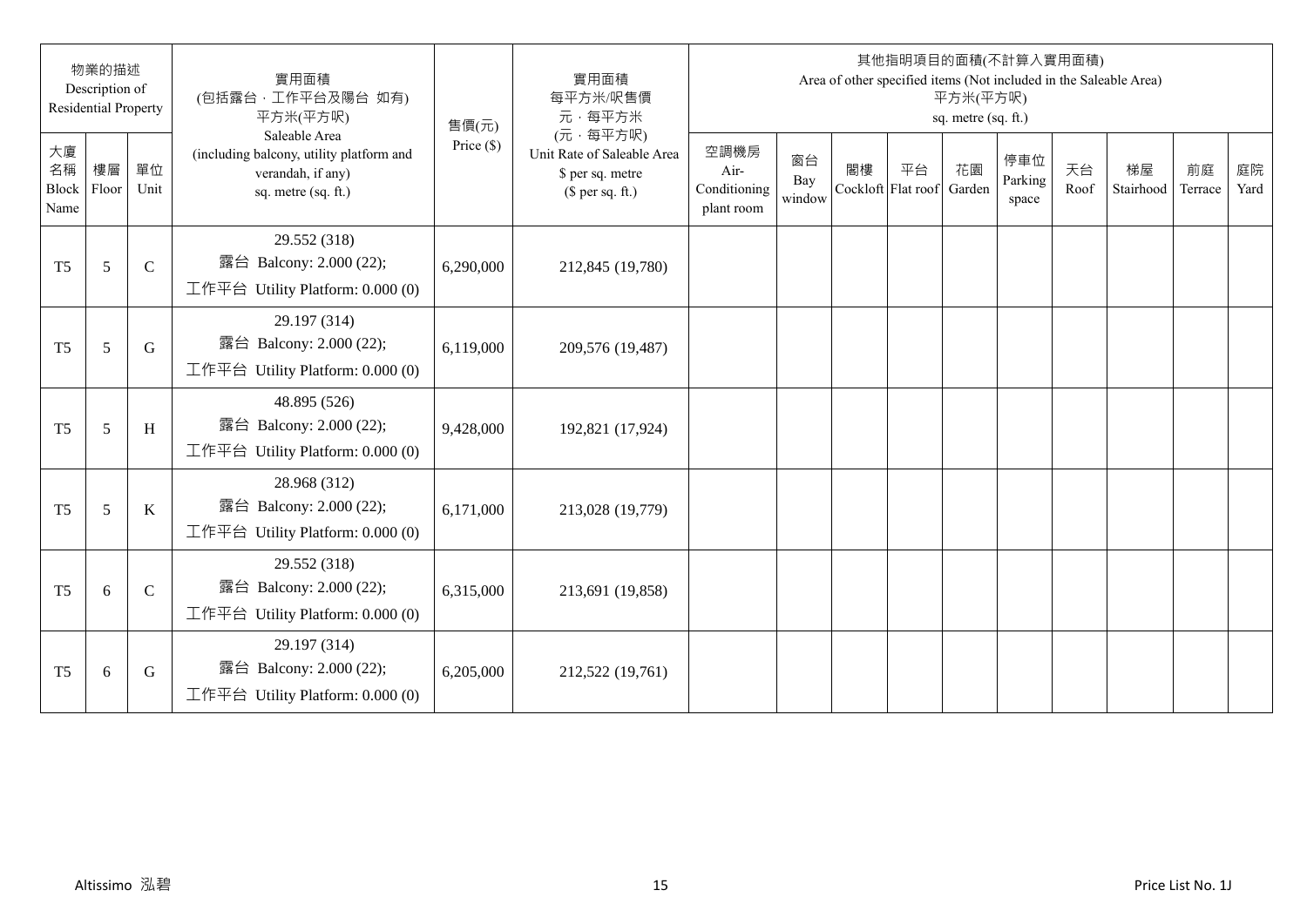|                           | 物業的描述<br>Description of<br><b>Residential Property</b> |               | 實用面積<br>(包括露台,工作平台及陽台 如有)<br>平方米(平方呎)                                                                 | 售價(元)        | 實用面積<br>每平方米/呎售價<br>元·每平方米                                                     |                                            |                     |                          | 其他指明項目的面積(不計算入實用面積) | 平方米(平方呎)<br>sq. metre (sq. ft.) |                         |            | Area of other specified items (Not included in the Saleable Area) |               |            |
|---------------------------|--------------------------------------------------------|---------------|-------------------------------------------------------------------------------------------------------|--------------|--------------------------------------------------------------------------------|--------------------------------------------|---------------------|--------------------------|---------------------|---------------------------------|-------------------------|------------|-------------------------------------------------------------------|---------------|------------|
| 大廈<br>名稱<br>Block<br>Name | 樓層<br>Floor                                            | 單位<br>Unit    | Saleable Area<br>(including balcony, utility platform and<br>verandah, if any)<br>sq. metre (sq. ft.) | Price $(\$)$ | (元·每平方呎)<br>Unit Rate of Saleable Area<br>\$ per sq. metre<br>$$$ per sq. ft.) | 空調機房<br>Air-<br>Conditioning<br>plant room | 窗台<br>Bay<br>window | 閣樓<br>Cockloft Flat roof | 平台                  | 花園<br>Garden                    | 停車位<br>Parking<br>space | 天台<br>Roof | 梯屋<br>Stairhood                                                   | 前庭<br>Terrace | 庭院<br>Yard |
| T <sub>5</sub>            | 6                                                      | H             | 48.895 (526)<br>露台 Balcony: 2.000 (22);<br>工作平台 Utility Platform: $0.000(0)$                          | 9,559,000    | 195,501 (18,173)                                                               |                                            |                     |                          |                     |                                 |                         |            |                                                                   |               |            |
| T <sub>5</sub>            | 6                                                      | $\bf K$       | 28.968 (312)<br>露台 Balcony: 2.000 (22);<br>工作平台 Utility Platform: 0.000 (0)                           | 6,196,000    | 213,891 (19,859)                                                               |                                            |                     |                          |                     |                                 |                         |            |                                                                   |               |            |
| T <sub>5</sub>            | $\tau$                                                 | $\mathcal{C}$ | 29.552 (318)<br>露台 Balcony: 2.000 (22);<br>工作平台 Utility Platform: $0.000(0)$                          | 6,366,000    | 215,417 (20,019)                                                               |                                            |                     |                          |                     |                                 |                         |            |                                                                   |               |            |
| T <sub>5</sub>            | $\overline{7}$                                         | G             | 29.197 (314)<br>露台 Balcony: 2.000 (22);<br>工作平台 Utility Platform: $0.000(0)$                          | 6,786,000    | 232,421 (21,611)                                                               |                                            |                     |                          |                     |                                 |                         |            |                                                                   |               |            |
| T <sub>5</sub>            | $\overline{7}$                                         | H             | 48.895 (526)<br>露台 Balcony: 2.000 (22);<br>工作平台 Utility Platform: $0.000(0)$                          | 10,017,000   | 204,868 (19,044)                                                               |                                            |                     |                          |                     |                                 |                         |            |                                                                   |               |            |
| T <sub>5</sub>            | $\overline{7}$                                         | K             | 28.968 (312)<br>露台 Balcony: 2.000 (22);<br>工作平台 Utility Platform: $0.000(0)$                          | 6,214,000    | 214,513 (19,917)                                                               |                                            |                     |                          |                     |                                 |                         |            |                                                                   |               |            |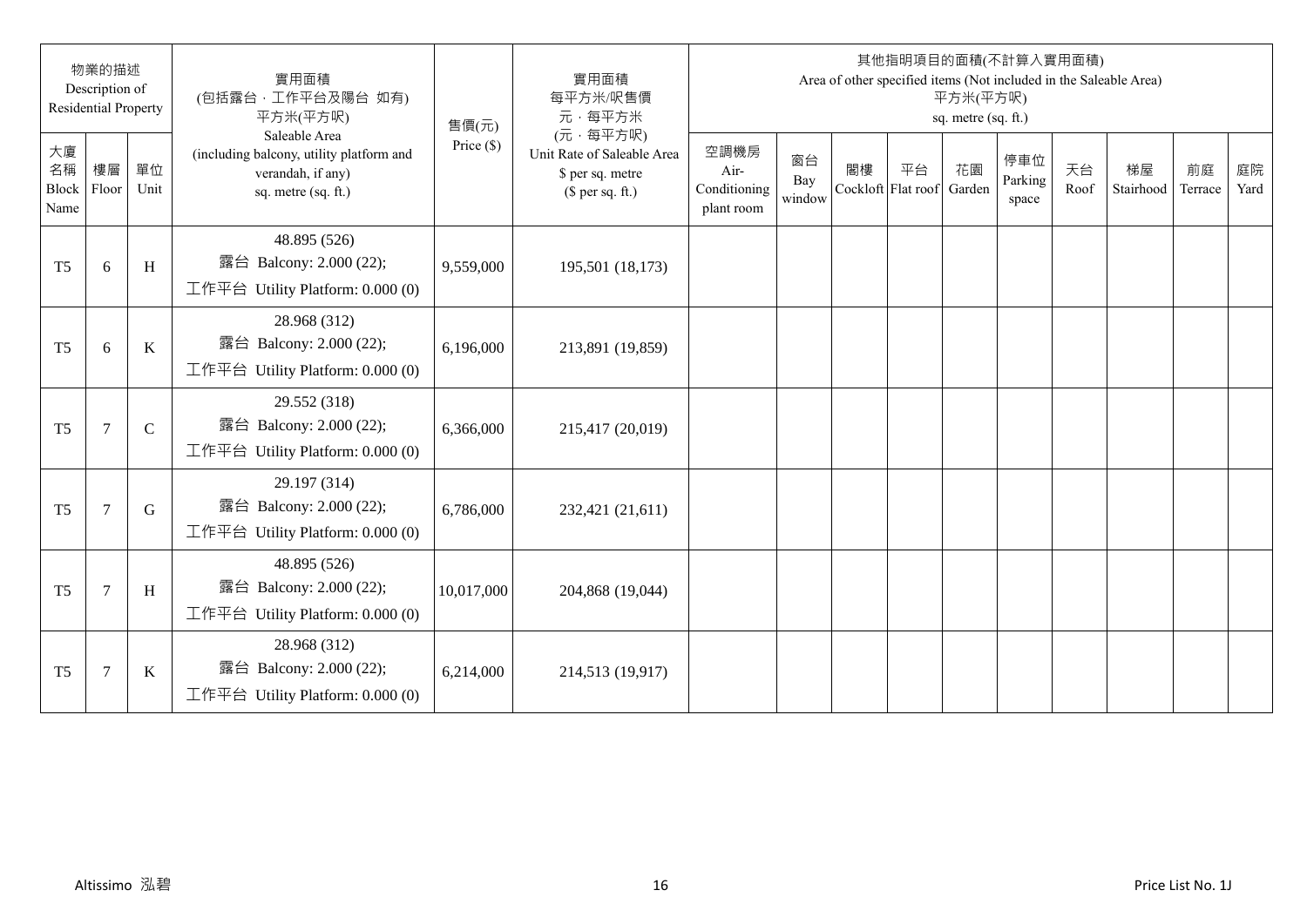|                           | 物業的描述<br>Description of<br><b>Residential Property</b> |              | 實用面積<br>(包括露台,工作平台及陽台 如有)<br>平方米(平方呎)                                                                 | 售價(元)        | 實用面積<br>每平方米/呎售價<br>元·每平方米                                                     |                                            |                     |                          | 其他指明項目的面積(不計算入實用面積) | 平方米(平方呎)<br>sq. metre (sq. ft.) |                         |            | Area of other specified items (Not included in the Saleable Area) |               |            |
|---------------------------|--------------------------------------------------------|--------------|-------------------------------------------------------------------------------------------------------|--------------|--------------------------------------------------------------------------------|--------------------------------------------|---------------------|--------------------------|---------------------|---------------------------------|-------------------------|------------|-------------------------------------------------------------------|---------------|------------|
| 大廈<br>名稱<br>Block<br>Name | 樓層<br>Floor                                            | 單位<br>Unit   | Saleable Area<br>(including balcony, utility platform and<br>verandah, if any)<br>sq. metre (sq. ft.) | Price $(\$)$ | (元·每平方呎)<br>Unit Rate of Saleable Area<br>\$ per sq. metre<br>$$$ per sq. ft.) | 空調機房<br>Air-<br>Conditioning<br>plant room | 窗台<br>Bay<br>window | 閣樓<br>Cockloft Flat roof | 平台                  | 花園<br>Garden                    | 停車位<br>Parking<br>space | 天台<br>Roof | 梯屋<br>Stairhood                                                   | 前庭<br>Terrace | 庭院<br>Yard |
| T <sub>5</sub>            | 8                                                      | $\mathsf{C}$ | 29.552 (318)<br>露台 Balcony: 2.000 (22);<br>工作平台 Utility Platform: $0.000(0)$                          | 6,460,000    | 218,598 (20,314)                                                               |                                            |                     |                          |                     |                                 |                         |            |                                                                   |               |            |
| T <sub>5</sub>            | 8                                                      | G            | 29.197 (314)<br>露台 Balcony: 2.000 (22);<br>工作平台 Utility Platform: 0.000 (0)                           | 6,982,000    | 239,134 (22,236)                                                               |                                            |                     |                          |                     |                                 |                         |            |                                                                   |               |            |
| T <sub>5</sub>            | 8                                                      | H            | 48.895 (526)<br>露台 Balcony: 2.000 (22);<br>工作平台 Utility Platform: $0.000(0)$                          | 10,165,000   | 207,894 (19,325)                                                               |                                            |                     |                          |                     |                                 |                         |            |                                                                   |               |            |
| T <sub>5</sub>            | 8                                                      | $\bf K$      | 28.968 (312)<br>露台 Balcony: 2.000 (22);<br>工作平台 Utility Platform: $0.000(0)$                          | 6,306,000    | 217,688 (20,212)                                                               |                                            |                     |                          |                     |                                 |                         |            |                                                                   |               |            |
| T <sub>5</sub>            | 9                                                      | $\mathbf C$  | 29.552 (318)<br>露台 Balcony: 2.000 (22);<br>工作平台 Utility Platform: $0.000(0)$                          | 6,460,000    | 218,598 (20,314)                                                               |                                            |                     |                          |                     |                                 |                         |            |                                                                   |               |            |
| T <sub>5</sub>            | 9                                                      | G            | 29.197 (314)<br>露台 Balcony: 2.000 (22);<br>工作平台 Utility Platform: $0.000(0)$                          | 6,982,000    | 239,134 (22,236)                                                               |                                            |                     |                          |                     |                                 |                         |            |                                                                   |               |            |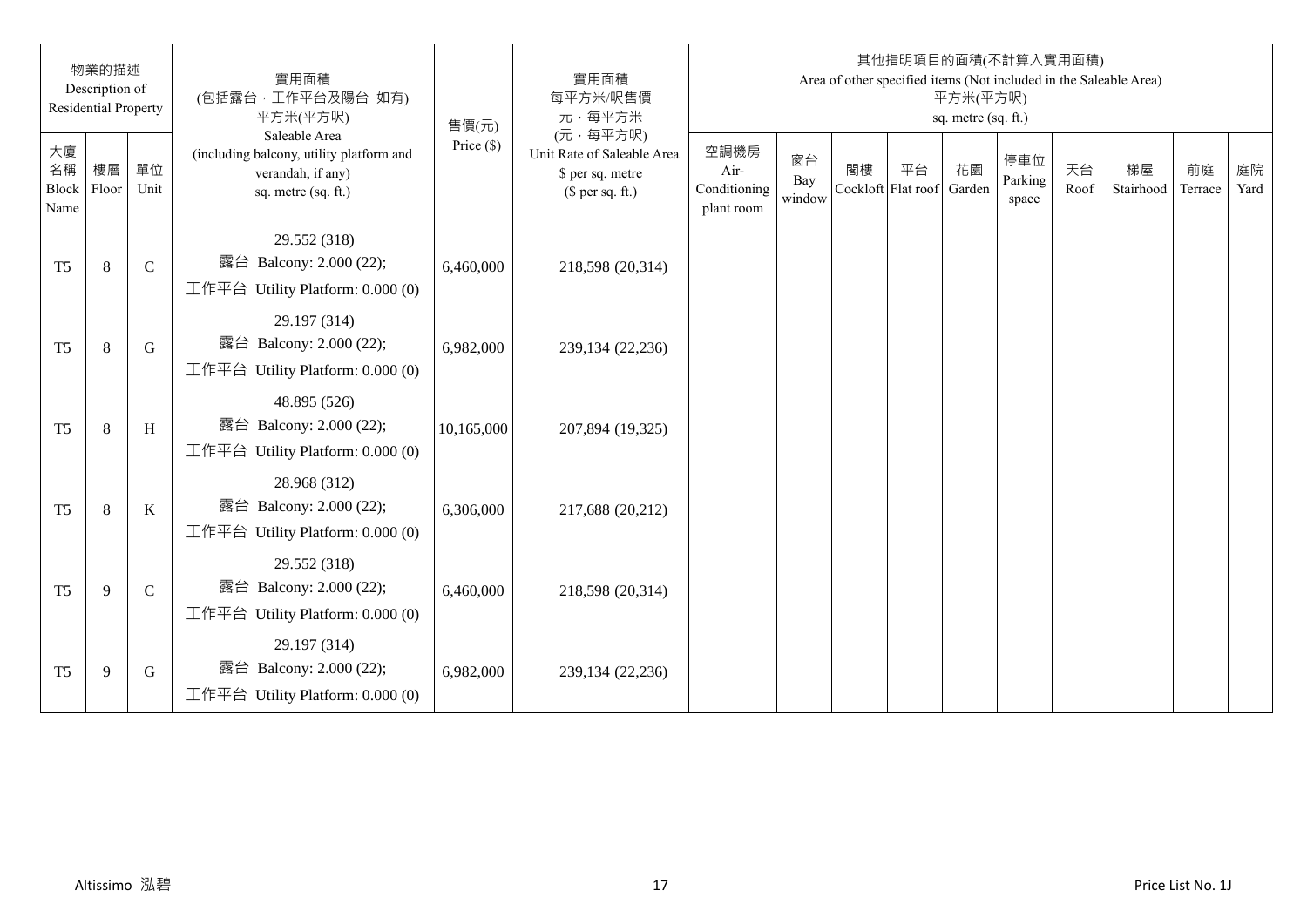|                           | 物業的描述<br>Description of<br><b>Residential Property</b> |              | 實用面積<br>(包括露台,工作平台及陽台 如有)<br>平方米(平方呎)                                                                 | 售價(元)        | 實用面積<br>每平方米/呎售價<br>元·每平方米                                                     |                                            |                     |                          | 其他指明項目的面積(不計算入實用面積) | 平方米(平方呎)<br>sq. metre (sq. ft.) |                         |            | Area of other specified items (Not included in the Saleable Area) |               |            |
|---------------------------|--------------------------------------------------------|--------------|-------------------------------------------------------------------------------------------------------|--------------|--------------------------------------------------------------------------------|--------------------------------------------|---------------------|--------------------------|---------------------|---------------------------------|-------------------------|------------|-------------------------------------------------------------------|---------------|------------|
| 大廈<br>名稱<br>Block<br>Name | 樓層<br>Floor                                            | 單位<br>Unit   | Saleable Area<br>(including balcony, utility platform and<br>verandah, if any)<br>sq. metre (sq. ft.) | Price $(\$)$ | (元·每平方呎)<br>Unit Rate of Saleable Area<br>\$ per sq. metre<br>$$$ per sq. ft.) | 空調機房<br>Air-<br>Conditioning<br>plant room | 窗台<br>Bay<br>window | 閣樓<br>Cockloft Flat roof | 平台                  | 花園<br>Garden                    | 停車位<br>Parking<br>space | 天台<br>Roof | 梯屋<br>Stairhood                                                   | 前庭<br>Terrace | 庭院<br>Yard |
| T <sub>5</sub>            | 9                                                      | H            | 48.895 (526)<br>露台 Balcony: 2.000 (22);<br>工作平台 Utility Platform: $0.000(0)$                          | 10,165,000   | 207,894 (19,325)                                                               |                                            |                     |                          |                     |                                 |                         |            |                                                                   |               |            |
| T <sub>5</sub>            | 9                                                      | $\bf K$      | 28.968 (312)<br>露台 Balcony: 2.000 (22);<br>工作平台 Utility Platform: 0.000 (0)                           | 6,306,000    | 217,688 (20,212)                                                               |                                            |                     |                          |                     |                                 |                         |            |                                                                   |               |            |
| T <sub>5</sub>            | 10                                                     | $\mathsf{C}$ | 29.552 (318)<br>露台 Balcony: 2.000 (22);<br>工作平台 Utility Platform: $0.000(0)$                          | 6,522,000    | 220,696 (20,509)                                                               |                                            |                     |                          |                     |                                 |                         |            |                                                                   |               |            |
| T <sub>5</sub>            | 10                                                     | G            | 29.197 (314)<br>露台 Balcony: 2.000 (22);<br>工作平台 Utility Platform: $0.000(0)$                          | 7,147,000    | 244,785 (22,761)                                                               |                                            |                     |                          |                     |                                 |                         |            |                                                                   |               |            |
| T <sub>5</sub>            | 10                                                     | H            | 48.895 (526)<br>露台 Balcony: 2.000 (22);<br>工作平台 Utility Platform: $0.000(0)$                          | 10,264,000   | 209,919 (19,513)                                                               |                                            |                     |                          |                     |                                 |                         |            |                                                                   |               |            |
| T <sub>5</sub>            | 10                                                     | K            | 28.968 (312)<br>露台 Balcony: 2.000 (22);<br>工作平台 Utility Platform: $0.000(0)$                          | 6,367,000    | 219,794 (20,407)                                                               |                                            |                     |                          |                     |                                 |                         |            |                                                                   |               |            |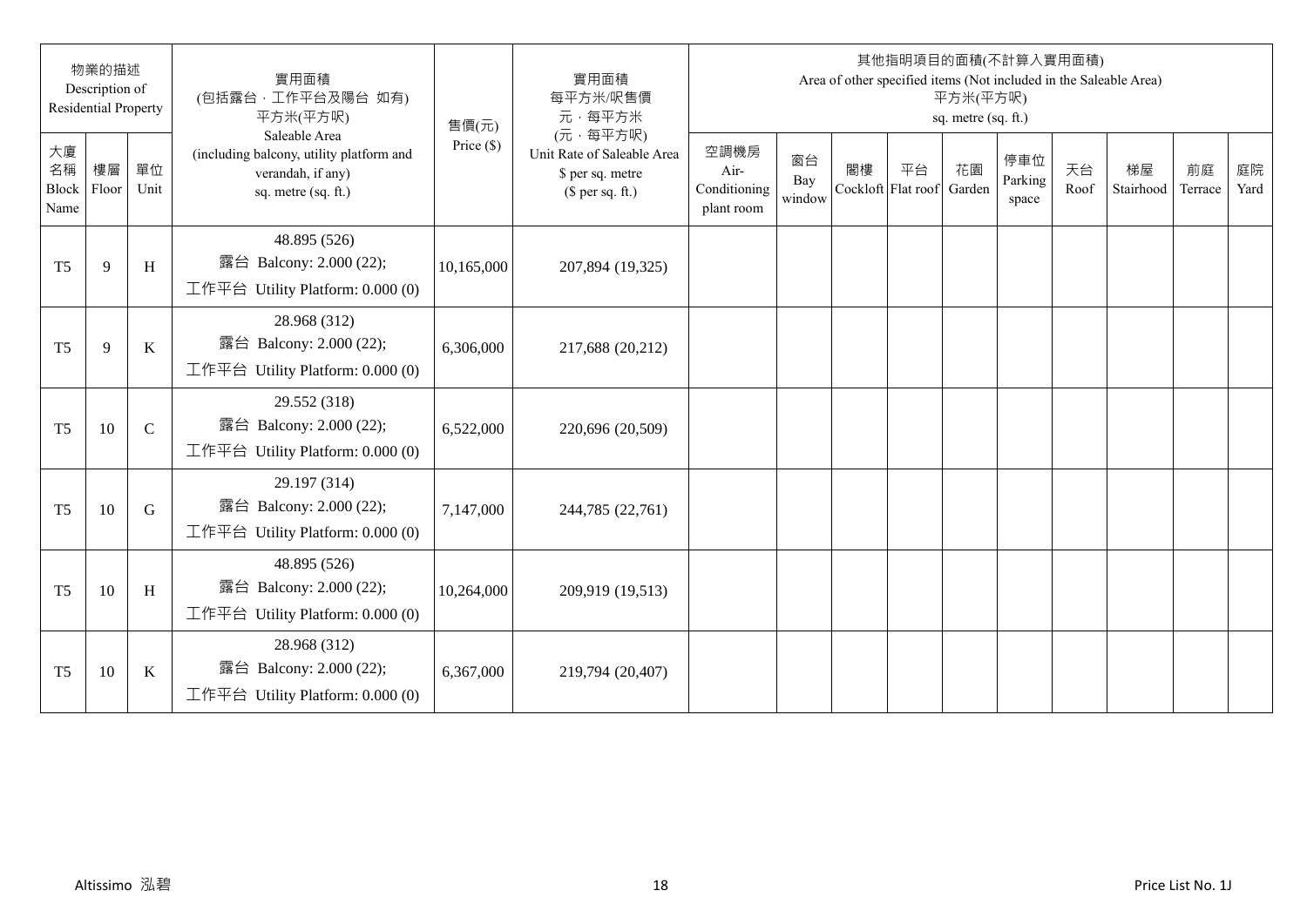|                           | 物業的描述<br>Description of<br><b>Residential Property</b> |              | 實用面積<br>(包括露台,工作平台及陽台 如有)<br>平方米(平方呎)                                                                 | 售價(元)        | 實用面積<br>每平方米/呎售價<br>元·每平方米                                                     |                                            |                     |                          |    | 平方米(平方呎)<br>sq. metre (sq. ft.) | 其他指明項目的面積(不計算入實用面積)     |            | Area of other specified items (Not included in the Saleable Area) |               |            |
|---------------------------|--------------------------------------------------------|--------------|-------------------------------------------------------------------------------------------------------|--------------|--------------------------------------------------------------------------------|--------------------------------------------|---------------------|--------------------------|----|---------------------------------|-------------------------|------------|-------------------------------------------------------------------|---------------|------------|
| 大廈<br>名稱<br>Block<br>Name | 樓層<br>Floor                                            | 單位<br>Unit   | Saleable Area<br>(including balcony, utility platform and<br>verandah, if any)<br>sq. metre (sq. ft.) | Price $(\$)$ | (元·每平方呎)<br>Unit Rate of Saleable Area<br>\$ per sq. metre<br>$$$ per sq. ft.) | 空調機房<br>Air-<br>Conditioning<br>plant room | 窗台<br>Bay<br>window | 閣樓<br>Cockloft Flat roof | 平台 | 花園<br>Garden                    | 停車位<br>Parking<br>space | 天台<br>Roof | 梯屋<br>Stairhood                                                   | 前庭<br>Terrace | 庭院<br>Yard |
| T <sub>5</sub>            | 11                                                     | $\mathbf C$  | 29.552 (318)<br>露台 Balcony: 2.000 (22);<br>工作平台 Utility Platform: 0.000 (0)                           | 6,629,000    | 224,316 (20,846)                                                               |                                            |                     |                          |    |                                 |                         |            |                                                                   |               |            |
| T <sub>5</sub>            | 11                                                     | G            | 29.197 (314)<br>露台 Balcony: 2.000 (22);<br>工作平台 Utility Platform: $0.000(0)$                          | 7,250,000    | 248,313 (23,089)                                                               |                                            |                     |                          |    |                                 |                         |            |                                                                   |               |            |
| T <sub>5</sub>            | 11                                                     | H            | 48.895 (526)<br>露台 Balcony: 2.000 (22);<br>工作平台 Utility Platform: $0.000(0)$                          | 10,412,000   | 212,946 (19,795)                                                               |                                            |                     |                          |    |                                 |                         |            |                                                                   |               |            |
| T <sub>5</sub>            | 11                                                     | K            | 28.968 (312)<br>露台 Balcony: 2.000 (22);<br>工作平台 Utility Platform: $0.000(0)$                          | 6,459,000    | 222,970 (20,702)                                                               |                                            |                     |                          |    |                                 |                         |            |                                                                   |               |            |
| T <sub>5</sub>            | 12                                                     | $\mathsf{C}$ | 29.552 (318)<br>露台 Balcony: 2.000 (22);<br>工作平台 Utility Platform: $0.000(0)$                          | 6,764,000    | 228,885 (21,270)                                                               |                                            |                     |                          |    |                                 |                         |            |                                                                   |               |            |
| T <sub>5</sub>            | 12                                                     | G            | 29.197 (314)<br>露台 Balcony: 2.000 (22);<br>工作平台 Utility Platform: $0.000(0)$                          | 7,353,000    | 251,841 (23,417)                                                               |                                            |                     |                          |    |                                 |                         |            |                                                                   |               |            |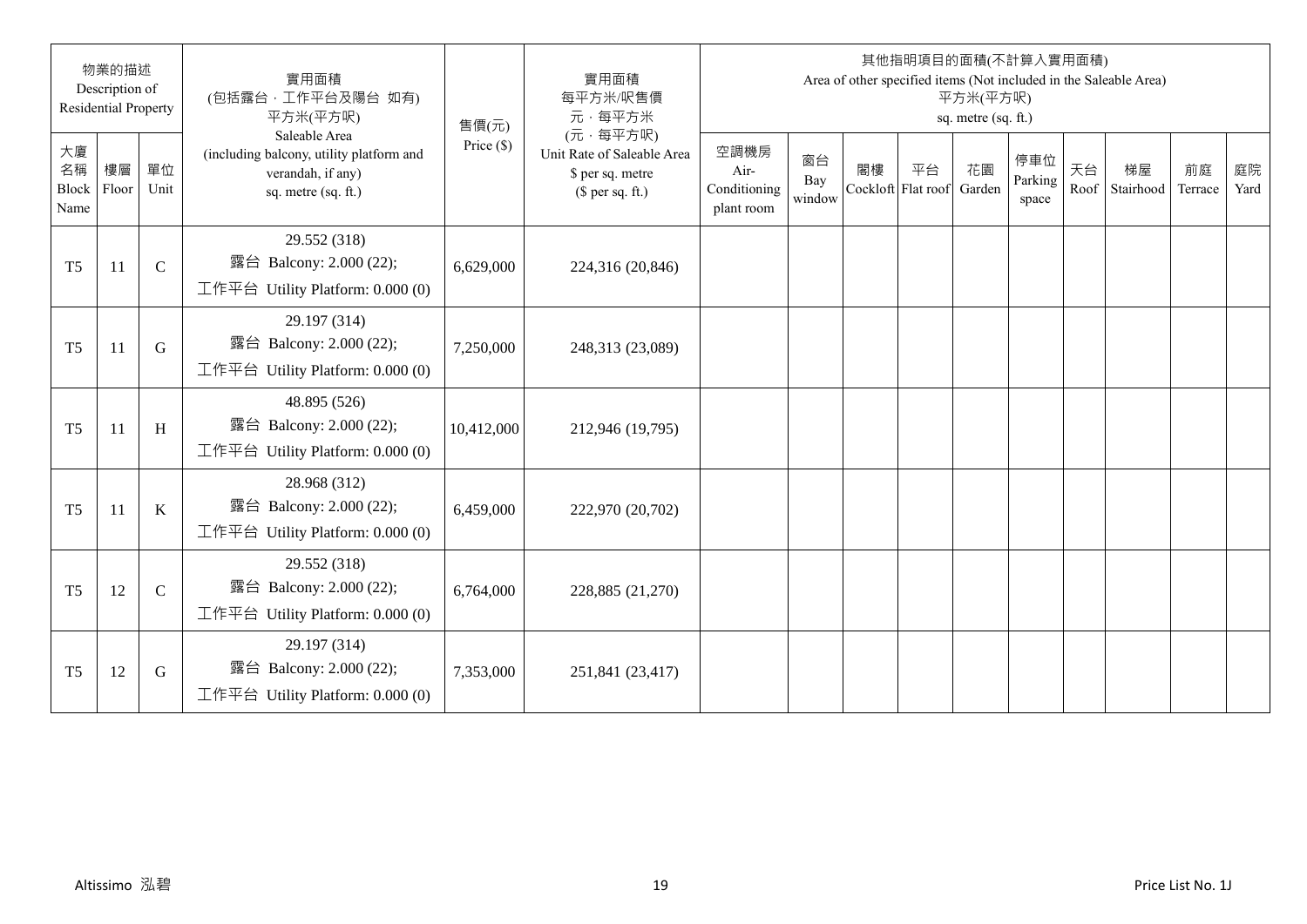|                                  | 物業的描述<br>Description of<br>Residential Property |            | 實用面積<br>(包括露台,工作平台及陽台 如有)<br>平方米(平方呎)                                                                 | 售價(元)        | 實用面積<br>每平方米/呎售價<br>元·每平方米                                                     |                                            |                     |    | 其他指明項目的面積(不計算入實用面積)      | 平方米(平方呎)<br>sq. metre (sq. ft.) |                         |            | Area of other specified items (Not included in the Saleable Area) |               |            |
|----------------------------------|-------------------------------------------------|------------|-------------------------------------------------------------------------------------------------------|--------------|--------------------------------------------------------------------------------|--------------------------------------------|---------------------|----|--------------------------|---------------------------------|-------------------------|------------|-------------------------------------------------------------------|---------------|------------|
| 大廈<br>名稱<br><b>Block</b><br>Name | 樓層<br>Floor                                     | 單位<br>Unit | Saleable Area<br>(including balcony, utility platform and<br>verandah, if any)<br>sq. metre (sq. ft.) | Price $(\$)$ | (元·每平方呎)<br>Unit Rate of Saleable Area<br>\$ per sq. metre<br>$$$ per sq. ft.) | 空調機房<br>Air-<br>Conditioning<br>plant room | 窗台<br>Bay<br>window | 閣樓 | 平台<br>Cockloft Flat roof | 花園<br>Garden                    | 停車位<br>Parking<br>space | 天台<br>Roof | 梯屋<br>Stairhood                                                   | 前庭<br>Terrace | 庭院<br>Yard |
| T <sub>5</sub>                   | 12                                              | H          | 48.895 (526)<br>露台 Balcony: 2.000 (22);<br>工作平台 Utility Platform: 0.000 (0)                           | 10,560,000   | 215,973 (20,076)                                                               |                                            |                     |    |                          |                                 |                         |            |                                                                   |               |            |
| T <sub>5</sub>                   | 12                                              | K          | 28.968 (312)<br>露台 Balcony: 2.000 (22);<br>工作平台 Utility Platform: $0.000(0)$                          | 6,551,000    | 226,146 (20,997)                                                               |                                            |                     |    |                          |                                 |                         |            |                                                                   |               |            |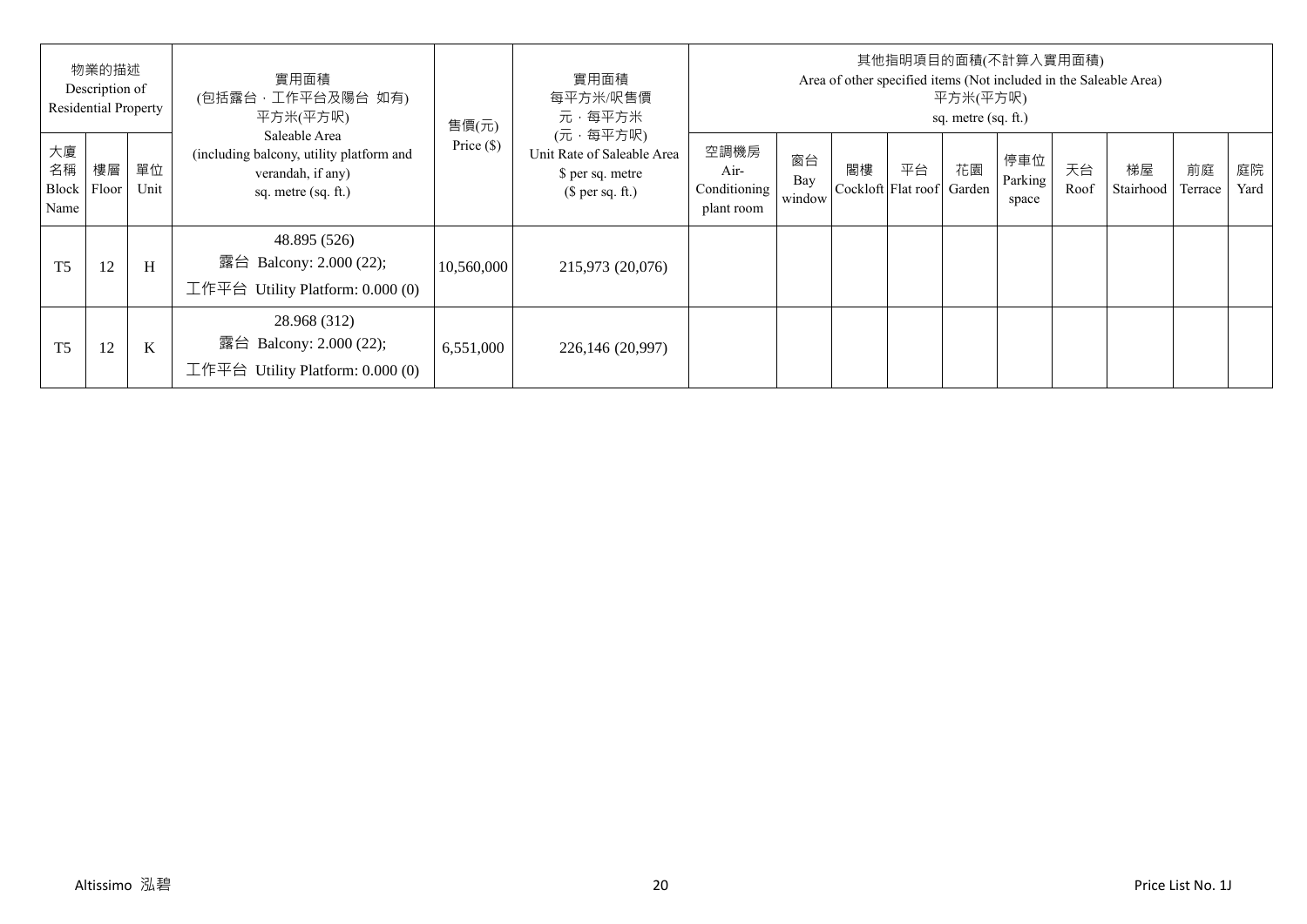## **第三部份:其他資料 Part 3: Other Information**

#### (1) 準買家應參閱發展項目的售樓說明書,以了解該項目的資料。 Prospective purchasers are advised to refer to the sales brochure for the development for information on the development.

## $(2)$  根據《一手住宅物業銷售條例》第 52(1)條及第 53(2)及(3)條,

According to sections 52(1) and 53(2) and (3) of the Residential Properties (First-hand Sales) Ordinance, –

## 第 52(1) 條 / Section 52(1)

在某人就指明住宅物業與擁有人訂立臨時買賣合約時,該人須向擁有人支付售價的 5%的臨時訂金。

A preliminary deposit of 5% of the purchase price is payable by a person to the owner on entering into a preliminary agreement for sale and purchase in respect of the specified residential property with the owner.

## 第 53(2) 條 / Section 53(2)

如某人於某日期訂立臨時買賣合約,並於該日期後的 5 個工作日內,就有關住宅物業簽立買賣合約,則擁有人必須在該日期後的 8 個工作日內,簽立該買賣合約。 If a person executes an agreement for sale and purchase in respect of the residential property within 5 working days after the date on which the person enters into the preliminary agreement for sale and purchase, the owner must execute the agreement for sale and purchase within 8 working days after that date.

## 第 53(3) 條 / Section 53(3)

如某人於某日期訂立臨時買賣合約時,但沒有於該日期後的 5 個工作日內,就有關住宅物業簽立買賣合約,則 – (i) 該臨時合約即告終止;(ii) 有關的臨時訂金即予沒收;及 (iii) 擁 有人不得就該人沒有簽立買賣合約而針對該人提出進一步申索。

If a person does not execute an agreement for sale and purchase in respect of the residential property within 5 working days after the date on which the person enters into the preliminary agreement for sale and purchase-

(i) the preliminary agreement is terminated; (ii) the preliminary deposit is forfeited; and (iii) the owner does not have any further claim against the person for the failure.

## (3) 實用面積及屬該住宅物業其他指明項目的面積是按《一手住宅物業銷售條例》第 8 條及附表二第 2 部的計算得出的。

The saleable area and area of other specified items of the residential property are calculated in accordance with section 8 and Part 2 of Schedule 2 to the Residential Properties(First-hand Sales) Ordinance.

- 
- (4) (i) 註:在第(4)段中: (a) 「售價」指本價單第二部份中所列之住宅物業的售價,而「成交金額」指將於臨時合約中訂明的住宅物業的實際售價。因應不同支付條款 及/或折扣按售價計算得出之價目,皆以進位到最接近的千位數作為成交金額。
	- (b) 「工作日」按《一手住宅物業銷售條例》第 2(1)條所定義。
	- (c) 「臨時合約」指臨時買賣合約。
	- (d) 「正式合約」指正式買賣合約。

Note: In paragraph (4): (a)

- "price" means the price of the residential property set out in Part 2 of this price list, and "transaction price" means the actual price of the residential property to be set out in PASP. The price obtained after applying the relevant terms of payment and/or applicable discount(s) on the price will be rounded up to the nearest thousand to determine the transaction price.
	- (b) "working day" shall be as defined in section 2(1) of the Residential Properties (First-hand Sales) Ordinance.
	- $(c)$ "PASP" means the Preliminary Agreement for Sale and Purchase.
	- (d) "ASP" means the Agreement for Sale and Purchase.

於簽署臨時合約時,買方須繳付相等於成交金額的 5%作為臨時訂金,請帶備港幣\$100,000 銀行本票以支付部份臨時訂金,抬頭請寫「的近律師行」或"Deacons"。請另備支 票以繳付臨時訂金之餘額。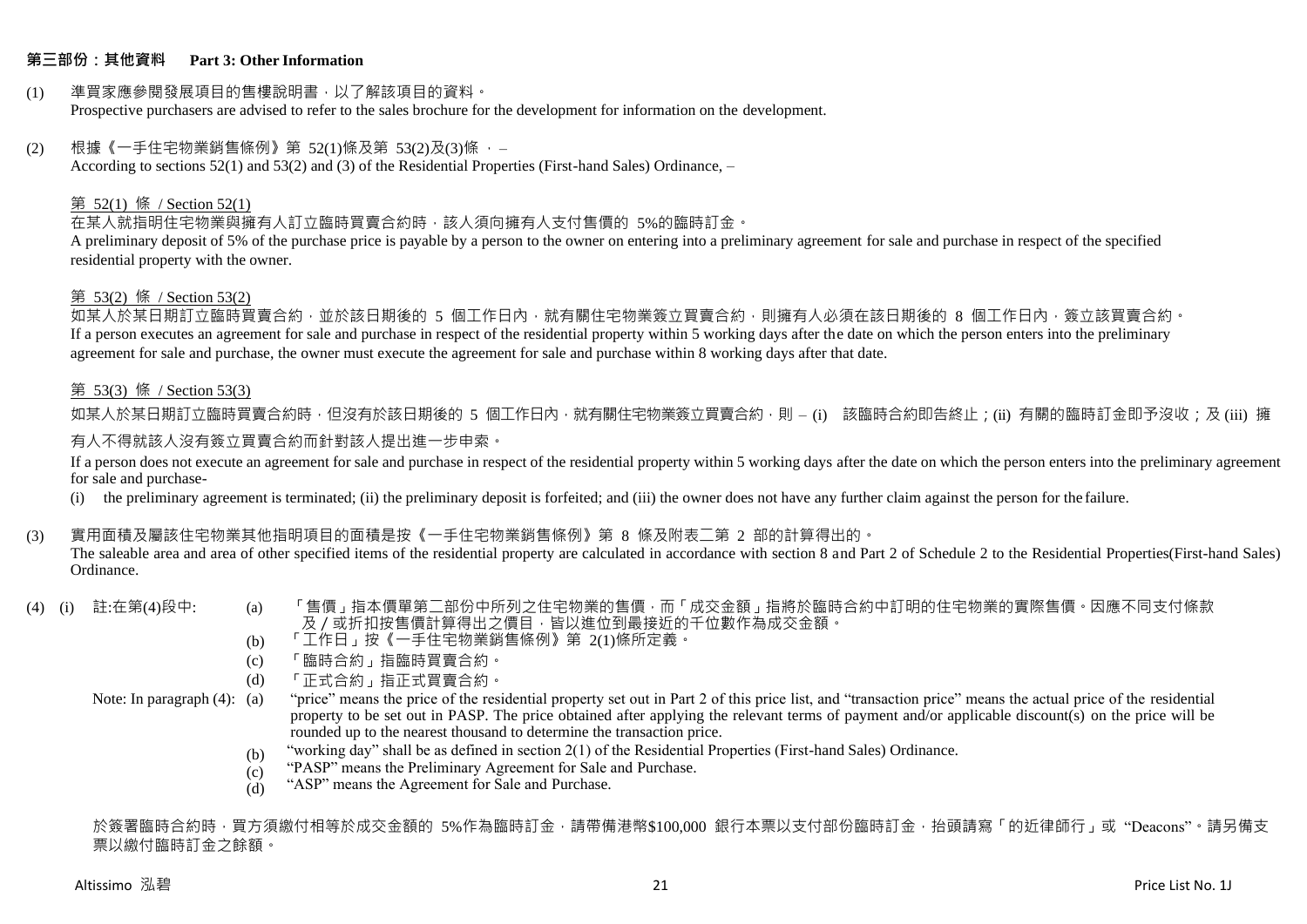The purchasers shall pay the preliminary deposit equivalent to 5% of the transaction price upon signing of the PASP. Please bring along a cashiers' order of HK\$100,000 made payable to "Deacons" for payment of part of the preliminary deposit. Please also bring along a cheque for payment of the balance of the preliminary deposit.

# **支付條款**

**Terms of Payment**

## (A) 120 天現金優惠付款計劃 120-day Cash Payment Plan (照售價減 10%) (10% discount from the price)

- (1) 買方須於簽署臨時合約時繳付相等於成交金額 5%作為臨時訂金。買方須於簽署臨時合約後 5 個工作日內簽署正式合約。 The purchaser shall pay the preliminary deposit equivalent to 5% of the transaction price upon signing of the PASP. The ASP shall be signed by the purchaser within 5 working days after signing of the PASP.
- (2) 買方簽署臨時合約後 30 天內再付成交金額 5%作為加付訂金。 A further 5% of the transaction price being further deposit shall be paid by the purchaser within 30 days after signing of the PASP.
- (3) 成交金額90%即成交金額餘款於買方簽署臨時合約後120 天內或於賣方就其有能力將有關住宅物業有效地轉讓予買方一事向買方發出書面通知的日期後的14 日內由 買方付清,以較早者為準。

90% of the transaction price being balance of the transaction price shall be paid by the purchaser within 120 days after signing of the PASP or within 14 days after the date of written notification to the purchaser that the vendor is in a position validly to assign the relevant residential property to the purchaser, whichever is earlier.

## (A1) 288 天輕鬆付款計劃 288-day Easy Payment Plan (照售價減 7%) (7% discount from the price)

- (1) 買方須於簽署臨時合約時繳付相等於成交金額 5%作為臨時訂金。買方須於簽署臨時合約後 5 個工作日內簽署正式合約。 The purchaser shall pay the preliminary deposit equivalent to 5% of the transaction price upon signing of the PASP. The ASP shall be signed by the purchaser within 5 working days after signing of the PASP.
- (2) 買方簽署臨時合約後 60 天內再付成交金額 5%作為部份成交金額。 A further 5% of the transaction price being part payment of the transaction price shall be paid by the purchaser within 60 days after signing of the PASP.
- (3) 買方簽署臨時合約後 90 天內再付成交金額 5%作為部份成交金額。

A further 5% of the transaction price being part payment of the transaction price shall be paid by the purchaser within 90 days after signing of the PASP.

(4) 成交金額 85%即成交金額餘款於於買方簽署臨時合約後 288 天內或於賣方就其有能力將有關住宅物業有效地轉讓予買方一事向買方發出通知的日期後的 14 日內由 買方付清,以較早者為準。

85% of the transaction price being balance of the transaction price shall be paid by the purchaser within 288 days after signing of the PASP or within 14 days after the date of notification to the purchaser that the vendor is in a position validly to assign the relevant residential property to the purchaser, whichever is earlier.

(A2) (並無此編號之支付條款)

( No Terms of Payment of such numbering)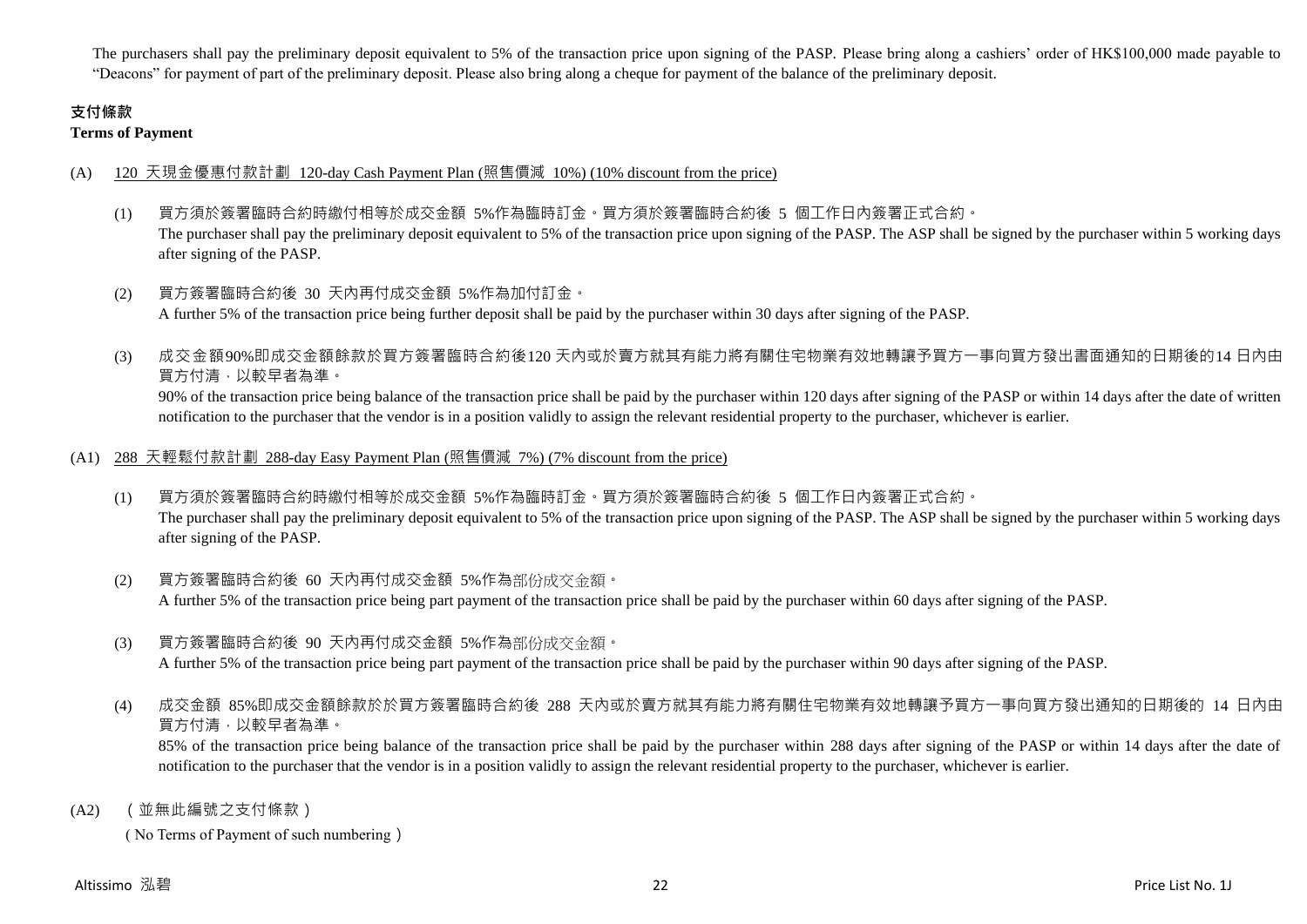## (A3) 180 天卓越按揭付款計劃 180-day Premium Mortgage Payment Plan (照售價減 6%) (6% discount from the price)

- (1) 買方須於簽署臨時合約時繳付相等於成交金額 5%作為臨時訂金。買方須於簽署臨時合約後 5 個工作日內簽署正式合約。 The purchaser shall pay the preliminary deposit equivalent to 5% of the transaction price upon signing of the PASP. The ASP shall be signed by the purchaser within 5 working days after signing of the PASP.
- (2) 買方簽署臨時合約後 30 天內再付成交金額 5%作為加付訂金。 A further 5% of the transaction price being further deposit shall be paid by the purchaser within 30 days after signing of the PASP.
- (3) 成交金額90%即成交金額餘款於買方簽署臨時合約後180 天內或於賣方就其有能力將有關住宅物業有效地轉讓予買方一事向買方發出書面通知的日期後的14 日內由 買方付清,以較早者為準。

90% of the transaction price being balance of the transaction price shall be paid by the purchaser within 180 days after signing of the PASP or within 14 days after the date of written notification to the purchaser that the vendor is in a position validly to assign the relevant residential property to the purchaser, whichever is earlier.

## **本付款計劃提供「成交金額 75%第一按揭」安排,該安排詳情見第 (4)(iii)(b)段。**

**The arrangements of "First Mortgage for 75% of the transaction price" will be provided under this payment plan. Please see paragraph (4)(iii)(b) for the details of that arrangement.**

## (A4) 180 天現金優惠付款計劃 180-day Cash Payment Payment Plan (照售價減 9%) (9% discount from the price)

- (1) 買方須於簽署臨時合約時繳付相等於成交金額 5%作為臨時訂金。買方須於簽署臨時合約後 5 個工作日內簽署正式合約。 The purchaser shall pay the preliminary deposit equivalent to 5% of the transaction price upon signing of the PASP. The ASP shall be signed by the purchaser within 5 working days after signing of the PASP.
- (2) 買方簽署臨時合約後 30 天內再付成交金額 5%作為加付訂金。 A further 5% of the transaction price being further deposit shall be paid by the purchaser within 30 days after signing of the PASP.
- (3) 成交金額90%即成交金額餘款於買方簽署臨時合約後180 天內或於賣方就其有能力將有關住宅物業有效地轉讓予買方一事向買方發出書面通知的日期後的14 日內由 買方付清,以較早者為準。

90% of the transaction price being balance of the transaction price shall be paid by the purchaser within 180 days after signing of the PASP or within 14 days after the date of written notification to the purchaser that the vendor is in a position validly to assign the relevant residential property to the purchaser, whichever is earlier.

(B) (並無此編號之支付條款)

( No Terms of Payment of such numbering)

(C) (並無此編號之支付條款)

( No Terms of Payment of such numbering)

## Altissimo 泓碧 23 Price List No. 1J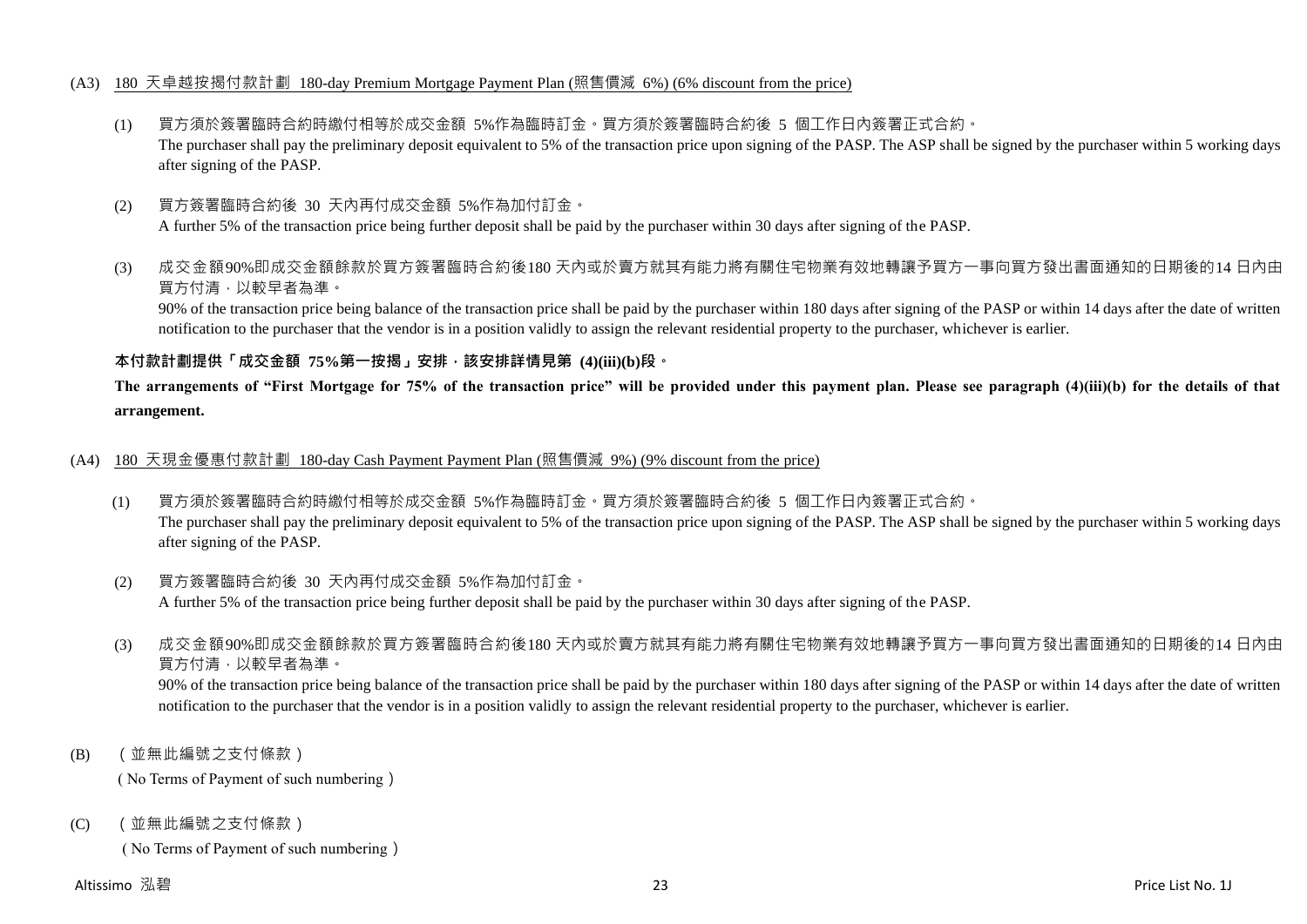## (C1) (並無此編號之支付條款)

( No Terms of Payment of such numbering)

## (C2) 至輕鬆建築期付款計劃 Super Relax Stage Payment Plan (照售價減 5%) (5% discount from the price)

- (1) 買方須於簽署臨時合約時繳付相等於成交金額 5%作為臨時訂金。買方須於簽署臨時合約後 5 個工作日內簽署正式合約。 The purchaser shall pay the preliminary deposit equivalent to 5% of the transaction price upon signing of the PASP. The ASP shall be signed by the purchaser within 5 working days after signing of the PASP.
- (2) 買方簽署臨時合約後 60 天內再付成交金額 5%作為加付訂金。 A further 5% of the transaction price being further deposit shall be paid by the purchaser within 60 days after signing of the PASP.
- (3) 買方簽署臨時合約後 90 天內再付成交金額 1%作為部份成交金額。 A further 1% of the transaction price being part payment of the transaction price shall be paid by the purchaser within 90 days after signing of the PASP.
- (4) 買方簽署臨時合約後 120 天內再付成交金額 1%作為部份成交金額。 A further 1% of the transaction price being part payment of the transaction price shall be paid by the purchaser within 120 days after signing of the PASP.
- (5) 買方簽署臨時合約後 150 天內再付成交金額 1%作為部份成交金額。 A further 1% of the transaction price being part payment of the transaction price shall be paid by the purchaser within 150 days after signing of the PASP.
- (6) 買方簽署臨時合約後 180 天內再付成交金額 2%作為部份成交金額。

A further 2% of the transaction price being part payment of the transaction price shall be paid by the purchaser within 180 days after signing of the PASP.

(7) 成交金額 85%即成交金額餘款於賣方就其有能力將有關住宅物業有效地轉讓予買方一事向買方發出書面通知的日期後的 14 日內由買方付清。 85% of the transaction price being balance of the transaction price shall be paid by the purchaser within 14 days after the date of written notification to the purchaser that the vendor is in a position validly to assign the relevant residential property to the purchaser.

# **本付款計劃提供「成交金額 75%第一按揭」安排,該安排詳情見第 (4)(iii)(b)段。**

**The arrangements of "First Mortgage for 75% of the transaction price" will be provided under this payment plan. Please see paragraph (4)(iii)(b) for the details of that arrangement.**

(C3) (並無此編號之支付條款)

( No Terms of Payment of such numbering)

## (C4) 建築期 1+2 按付款計劃 1 plus 2 mortgage with Stage Payment Plan (照售價減 4.5%) (4.5% discount from the price)

(1) 買方須於簽署臨時合約時繳付相等於成交金額 5%作為臨時訂金。買方須於簽署臨時合約後 5 個工作日內簽署正式合約。

The purchaser shall pay the preliminary deposit equivalent to 5% of the transaction price upon signing of the PASP. The ASP shall be signed by the purchaser within 5 working days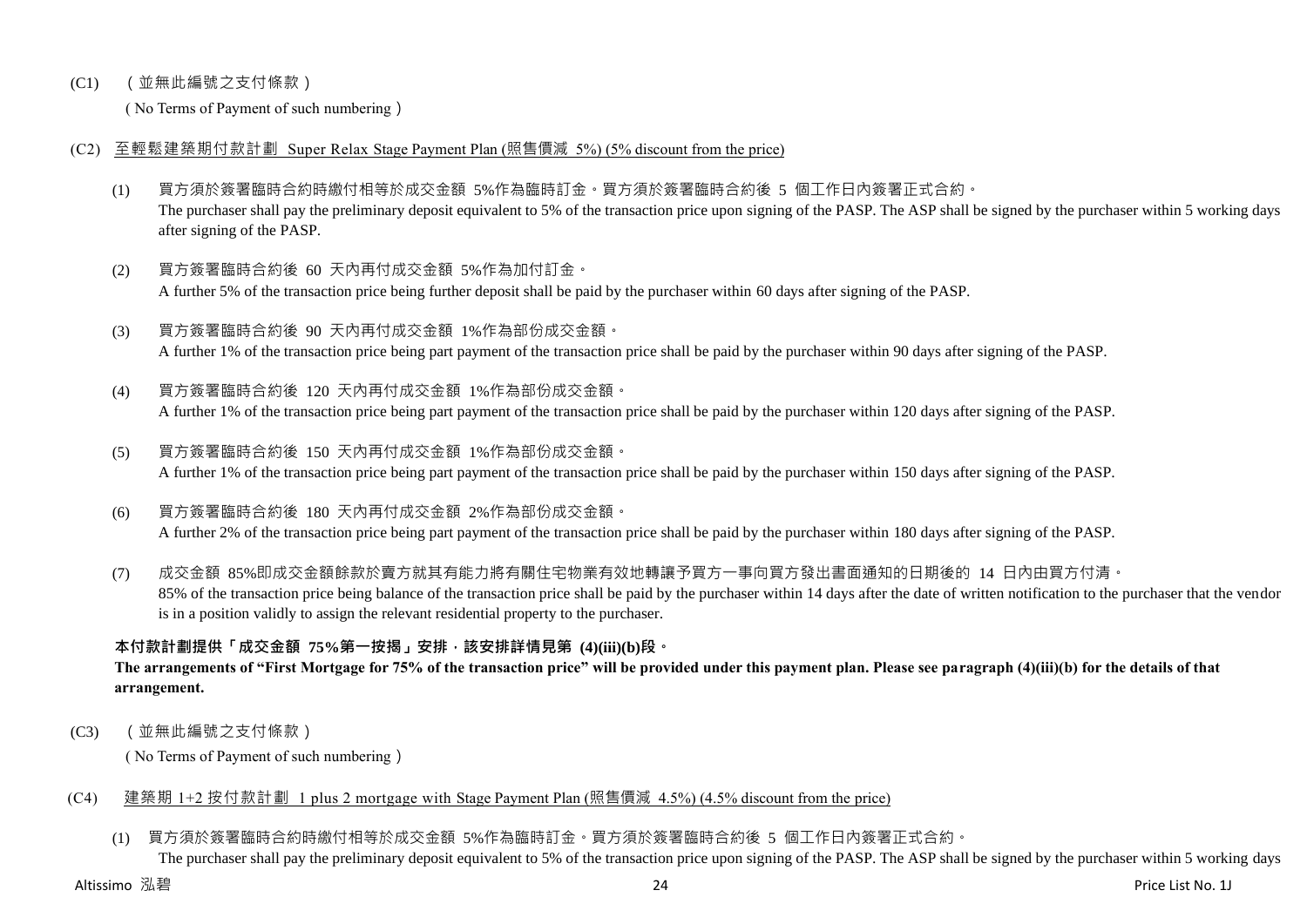after signing of the PASP.

- (2) 買方簽署臨時合約後 60 天內再付成交金額 5%作為加付訂金。 A further 5% of the transaction price being further deposit shall be paid by the purchaser within 60 days after signing of the PASP.
- (3) 買方簽署臨時合約後 90 天內再付成交金額 1%作為部份成交金額。 A further 1% of the transaction price being part payment of the transaction price shall be paid by the purchaser within 90 days after signing of the PASP.
- (4) 買方簽署臨時合約後 120 天內再付成交金額 1%作為部份成交金額。 A further 1% of the transaction price being part payment of the transaction price shall be paid by the purchaser within 120 days after signing of the PASP.
- (5) 買方簽署臨時合約後 150 天內再付成交金額 1%作為部份成交金額。 A further 1% of the transaction price being part payment of the transaction price shall be paid by the purchaser within 150 days after signing of the PASP.
- (6) 買方簽署臨時合約後 180 天內再付成交金額 2%作為部份成交金額。 A further 2% of the transaction price being part payment of the transaction price shall be paid by the purchaser within 180 days after signing of the PASP.
- (7) 成交金額 85%即成交金額餘款於賣方就其有能力將有關住宅物業有效地轉讓予買方一事向買方發出書面通知的日期後的 14 日內由買方付清。 85% of the transaction price being balance of the transaction price shall be paid by the purchaser within 14 days after the date of written notification to the purchaser that the vendor is in a position validly to assign the relevant residential property to the purchaser.

**本付款計劃提供「成交金額 75%第一按揭」安排,該安排詳情見第 (4)(iii)(b)段。**

**The arrangements of "First Mortgage for 75% of the transaction price" will be provided under this payment plan. Please see paragraph (4)(iii)(b) for the details of that arrangement.**

## **本付款計劃提供「成交金額 10%第二按揭」安排,該安排詳情見第 (4)(iii)(c)段。**

**The arrangements of "Second Mortgage for 10% of the transaction price" will be provided under this payment plan. Please see paragraph (4)(iii)(c) for the details of that arrangement.**

- (C5) 5%首置建築期付款計劃 5% Easy-pay Stage Payment Plan (照售價減 5%) (5% discount from the price)
	- (1) 買方須於簽署臨時合約時繳付相等於成交金額 5%作為臨時訂金。買方須於簽署臨時合約後 5 個工作日內簽署正式合約。

The purchaser shall pay the preliminary deposit equivalent to 5% of the transaction price upon signing of the PASP. The ASP shall be signed by the purchaser within 5 working days after signing of the PASP.

(2) 買方簽署臨時合約後 30 天內再付成交金額 1%作為加付訂金。 A further 1% of the transaction price being further deposit shall be paid by the purchaser within 30 days after signing of the PASP.

# (3) 買方簽署臨時合約後 90 天內再付成交金額 1%作為部份成交金額。

A further 1% of the transaction price being part payment of the transaction price shall be paid by the purchaser within 90 days after signing of the PASP.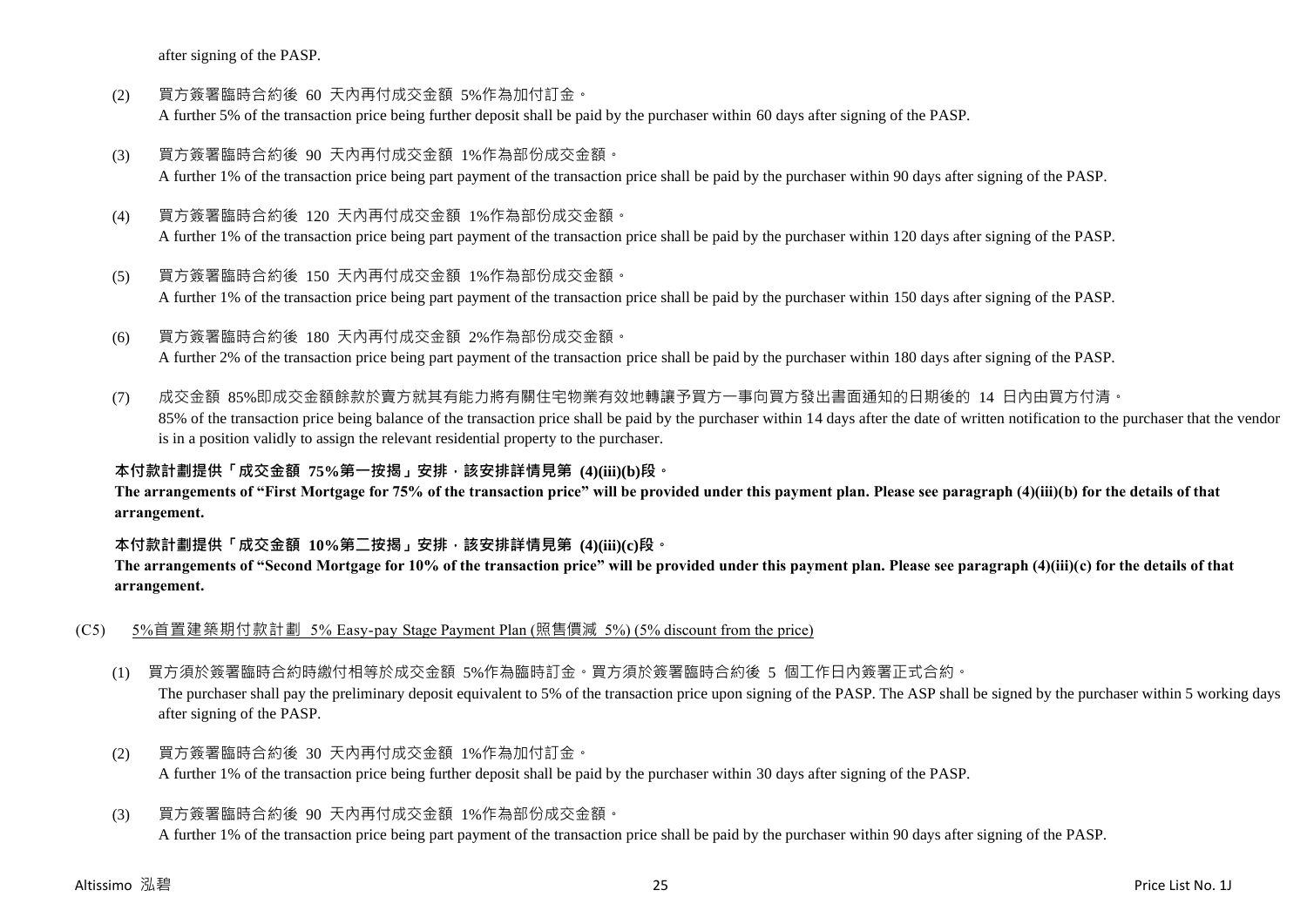(4) 買方簽署臨時合約後 180 天內再付成交金額 1%作為部份成交金額。

A further 1% of the transaction price being part payment of the transaction price shall be paid by the purchaser within 180 days after signing of the PASP.

- (5) 買方簽署臨時合約後 240 天內再付成交金額 1%作為部份成交金額。 A further 1% of the transaction price being part payment of the transaction price shall be paid by the purchaser within 240 days after signing of the PASP.
- (6) 買方簽署臨時合約後 270 天內再付成交金額 1%作為部份成交金額。 A further 1% of the transaction price being part payment of the transaction price shall be paid by the purchaser within 270 days after signing of the PASP.
- (7) 成交金額 90%即成交金額餘款於賣方就其有能力將有關住宅物業有效地轉讓予買方一事向買方發出書面通知的日期後的 14 日內由買方付清。 90% of the transaction price being balance of the transaction price shall be paid by the purchaser within 14 days after the date of written notification to the purchaser that the vendor is in a position validly to assign the relevant residential property to the purchaser.

## (C6) 5%首置建築期二按付款計劃 5% Easy-pay Mortgage Stage Payment Plan (照售價減 4%) (4% discount from the price)

- (1) 買方須於簽署臨時合約時繳付相等於成交金額 5%作為臨時訂金。買方須於簽署臨時合約後 5 個工作日內簽署正式合約。 The purchaser shall pay the preliminary deposit equivalent to 5% of the transaction price upon signing of the PASP. The ASP shall be signed by the purchaser within 5 working days after signing of the PASP.
- (2) 買方簽署臨時合約後 30 天內再付成交金額 1%作為加付訂金。 A further 1% of the transaction price being further deposit shall be paid by the purchaser within 30 days after signing of the PASP.
- (3) 買方簽署臨時合約後 90 天內再付成交金額 1%作為部份成交金額。 A further 1% of the transaction price being part payment of the transaction price shall be paid by the purchaser within 90 days after signing of the PASP.
- (4) 買方簽署臨時合約後 180 天內再付成交金額 1%作為部份成交金額。 A further 1% of the transaction price being part payment of the transaction price shall be paid by the purchaser within 180 days after signing of the PASP.
- (5) 買方簽署臨時合約後 240 天內再付成交金額 1%作為部份成交金額。 A further 1% of the transaction price being part payment of the transaction price shall be paid by the purchaser within 240 days after signing of the PASP.
- (6) 買方簽署臨時合約後 270 天內再付成交金額 1%作為部份成交金額。

A further 1% of the transaction price being part payment of the transaction price shall be paid by the purchaser within 270 days after signing of the PASP.

(7) 成交金額 90%即成交金額餘款於賣方就其有能力將有關住宅物業有效地轉讓予買方一事向買方發出書面通知的日期後的 14 日內由買方付清。 90% of the transaction price being balance of the transaction price shall be paid by the purchaser within 14 days after the date of written notification to the purchaser that the vendor is in a position validly to assign the relevant residential property to the purchaser.

# **本付款計劃提供「成交金額 30%第二按揭」安排,該安排詳情見第 (4)(iii)(d)段。**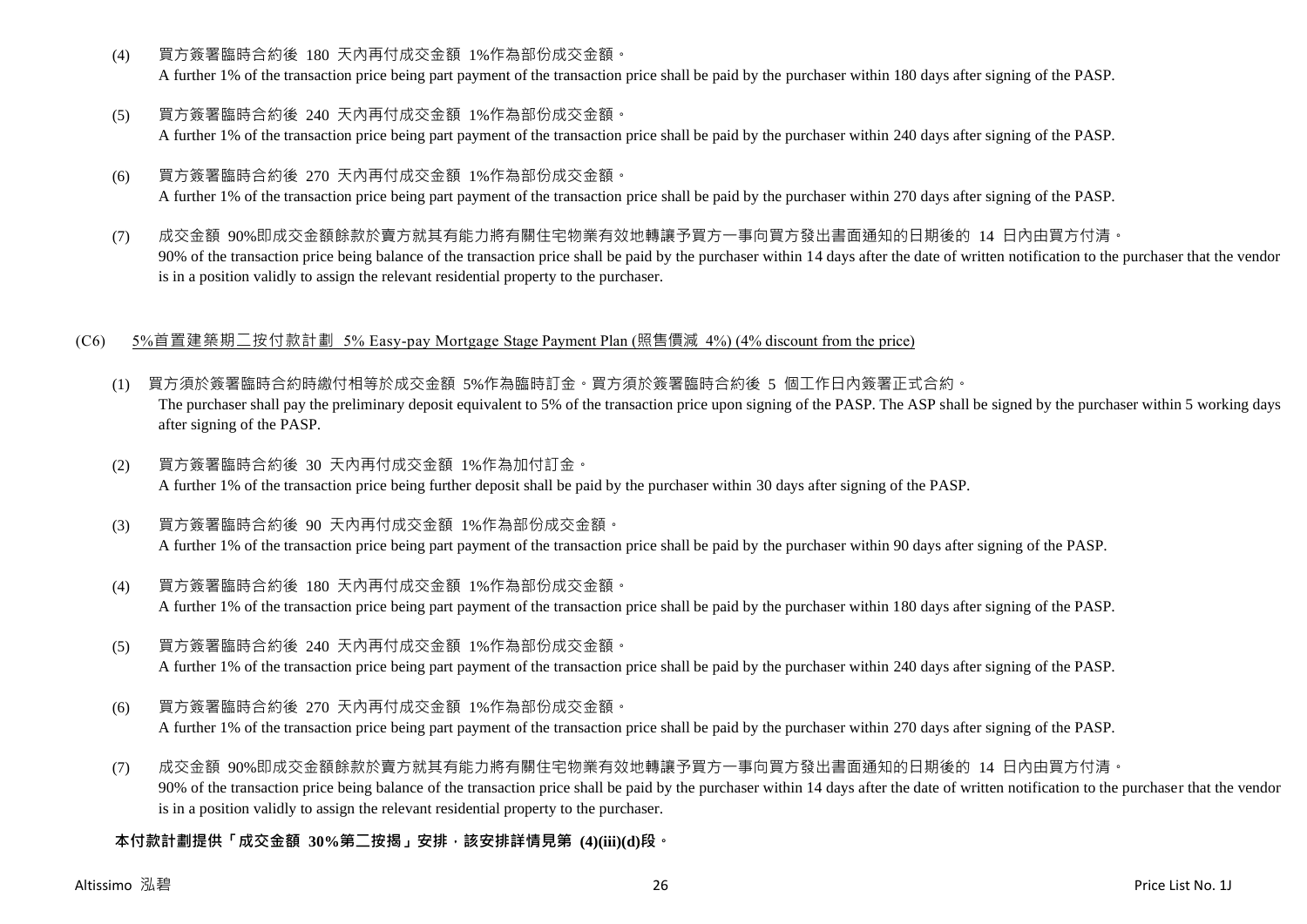**The arrangements of "Second Mortgage for 30% of the transaction price" will be provided under this payment plan. Please see paragraph (4)(iii)(d) for the details of that arrangement.**

#### (ii) **售價獲得折扣的基礎**

**The basis on which any discount on the price is available**

- (a) 見 4(i) See 4(i)
- (b) 「置業售價折扣」:額外售價 2%折扣優惠

(只適用於 120 天現金優惠付款計劃、288 天輕鬆付款計劃、180 天卓越按揭付款計劃及 180 天現金優惠付款計劃) "Home Purchase Price Discount": An extra 2% discount from the price. (Only applicable to 120-day Cash Payment Plan, 288-day Easy Payment Plan, 180-day Premium Mortgage Payment Plan and 180-day Cash Payment Plan)

(c) 「限時置業售價折扣」:於 2019 年 12 月 31 日或之前簽署臨時合約購買本價單中之指明住宅物業之買方可獲額外售價 4%折扣優惠。

(只適用於 5%首置建築期付款計劃及 5%首置建築期二按付款計劃)

"First Home Purchase Price Discount": An extra 4% discount from the price would be offered to the purchasers who sign the PASP to purchase a specified residential property listed in this price list on or before 31st December 2019..

(Only applicable to 5% Easy-pay Stage Payment Plan and 5% Easy-pay Mortgage Stage Payment Plan)

(d) 員工置業折扣 Staff Purchasing Discount

如買方(或構成買方之任何人士)屬任何「員工合資格人士」,並且沒有委任地產代理就購入住宅物業代其行事,可獲額外 5% 售價折扣優惠,折扣優惠受相關公司內 部條款約束。

If the purchaser (or any person comprising the purchaser) is a "Qualified Staff", provided that the purchaser did not appoint any estate agent to act for him/her in the purchase of the residential property, an extra 5% discount on the Price would be offered, subject to the internal regulation of Respective Related Parties.

「員工合資格人士」指碧桂園控股有限公司及其附屬公司、宏安集團有限公司及其附屬公司、宏安地產有限公司、位元堂藥業控股有限公司、易易壹金融集團有限公 司、中國農產品交易有限公司或中國建築國際集團及其附屬公司之任何董事、員工及其直系親屬(任何個人的配偶、父母、子女、兄弟及姐妹為該個人之「直系親屬」, 惟須提供令賣方滿意的有關證明文件 以茲證明有關關係,且賣方對是否存在近親關係保留最終決定權)。

"Qualified Staff" means any director or employee (and his/her close family member (a spouse, parent, child, brother and sister of a person is a "close family member" of that person provided that the relevant supporting documents to the satisfaction of the Vendor must be provided to prove the relationship concerned and that the Vendor reserves the final right to decide whether or not such relationship exists)) of any of Country Garden Holdings Company Limited and its subsidiaries, Wang On Group Limited and its subsidiaries, Wang On Properties Limited, Wai Yuen Tong Medicine Holdings Limited, Easy One Financial Group Limited, China Agri-Products Exchange Limited and China State Construction International Holdings Ltd. and its subsidiaries.

買方須在遞交購樓意向登記表格時或前提供令賣方滿意的證據証明其為「員工合資格人士」及(如適用)直系親屬關係,賣方就相關買方是否「員工合資格人士」及 (如適用)存在直系親屬關係有最終決定權,而賣方之決定為最終及對買方具有約束力。

The purchaser shall on or before submission of the Registration of Intent form on the spot provide evidence for proof of being a (if applicable) "Qualified Staff" to the satisfaction of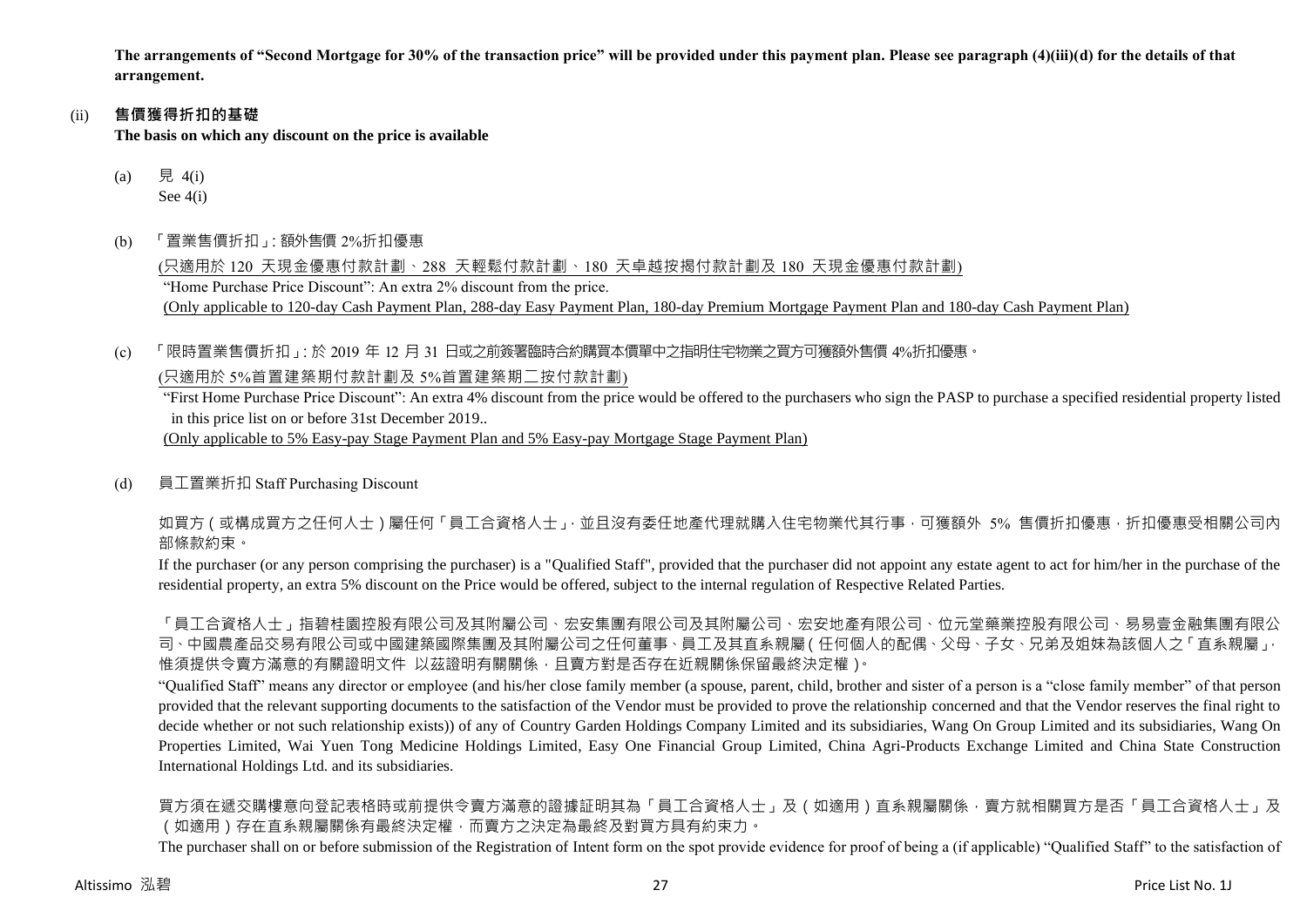the Vendor and in this respect the Vendor shall have absolute discretion and the Vendor's decision shall be final and binding on the purchaser.

## (iii) **可就購買發展項目中的指明住宅物業而連帶獲得的任何贈品、財務優惠或利益**

**Any gift, or any financial advantage or benefit, to be made available in connection with the purchase of a specified residential property in the Development**

- (a) 見 4(i) 及 4(ii) See 4(i) and 4(ii)
- (b) 「成交金額 75%第一按揭」 "First Mortgage for 75% of the transaction price"

## **只適用於第(4)(i)(A3)、第(4)(i)(C2)段及第(4)(i)(C4)段之付款計劃。 Only applicable to the payment plan under paragraphs (4)(i)(A3) , (4)(i)(C2) and (4)(i)(C4).**

買方可向賣方介紹之財務機構或賣方指定的其它公司(「介紹之第一承按人」)申請最高達成交金額之 75%之第一按揭(「第一按揭貸款」)。第一按揭貸款及其申請受以下 條款及條件規限:

The purchaser may apply to the financial institution referred by the Vendor or any other company designated by the Vendor (the "Referred First Mortgagee") for first mortgage with a maximum loan amount equivalent to 75% of the transaction price (the "First Mortgage Loan"). The First Mortgage and its application are subject to the following terms and conditions:

- (1) 買方必須於付清成交金額餘款之日起計最少 60 日前以指定的申請書向介紹之第一承按人申請第一按揭貸款。 The purchaser shall by prescribed form apply to the Referred First Mortgagee for the First Mortgage Loan, not less than 60 days before the due date of payment of the balance of the transaction price.
- (2) 買方須依照介紹之第一承按人之要求提供足夠之入息證明文件。 The purchaser shall provide sufficient proof of income in accordance with the requirements of the Referred First Mortgagee.
- (3) 買方須以所購之發展項目住宅物業之第一衡平法按揭及第一法定按揭作抵押。 The First Mortgage Loan shall be secured by a first equitable mortgage and a first legal mortgage over the residential property in the Development purchased by the purchaser.
- (4) 第一按揭貸款年期最長為 25年。

The maximum tenor of the First Mortgage Loan shall not exceed 25 years.

(5) 第一按揭貸款首 24 個月之年利率以介紹之第一承按人引用之最優惠利率(P)減 2% (P-2%)計算。其後的年利率以最優惠利率加 2.375%(P+2.375%)計算。P 為浮動 利率,於本價單日期 P 為每年 5.375%。最終按揭利率以介紹之第一承按人審批結果而定,賣方並無就其作出,亦不得被視為就其作出任何不論明示或隱含之陳 述、承諾或保證。

The interest rate of the first 24 months of the First Mortgage Loan shall be Prime Rate (P) quoted by the Referred First Mortgagee minus 2% (P-2%). The interest rate for the rest of the term of the First Mortgage Loan shall be Prime Rate (P) plus 2.375% (P+2.375%). P is subject to fluctuation. P as at the date of this price list is 5.375% per annum. The final mortgage rate will be subject to final approval by the Referred First Mortgagee. No representation, undertaking or warranty, whether express or implied, is given, or shall be deemed to have been given by the Vendor in respect thereof.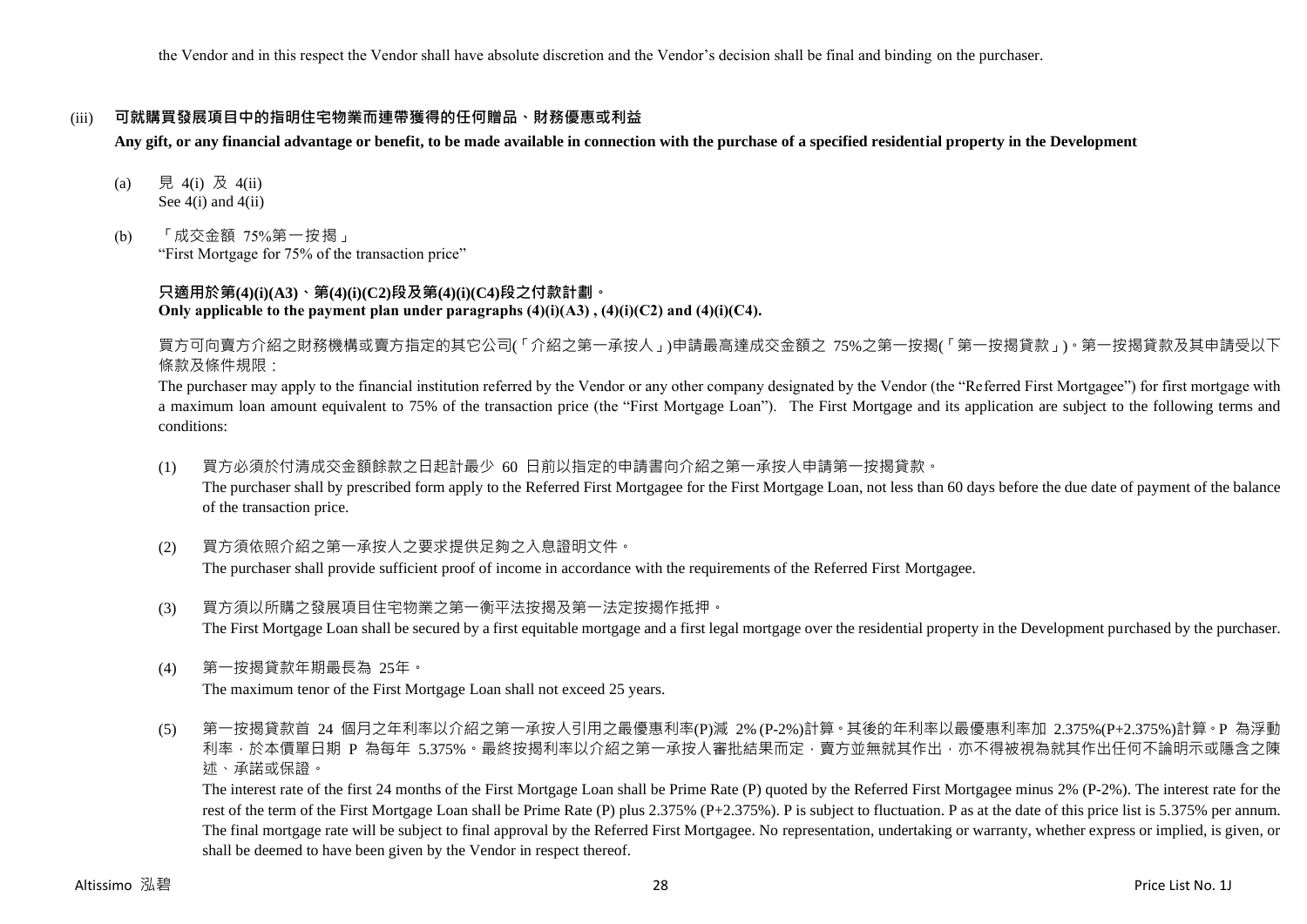(6) 第一按揭貸款之文件必須由介紹之第一承按人指定之律師行辦理,並由買方負責有關律師費用及其他開支。

All legal documents in relation to the First Mortgage Loan must be prepared by the solicitors' firm designated by the Referred First Mortgagee. All legal costs and other expenses incurred shall be paid by the Purchaser.

(7) 買方於決定選擇此安排前,請先向介紹之第一承按人查詢清楚按揭條款及條件、批核條件及申請手續。

The purchaser is advised to enquire with the Referred First Mortgagee on details of the terms and conditions of the mortgage, approval conditions and application procedures of the First Mortgage before choosing this arrangement.

(8) 第一按揭貸款條款及批核條件僅供參考,介紹之第一承按人保留不時更改第一按揭貸款條款及批核條件的權利。

The terms and conditions and approval conditions of the First Mortgage Loan are for reference only, the Referred First Mortgagee reserves the right to change the terms and conditions and approval conditions of the First Mortgage Loan from time to time as it sees fit.

(9) 有關第一按揭貸款之批核與否及借貸條款以介紹之第一承按人之最終決定為準,與賣方無關,且於任何情況賣方均無需為此負責。賣方並無或不得被視為就第一 按揭貸款之按揭條款及條件以及申請之批核作出任何不論明示或隱含之陳述、承諾或保證。不論貸款獲批與否,買方仍須按正式合約完成交易及付清成交金額餘 款。

The terms and conditions and the approval of applications for the First Mortgage Loan are subject to the final decision of the Referred First Mortgagee, and are not related to the Vendor (who shall under no circumstances be responsible therefor). No representation, undertaking or warranty, whether express or implied, is given, or shall be deemed to have been given by Vendor in respect of the terms and conditions and the approval of applications for the First Mortgage Loan. Regardless the First Mortgage Loan is granted or not, the purchaser(s) shall complete the sale and purchase in accordance with the ASP and pay the balance of the transaction price.

(c) 「成交金額 10%第二按揭」 "Second Mortgage for 10% of the transaction price"

## **只適用於第(4)(i)(C4)段之付款計劃。**

#### **Only applicable to the payment plans under paragraphs (4)(i)(C4).**

買方可向賣方介紹之財務機構或賣方指定的其它公司(「介紹之第二承按人」) 申請最高達成交額之 10%之第二按揭,基本條款如下:

The Purchaser may apply to the financial institution referred by the Vendor or any other company designated by the Vendor (the "Referred Second Mortgagee") for second mortgage with a maximum loan amount equivalent to 10% of the Transaction Price (the "Second Mortgage"). The Second Mortgage and its application are subject to the following terms and conditions:

(1) 買方必須於付清成交金額餘款之日起計最少 60 日前以指定的申請書向介紹之第二承按人申請按揭貸款。

The purchaser(s) shall by prescribed form apply to the Referred Second Mortgagee for mortgage loan, not less than 60 days before the due date of payment of the balance of the transaction price.

(2) 買方須依照介紹之第二承按人之要求提供足夠之入息證明文件。 The purchaser shall provide sufficient proof of income in accordance with the requirements of the Referred Second Mortgagee.

# (3) 第二按揭貸款年期最長為 5 年或與第一按揭貸款同等年期,以較短者為準

The maximum tenor of second mortgage loan shall be 5 years or the same tenor of first mortgage loan, whichever is the shorter.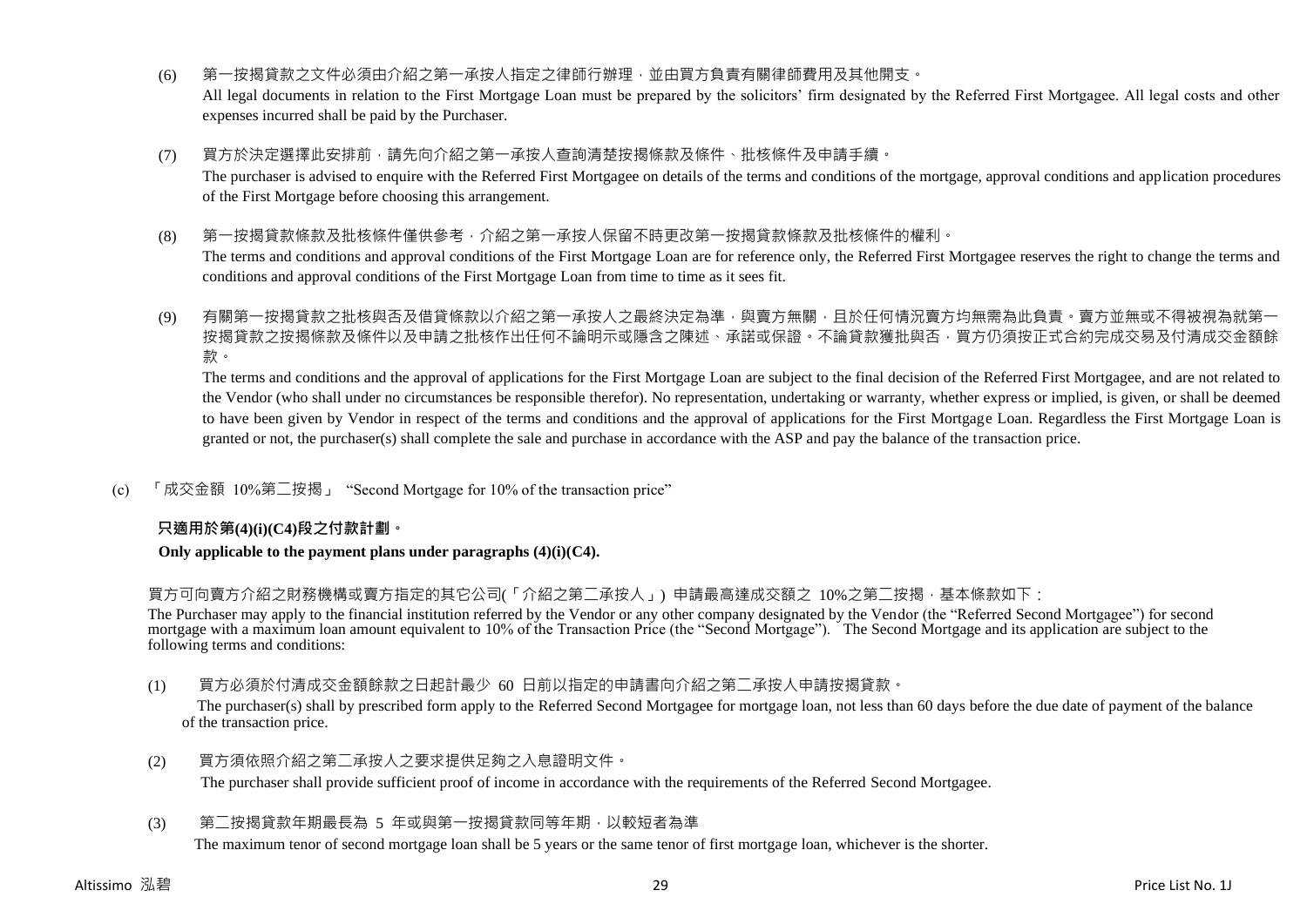(4) 第二按揭首 24 個月之年利率以介紹之第二承按人引用之最優惠利率(P)減 2.75% (P-2.75%)計算。其後的年利率以最優惠利率計算。P 為浮動利率,於本價 單日期 P 為每年 5.375%。最終按揭利率以介紹之第二承按人審批結果而定,賣方並無就其作出,亦不得被視為就其作出任何不論明示或隱含之陳述、承諾 或保證。

The interest rate of the first 24 months of the Second Mortgage shall be Prime Rate (P) quoted by the Referred Second Mortgagee minus 2.75% (P-2.75%). The interest rate for the rest of the term of the Second Mortgage shall be Prime Rate (P). P is subject to fluctuation. P as at the date of this price list is 5.375% per annum. The final mortgage rate will be subject to final approval by the Referred Second Mortgagee. No representation, undertaking or warranty, whether express or implied, is given, or shall be deemed to have been given by the Vendor in respect thereof.

- (5) 第二按揭貸款最高金額為成交金額的 10%,惟第一按揭貸款及第二按揭貸款總金額不可超過成交金額或有關住宅物業的估價 (以較低者為準) 的 85%。 The maximum second mortgage loan amount shall be 10% of the transaction price, but the total amount of the first mortgage loan and the second mortgage loan together shall not exceed 85% of the transaction price or the valuation of the relevant residential property, whichever is the lower.
- (6) 第一按揭貸款銀行須為介紹之第二承按人所指定之銀行,買方並須首先得到該銀行書面同意辦理第二按揭貸款。 The first mortgagee bank shall be one which is nominated by the Referred Second Mortgagee. The purchaser(s) shall obtain the prior written consent from the first mortgagee bank for the application of second mortgage loan.
- (7) 第一按揭貸款及第二按揭貸款申請將由有關承按機構獨立處理。 The applications for first mortgage loan and the second mortgage loan will be processed by the relevant mortgagees independently.
- (8) 所有第<sup>一</sup>按揭貸款及其相關擔保之法律文件必須由介紹之第<sup>一</sup>承按人指定律師行辦理,買方及其擔保人(如有) 須支付所有第<sup>一</sup>按揭貸款及其擔保相關之律師 費及雜費。

All legal documents of the second mortgage loan and its related guarantee shall be handled by the solicitors designated by the Referred Second Mortgagee and all legal costs and disbursement relating thereto shall be borne by the purchaser(s) and his/her/their guarantor(s) (if any).

(9) 第二按揭貸款批出與否及其條款,介紹之第二承按人有最終決定權,其決定與賣方無關,賣方亦無需為此負責。不論貸款獲批與否,買方仍須按正式合約完 成交易及付清 成交金額餘款。

The approval or disapproval of the second mortgage loan and terms thereof are subject to the final decision of the Referred Second Mortgagee. The decision is not related to the vendor and the vendor shall not be responsible therefor. Regardless the loan is granted or not, the purchaser(s) shall complete the sale and purchase in accordance with the ASP and pay the balance of the transaction price.

- (10) 第二按揭貸款受其他條款及細則約束。 The second mortgage loan is subject to other terms and conditions.
- (d) 「成交金額 30%第二按揭」 "Second Mortgage for 30% of the transaction price"

## **只適用於第(4)(i)(C6)段之付款計劃。**

## **Only applicable to the payment plans under paragraphs (4)(i)(C6).**

## 買方可向賣方介紹之財務機構或賣方指定的其它公司(「介紹之第二承按人」) 申請最高達成交額之 30%之第二按揭,基本條款如下:

The Purchaser may apply to the financial institution referred by the Vendor or any other company designated by the Vendor (the "Referred Second Mortgagee") for second mortgage with a maximum loan amount equivalent to 30% of the Transaction Price (the "Second Mortgage"). The Second Mortgage and its application are subject to the following terms and conditions: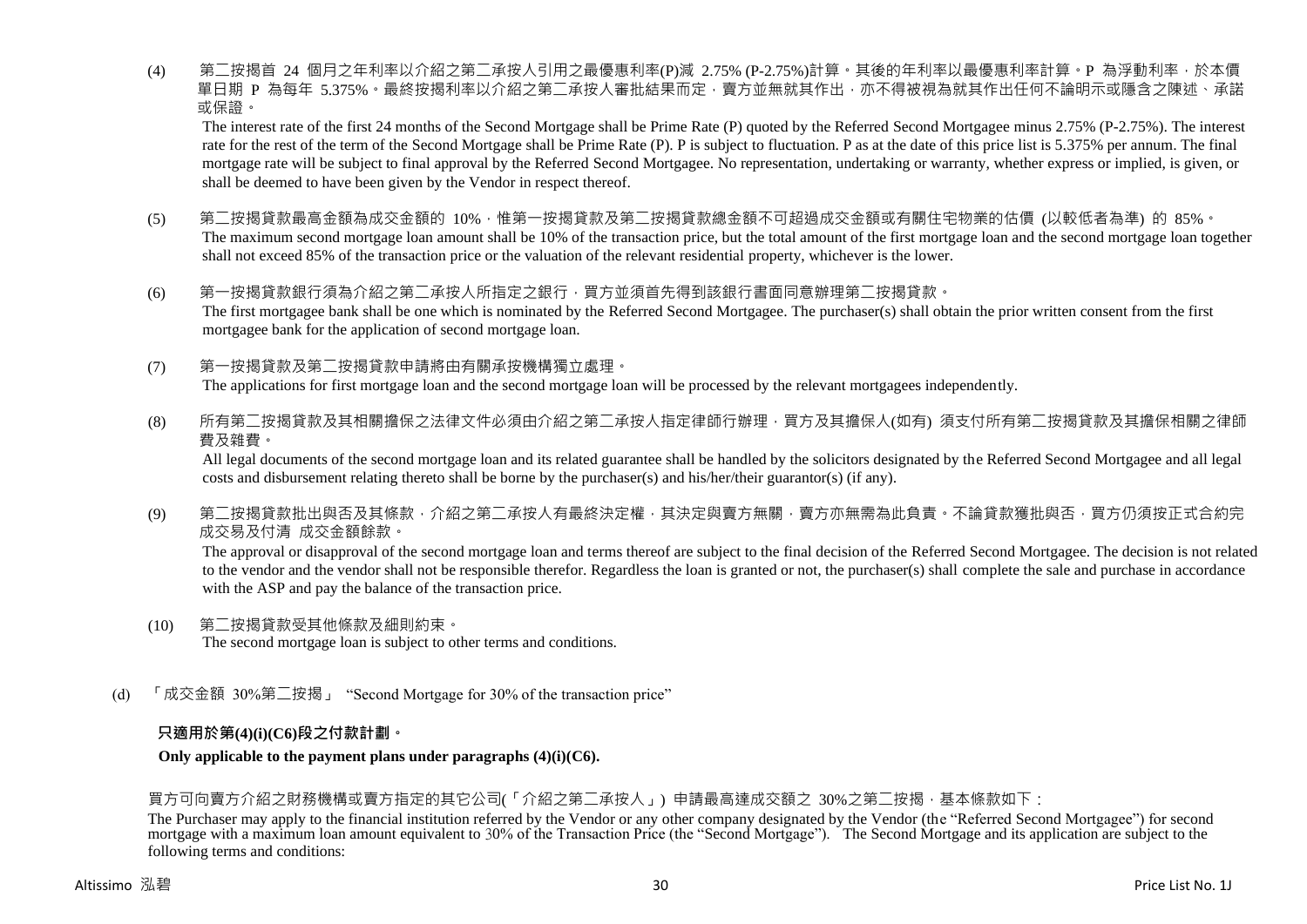- (1) 買方必須於付清成交金額餘款之日起計最少 60 日前以指定的申請書向介紹之第二承按人申請按揭貸款。 The purchaser(s) shall by prescribed form apply to the Referred Second Mortgagee for mortgage loan, not less than 60 days before the due date of payment of the balance of the transaction price.
- (2) 買方須依照介紹之第二承按人之要求提供足夠之入息證明文件。 The purchaser shall provide sufficient proof of income in accordance with the requirements of the Referred Second Mortgagee.
- (3) 第<sup>一</sup>按揭貸款年期最長為 5 年或與第一按揭貸款同等年期,以較短者為準

The maximum tenor of second mortgage loan shall be 5 years or the same tenor of first mortgage loan, whichever is the shorter.

- (4) 第二按揭首 24 個月之年利率以介紹之第二承按人引用之最優惠利率(P)減 2.75% (P-2.75%)計算。其後的年利率以最優惠利率計算。P 為浮動利率,於本價單日 期 P 為每年 5.375%。最終按揭利率以介紹之第二承按人審批結果而定, 賣方並無就其作出, 亦不得被視為就其作出任何不論明示或隱含之陳述、承諾或保證。 The interest rate of the first 24 months of the Second Mortgage shall be Prime Rate (P) quoted by the Referred Second Mortgagee minus 2.75% (P-2.75%). The interest rate for the rest of the term of the Second Mortgage shall be Prime Rate (P). P is subject to fluctuation. P as at the date of this price list is 5.375% per annum. The final mortgage rate will be subject to final approval by the Referred Second Mortgagee. No representation, undertaking or warranty, whether express or implied, is given, or shall be deemed to have been given by the Vendor in respect thereof.
- (5) 第二按揭貸款最高金額為成交金額的 30%,惟第一按揭貸款及第二按揭貸款總金額不可超過成交金額或有關住宅物業的估價 (以較低者為準) 的 80%。 The maximum second mortgage loan amount shall be 30% of the transaction price, but the total amount of the first mortgage loan and the second mortgage loan together shall not exceed 80% of the transaction price or the valuation of the relevant residential property, whichever is the lower.
- (6) 第一按揭貸款銀行須為介紹之第二承按人所指定之銀行,買方並須首先得到該銀行書面同意辦理第二按揭貸款。 The first mortgagee bank shall be one which is nominated by the Referred Second Mortgagee. The purchaser(s) shall obtain the prior written consent from the first mortgagee bank for the application of second mortgage loan.
- (7) 第一按揭貸款及第二按揭貸款申請將由有關承按機構獨立處理。 The applications for first mortgage loan and the second mortgage loan will be processed by the relevant mortgagees independently.
- (8) 所有第二按揭貸款及其相關擔保之法律文件必須由介紹之第二承按人指定律師行辦理,買方及其擔保人(如有)須支付所有第二按揭貸款及其擔保相關之律師費及 雜費。

All legal documents of the second mortgage loan and its related guarantee shall be handled by the solicitors designated by the Referred Second Mortgagee and all legal costs and disbursement relating thereto shall be borne by the purchaser(s) and his/her/their guarantor(s) (if any).

(9) 第二按揭貸款批出與否及其條款,介紹之第二承按人有最終決定權,其決定與賣方無關,賣方亦無需為此負責。不論貸款獲批與否,買方仍須按正式合約完 成交易及付清成交金額餘款。

The approval or disapproval of the second mortgage loan and terms thereof are subject to the final decision of the Referred Second Mortgagee. The decision is not related to the vendor and the vendor shall not be responsible therefor. Regardless the loan is granted or not, the purchaser(s) shall complete the sale and purchase in accordance with the ASP and pay the balance of the transaction price.

- (10) 第二按揭貸款受其他條款及細則約束。 The second mortgage loan is subject to other terms and conditions.
- (e) 優先邀請認購住宅車位 The Benefit of "Car Parking Space Purchase Priority"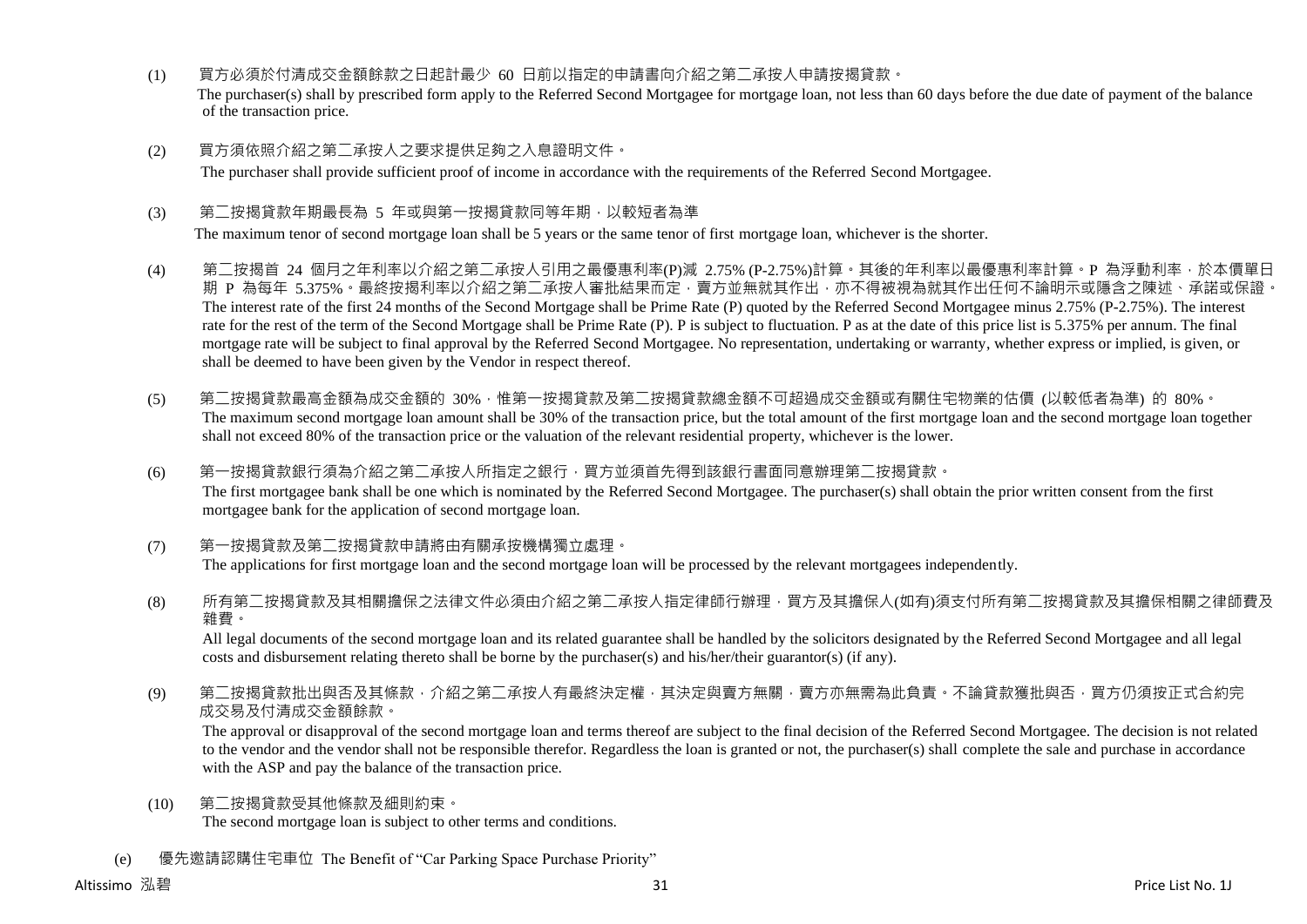簽署臨時合約以購買下表所列任何一個住宅物業的買方將於賣方首次發售發展項目的住客停車位 (各稱「住客停車位」) 時獲賣方優先邀請申請認購 (受制於合約)一 個住客停車位。若買方購買多於一個下表所列的住宅物業(不論透過一份或多於一份臨時合約),買方最多可申請認購等同於買方所購買下表所列的住宅物業之數目之住 客停車位。可供認購的住客停車位的位置、售價及銷售詳情將由賣方全權酌情決定,並容後公佈。如賣方接納上述買方按邀請函中特定的時限內作出的申請,則出售 相關住客停車位的前提是上述買方須於邀請函中特定的時限內簽署相關住客停車位的臨時買賣合約。倘若上述買方未有於該特定的時限內作出申請及/或簽署相關住客 停車位的臨時買賣合約,上述買方將被視為放棄本優惠論。此優惠受相關交易文件中的條款及條件約束。所有住客停車位之出售均會按發展項目的預售樓花同意書(如 適用)的規定進行。本優惠只屬上述購買下表所列任何住宅物業之買方個人所有,不可轉讓及不可兌現為現金或任何其他優惠。

The purchaser who enters into a preliminary agreement for sale and purchase to purchase any one of the residential properties listed in the table below will, upon the first launch of sale of the residential parking spaces (each of which a "Residential Parking Space") in the development by the vendor, enjoy the benefit of being first invited to apply for the purchase (subject to contract) of ONE (1) Residential Parking Space. If the purchaser purchases more than one of the residential properties listed in the table below, the maximum number of Residential Parking Spaces that the said purchaser is entitled to apply for purchase shall be equal to the number of residential properties listed in the table below so purchased by the purchaser. Location of the Residential Parking Space(s) made available for such sale, its/their price(s) and the details of such sale will be determined by the vendor at its sole and absolute discretion and will be announced later. If the vendor accepts an application made by the said purchaser within the time prescribed by the invitation, the sale of the Residential Parking Space(s) concerned will then be subject to the signing of the relevant preliminary agreement(s) for sale and purchase by the said purchaser within the time limit prescribed in the invitation. If the said purchaser fails to make an application and/or sign the preliminary agreement(s) for sale and purchase of the Residential Parking Space(s) concerned within such prescribed time limit, he/she will be deemed to have given up this benefit. This benefit is subject to the terms and conditions of the relevant transaction documents. The sale of all Residential Parking Space(s) will be carried out in accordance with the conditions of the pre-sale consent of the development (if applicable). This benefit is personal to the said purchaser of the residential property(ies) listed in the table below and is non-transferable and cannot be redeemed for cash or any other benefit.

| 大廈名稱 Block Name | 樓層<br><b>Floor</b>                           | 單位<br>Unit |
|-----------------|----------------------------------------------|------------|
| 第2座<br>Tower 2  | $\overline{10}$<br>15, 12, 11, 10, 9, 2, 1   |            |
|                 | 16, 15, 12,<br>11, 10, 9, 0,<br>1.0.0.0.0.41 |            |

## (iv) **誰人負責支付買賣該發展項目中的指明住宅物業的有關律師費及印花稅**

**Who is liable to pay the solicitors' fees and stamp duty in connection with the sale and purchase of a specified residential property in the Development**

(a) 如買方選用賣方代表律師處理買賣合約、按揭及轉讓契,賣方同意支付買賣合約及轉讓契兩項法律文件之律師費用。如買方選擇另聘代表律師處理買賣合約、按揭及轉 讓契,買方及賣方須各自負責有關買賣合約及轉讓契兩項法律文件之律師費用。

If the purchaser appoints the vendor's solicitors to handle the agreement for sale and purchase, mortgage and assignment, the vendor agrees to bear the legal cost of the agreement for sale and purchase and the assignment. If the purchaser chooses to instruct his own solicitors to handle the agreement for sale and purchase, mortgage or assignment, each of the vendor and purchaser shall pay his own solicitors' legal fees in respect of the agreement for sale and purchase and the assignment.

(b) 買方須支付一概有關臨時買賣合約、買賣合約及轉讓契的印花稅(包括但不限於任何買方提名書或轉售(如有)的印花稅、額外印花稅、買家印花稅及任何與過期繳付任何 印花稅有關的罰款、利息及附加費等)。

All stamp duties on the preliminary agreement for sale and purchase, the agreement for sale and purchase and the assignment (including without limitation any stamp duty on, if any, nomination or sub-sale, any special stamp duty, any buyer's stamp duty and any penalty, interest and surcharge, etc. for late payment of any stamp duty) will be borne by the purchaser.

## (v) **買方須爲就買賣該發展項目中的指明住宅物業簽立任何文件而支付的費用**

**Any charges that are payable by a purchaser for execution of any document in relation to the sale and purchase of a specified residential property in the Development**

有關其他法律文件之律師費如:附加合約、買方提名書、有關樓宇交易之批地文件、大廈公契及其他樓契之核證費、杳冊費、註冊費、圖則費及其他實際支出等等,均由買